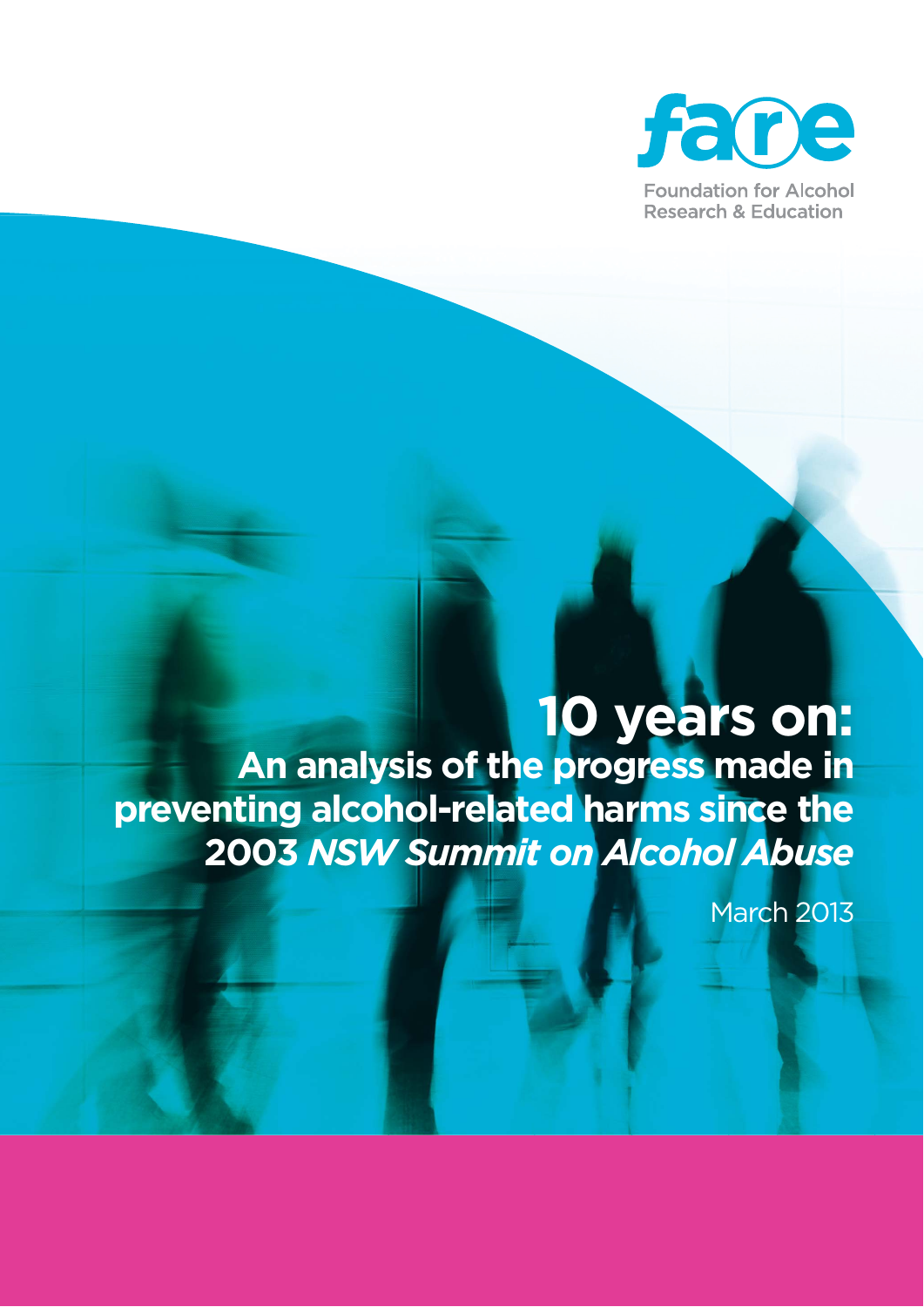### **About the Foundation for Alcohol Research and Education**

The Foundation for Alcohol Research and Education (FARE) is an independent charitable organisation working to prevent the harmful use of alcohol in Australia. Our mission is to help Australia change the way it drinks by:

- helping communities to prevent and reduce alcohol-related harms;
- building the case for alcohol policy reform; and
- engaging Australians in conversations about our drinking culture.

Over the last ten years FARE has have invested more than \$115 million, helped 800 organisations and funded over 1,500 projects addressing the harms caused by alcohol misuse.

FARE is guided by the World Health Organization's Global Strategy to Reduce the Harmful Use of Alcoho<sup>[i]</sup> for addressing alcohol-related harms through population-based strategies, problem-directed policies, and direct interventions.

If you would like to contribute to FARE's important work, call us on (02) 6122 8600 or email fare@fare.org.au. All donations to FARE over \$2 are tax deductible.

[1] World Health Organization (2010). Global strategy to reduce the harmful use of alcohol. Geneva: World Health Organization.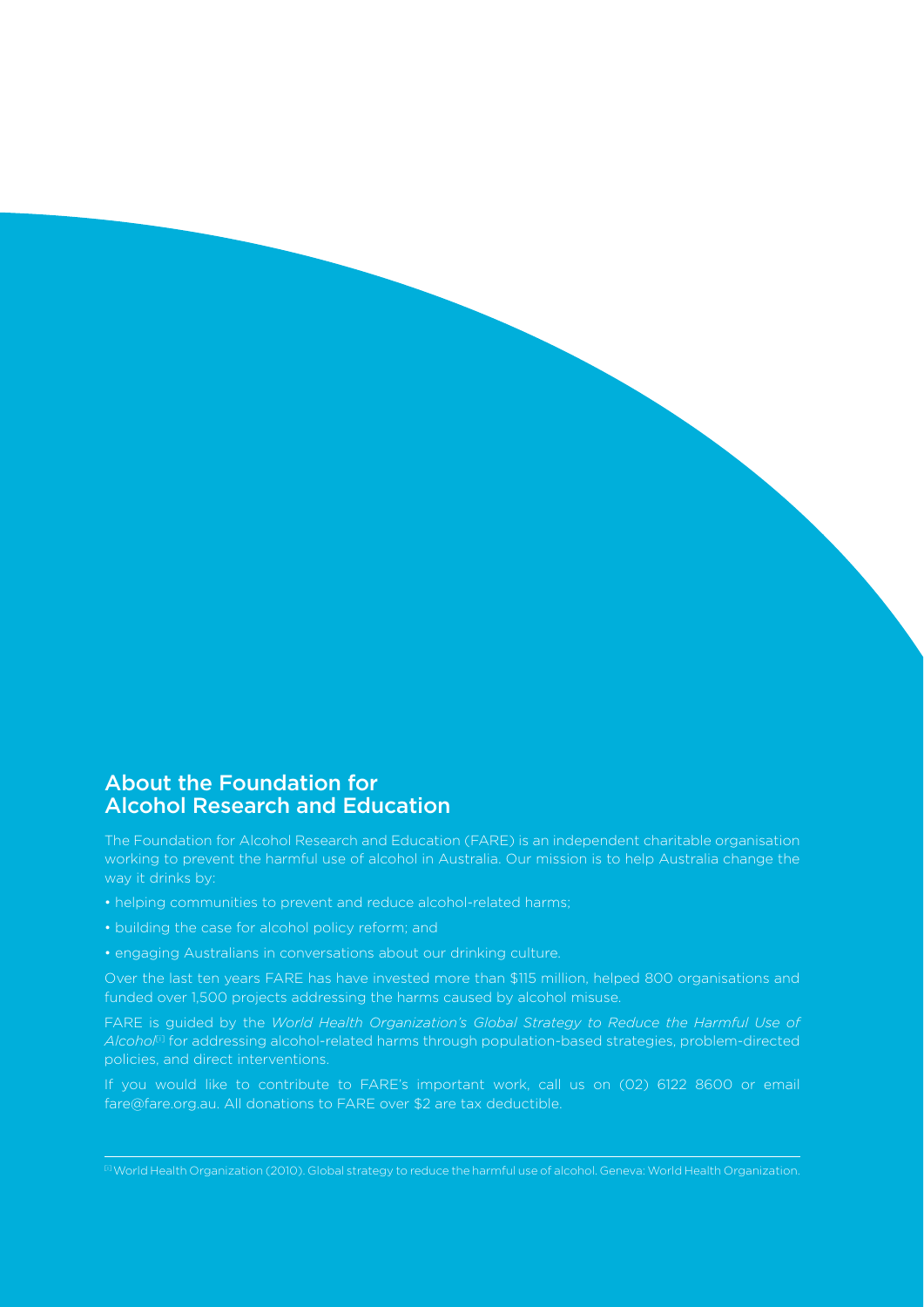## **Summary**

As part of the 2003 New South Wales (NSW) election campaign, the then Premier the Hon Bob Carr announced that if re-elected his Government would hold a summit on alcohol.<sup>1</sup> Following the Labor party's re-election, the NSW Parliament agreed to hold the Summit on Alcohol Abuse (the Summit). The Summit was held at NSW Parliament House between 26 and 29 August 2003 and was attended by more 300 stakeholders including parliamentarians, public servants, health professionals, community representatives and alcohol industry representatives.<sup>2</sup> A consultation process was also held in the lead up to the Summit and received over 300 submissions.

The NSW Government's response to the Summit came in May 2004 in the report Outcomes of the NSW Summit on Alcohol Abuse 2003: Changing the culture of alcohol use in NSW (Outcomes Report). The Outcomes Report specified the Government's long-term goal of

changing the way the community uses and thinks about alcohol - to achieve a downward trend in irresponsible drinking behaviour, alcohol related incidents of violence, injury and disease, and an upward trend in research activities and accessibility of treatment and other programs.<sup>3</sup>

While the Summit was heralded as a success by the then NSW Government.<sup>4</sup> the effectiveness of the Summit outcomes in reducing alcohol-related harms have not been examined. Ten years on from the Summit, this study examines the contribution of the Summit in preventing alcohol-related harms in NSW.

To assess the impact of the Summit in preventing alcohol-related harms, the recommendations arising from the Summit were analysed to determine the strength of the evidence supporting them and the progress made against each one. Alcohol-related harms data in NSW were also analysed to determine whether there had been any changes in trends.

Of the Summit's 318 recommendations, 195 related to primary and secondary prevention and 107 of these recommendations specified at least one prevention activity. These recommendations were included as part of this analysis. Of the 107 recommendations that specified at least one prevention activity, the areas with little or no evidence to support their effectiveness in reducing alcohol-related harms (eg. awareness raising) had the greatest number of recommendations, while areas with substantial evidence to prove their effectiveness (eg. pricing) had the least number of recommendations.

The largest number of the 107 recommendations relating to at least one prevention activity focused on awareness raising (26) and liquor accords (15). The areas with the least number of recommendations were price (1), promotion and marketing (3), drink driving countermeasures (3) and availability (4).

Each of the recommendations was then assessed to determine progress made against them. The analysis found that in total 19 recommendations were completed, 53 had some action taken and 35 had no progress made against them. As with the analysis of the effectiveness of the evidence supporting each of the policy areas, activities were most likely to have been undertaken in areas with little or no evidence-base for effectiveness for reducing alcohol-related harms, when compared to areas with greater evidence for effectiveness. For example awareness raising (18), liquor accords (11) and RSA (8) were the policy areas where the most action was taken, while promotion and marketing (nil), brief intervention (2), availability (3) and price (1) had the least action taken.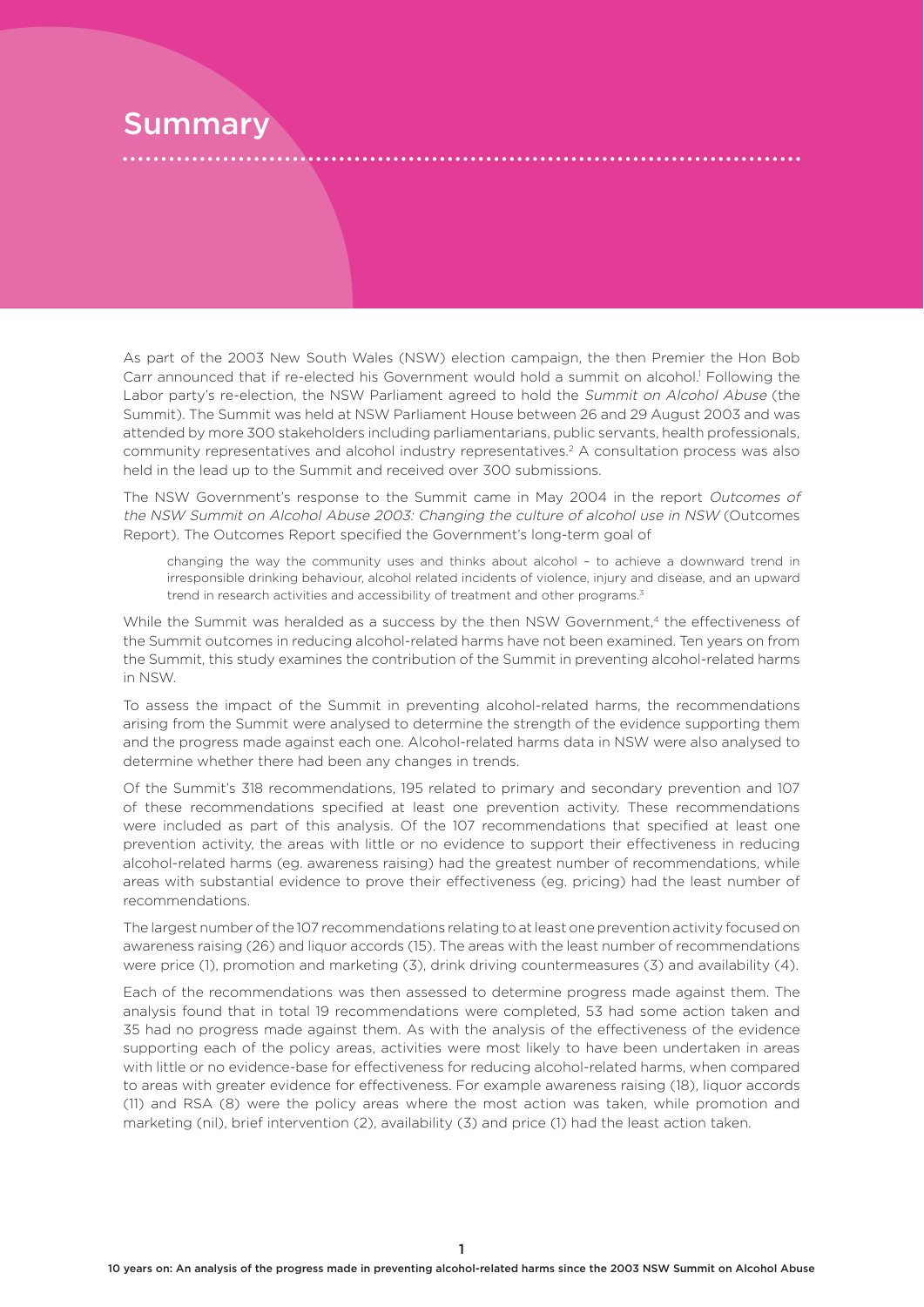Alcohol-related harms data for the ten year period preceding the most recent available data was also analysed to gain an indication of the trends in alcohol-related harms in NSW. Eight indicators of alcohol-related harms were examined including:

- alcohol-attributable hospitalisations and deaths;
- treatment episodes where alcohol was the principal drug of concern;
- alcohol-related domestic assaults, non-domestic assaults, assaults on police and all assaults; and
- alcohol-related road accidents.

The analysis found that there was an increase in levels of harm for five of the eight indicators, including a 37 per cent increase in alcohol-attributable hospitalisations (2001-02 to 2010-11), a 37 per cent increase in alcohol-related domestic assault (2002-03 to 2011-12), a 16 per cent increase in all alcohol-related assaults (2002-03 to 2011-12), a ten per cent increase in alcohol treatment episodes (2001-02-2010-11) and a nine per cent increase in non-domestic assaults (2002-03 to 2011-12). There were declines for three of the eight indicators, including an eight per cent decrease in alcohol-attributable deaths (1998-2007), a 34 per cent decrease in alcohol-related assaults on police (2002-03 to 2011-12), and a 34 per cent decrease in alcohol-related road accidents (2001-2010).

This study demonstrates that the recommendations arising from the Summit and actions following the Summit have had little impact in achieving the long-term goal from the Summit of "a downward trend in irresponsible drinking behaviour, alcohol related incidents of violence, injury and disease". This is evidenced by the significant and concerning increases in alcohol-attributable hospitalisations, all reported assaults, and treatment episodes where alcohol is the principal drug of concern.

While the Summit provided a valuable opportunity for people to come together to discuss alcohol interventions and policy, it failed to contribute to an overall decline in alcohol-related harms in NSW. The study concludes that the three primary reasons for this are that:

- 1. Many of the recommendations arising from the Summit were not evidence-based.
- 2. The Government's response to the Summit's recommendations was not well resourced, actions were not prioritised, and there was no ongoing political leadership in progressing the Summit's outcomes.
- 3. The alcohol industry was significantly involved in the Summit proceedings, which is reflected in the rhetoric included in many of the recommendations and the Government's Outcomes Report.

The NSW Government must ensure that future alcohol policy is evidence-based in order to prevent further increases in harms. However to introduce evidence-based policy, the Government must first acknowledge the need to address the supply of alcohol. This will require the Government to 'reframe' the alcohol policy debate in NSW from one with a focus on the problem of a few, to one that focuses on the need for population-based interventions. It also requires the Government to place a greater emphasis on consultation with public health experts and the community, ahead of the alcohol industry.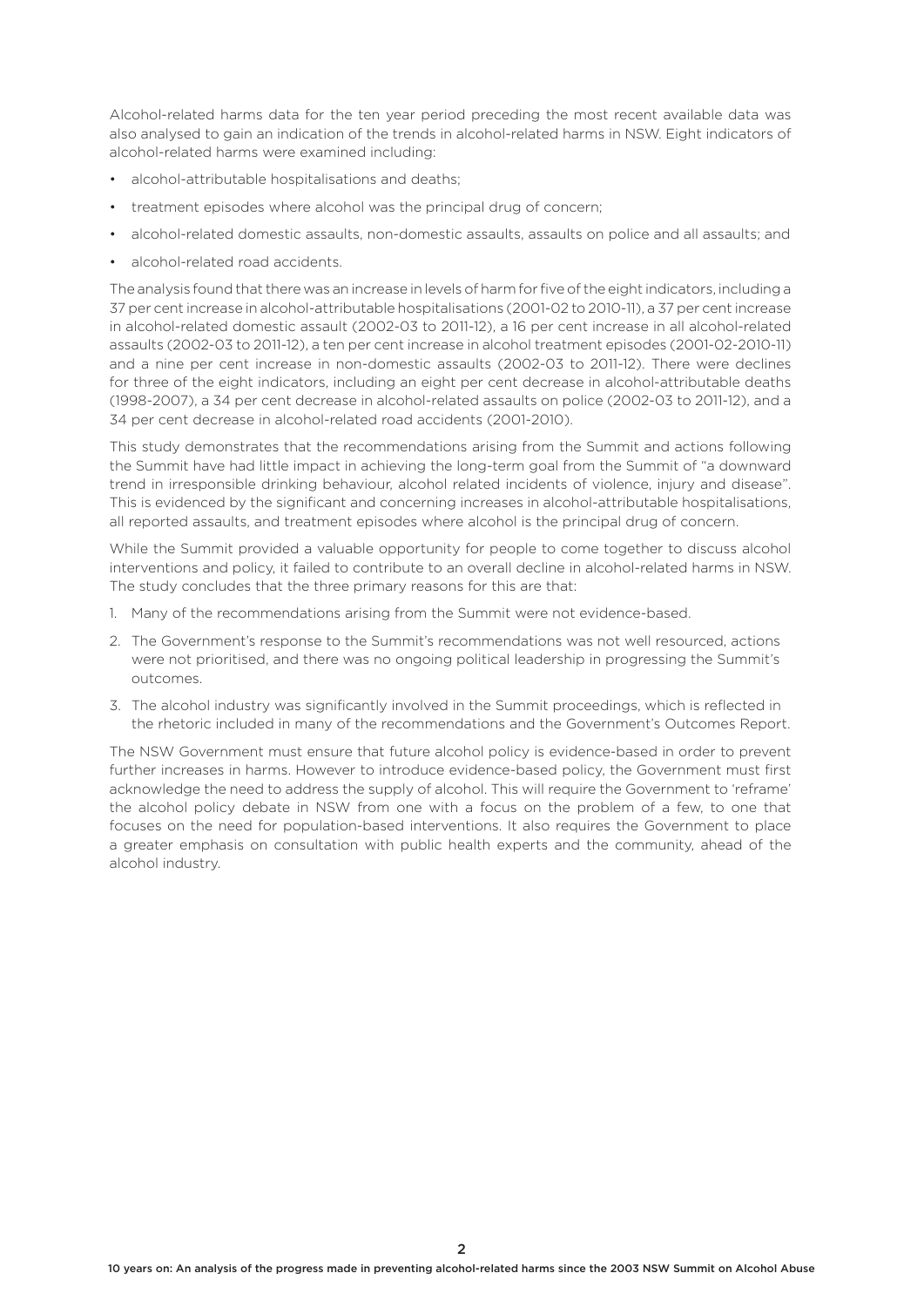# **Contents**

| <b>Background</b>                                                                                                             | 5               |
|-------------------------------------------------------------------------------------------------------------------------------|-----------------|
| Overview of the Summit                                                                                                        | 6               |
| Outcomes of the Summit                                                                                                        | 6               |
| The approach                                                                                                                  | 7               |
| Phase One: Assessing the evidence for and actions by Government<br>to progress the prevention recommendations from the Summit | 8               |
| Phase two: Trends in alcohol-related harms                                                                                    | 9               |
| Alcohol-attributable hospitalisations (2001-02 to 2010-11)                                                                    | $\mathcal{Q}$   |
| Alcohol-attributable deaths (1998 to 2007)                                                                                    | 10 <sup>°</sup> |
| Treatment episodes where alcohol was the principal drug of concern (2001-02 to 2010-11)                                       | 10 <sup>°</sup> |
| Alcohol-related assaults (2002-03 to 2011-12)                                                                                 | 10 <sup>1</sup> |
| Road accident where alcohol as involved (2001 to 2010)                                                                        | 10 <sup>°</sup> |
| <b>Results</b>                                                                                                                | 11              |
| Alcohol-attributable hospitalisations (2001-02 to 2010-11)                                                                    | 19              |
| Alcohol-attributable deaths (1998 to 2007)                                                                                    | 20              |
| Treatment episodes where alcohol was the principal drug of concern (2001-02 to 2010-11)                                       | 21              |
| Alcohol-related non-domestic assaults (2002-03 to 2011-12)                                                                    | 22              |
| Alcohol-related domestic assaults (2002-03 to 2012-13)                                                                        | 23              |
| Alcohol-related assaults on police (2002-03 to 2011-12)                                                                       | 24              |
| All alcohol-related assaults (domestic, non-domestic and on police) (2002-03 to 2011-12)                                      | 25              |
| Alcohol-related road accidents (2001 to 2010)                                                                                 | 26              |
| <b>Discussion</b>                                                                                                             | 27              |
| Conclusion                                                                                                                    | 31              |
| Appendix 1:                                                                                                                   |                 |
| Prevention recommendations, policy area and government response                                                               | 33              |
| <b>References</b>                                                                                                             | 49              |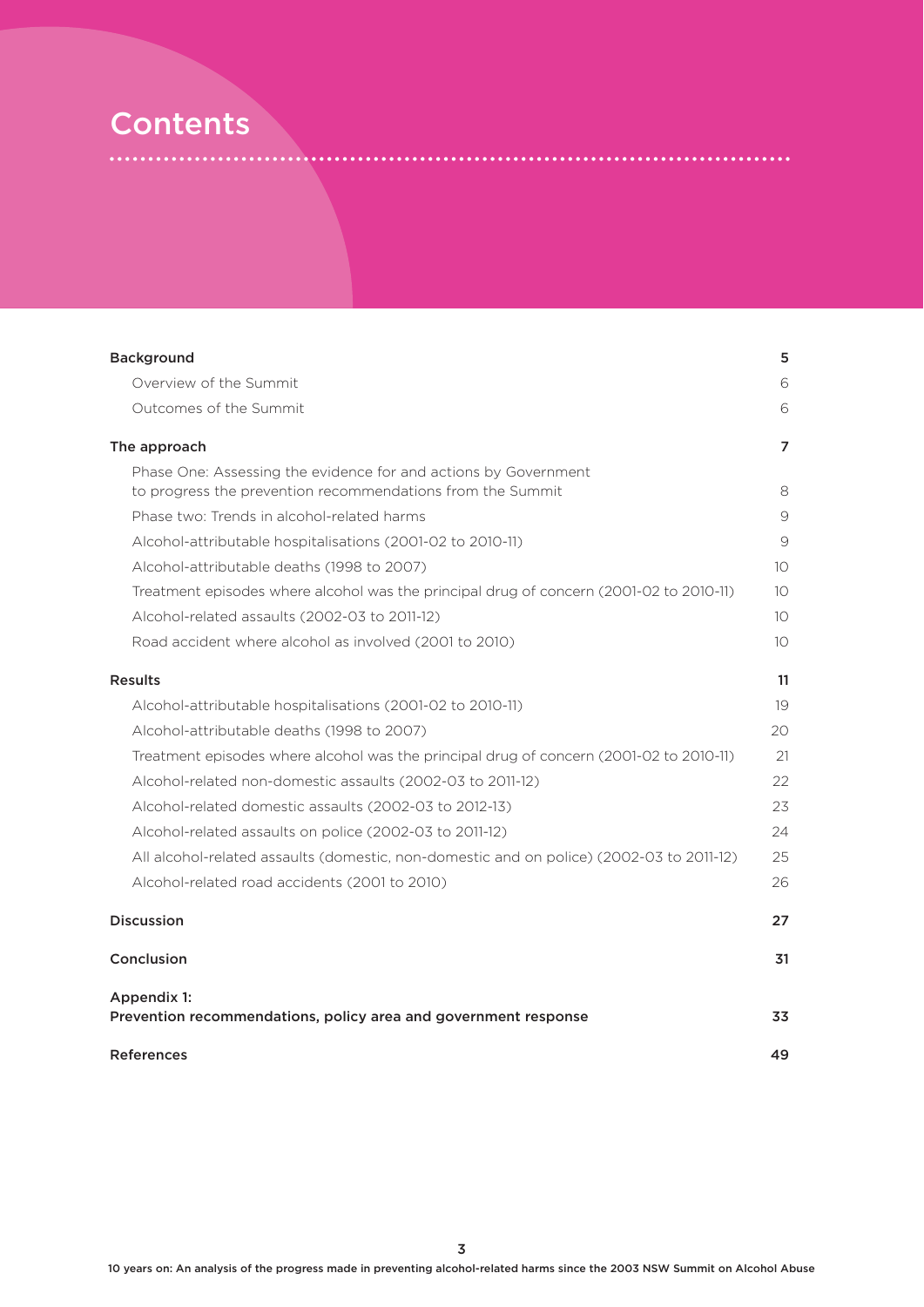10 years on: An analysis of the progress made in preventing alcohol-related harms since the 2003 NSW Summit on Alcohol Abuse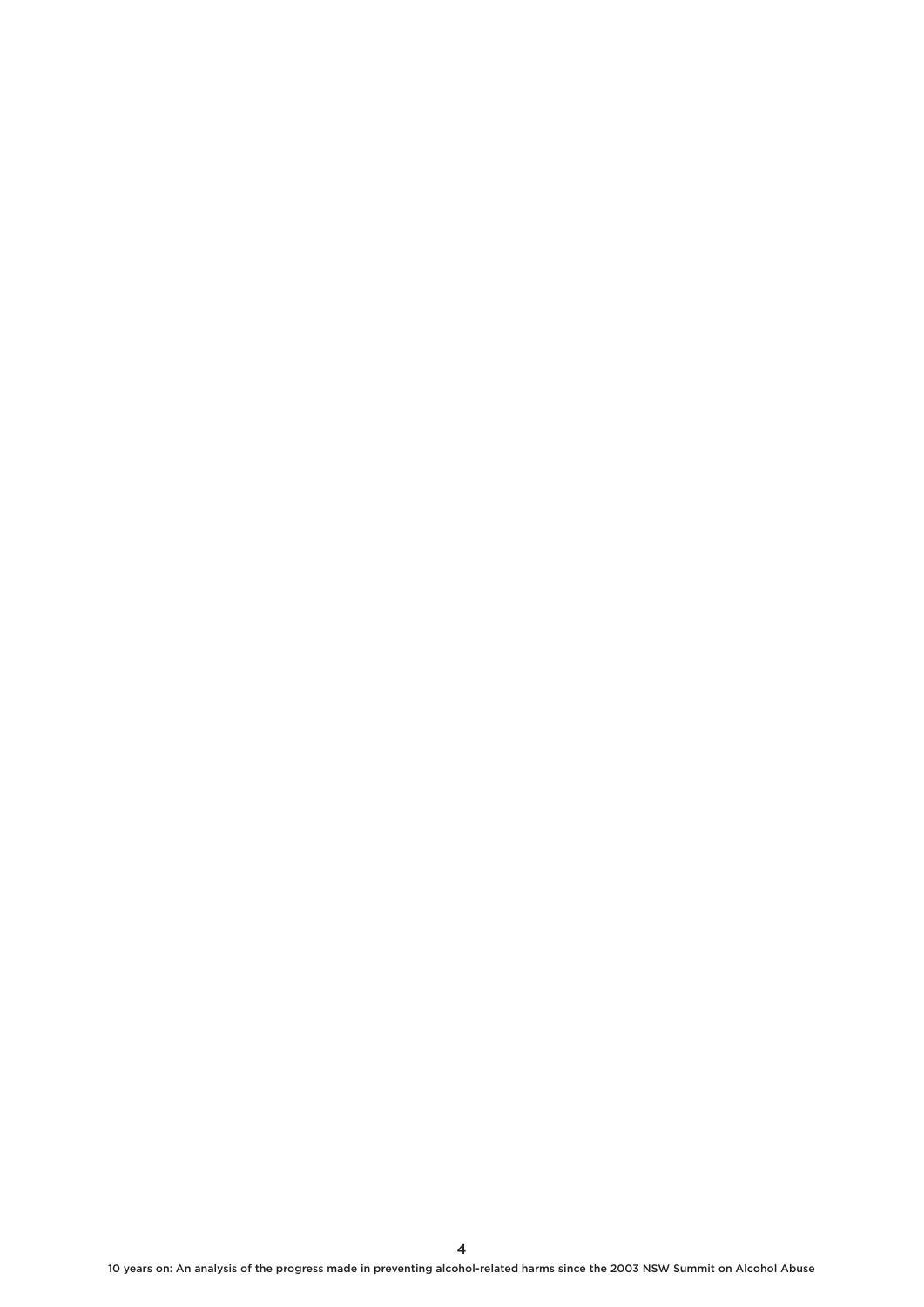### Background

The Summit on Alcohol Abuse (the Summit) was held at NSW Parliament House between 26 and 29 August 2003 and was attended by more 300 people including parliamentarians, public servants, health professionals, community representatives and alcohol industry representatives. A consultation process was also held in the lead up to the Summit and received over 300 submissions.

Premier Carr specified in a motion in Parliament on 26 June 2003 that the Summit was arranged

in order to:

• Create a better understanding by members of Parliament and the community of the causes, nature and extent of the problem of alcohol abuse.

.............

- Better inform members of Parliament and the community through a forum bringing together a range of alcohol experts, public health experts, law enforcement, industry and community representatives who reflect the spectrum of views on alcohol.
- Examine existing approaches to the problems arising from alcohol abuse and consider new ideas and new options in a bipartisan forum.
- Consider evidence regarding those strategies that work and those that do not, and in particular, to consider:
	- the effectiveness of existing New South Wales laws, policies, programs and services.
	- $-$  the cost to the community of alcohol-related harm.
	- the impact on human services and their effectiveness in responding to problems and needs.
	- the effectiveness of current resource allocations in targeting the problem of alcohol abuse.
	- the role of Commonwealth Government agencies, programs and strategies.
	- implement specific strategies to ensure the views of women, young people, Aboriginal people, rural and regional communities and people from culturally and linguistically diverse communities are fully represented at the Summit.
- Identify ways to improve existing strategies, programs and services.
- Build political and community consensus about future policy directions which target alcohol abuse and deal with its impact.
- Recommend a future course of action so that the best and most cost-effective strategies, policies and programs, both long and short-term, are available to address and impact on the problem of alcohol abuse<sup>5</sup>

#### Premier Carr also specified that

New South Wales has made significant progress battling illegal drugs, and we will maintain that effort. However, we must also initiate a new focus on alcohol abuse—how to prevent it, how to help people who are dependent and how to promote a culture where alcohol is used responsibly.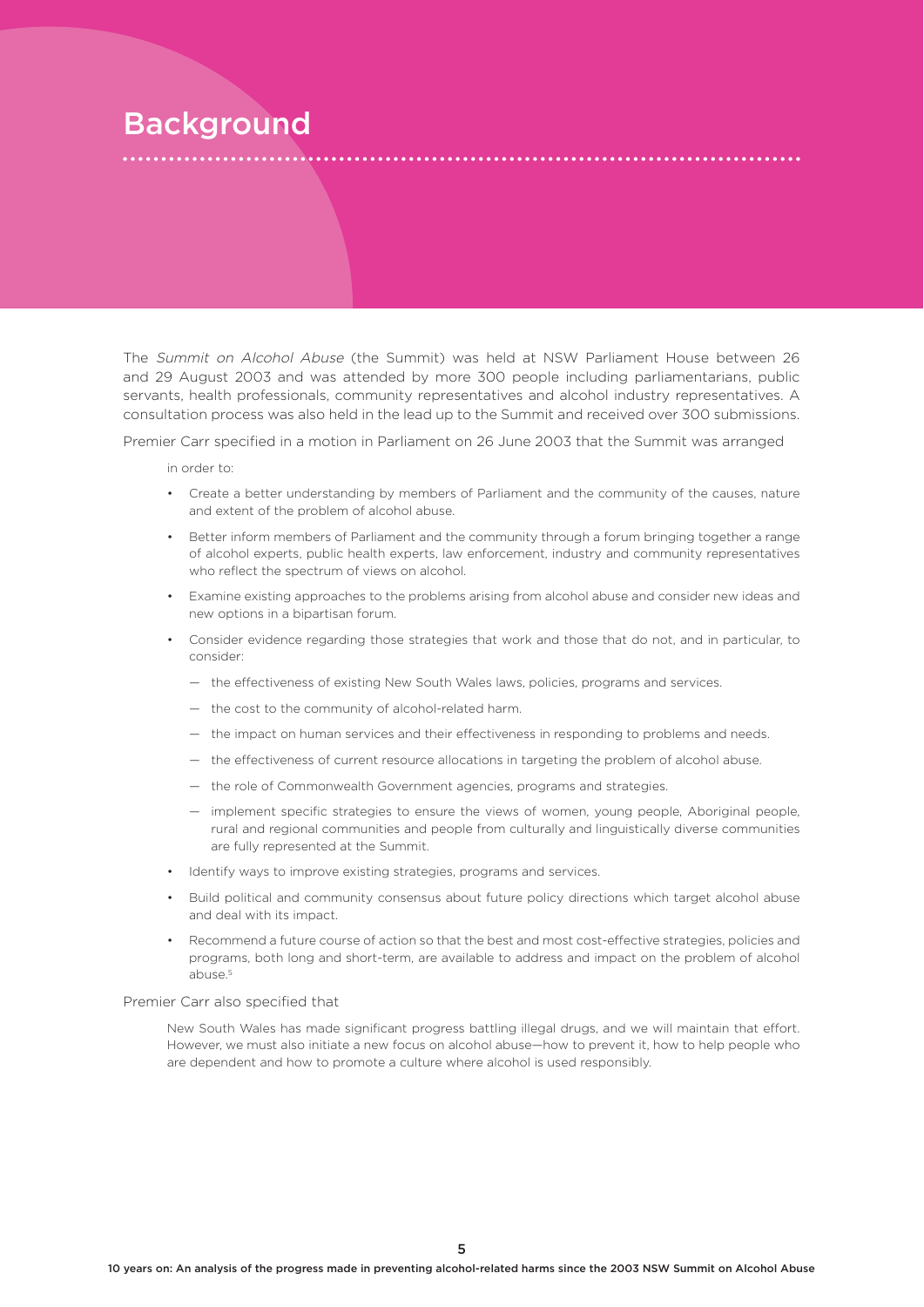#### **Overview of the Summit**

The Summit was held over four days, with each day guided by a theme. Day one focused on the nature and extent of alcohol abuse; day two examined existing policies, strategies and services; day three focused on informing and engaging the community; and the fourth day examined the way forward (the fourth and final day). The Summit was co-chaired by Dr Neal Blewett (a former Federal Minister for Health), and Ms Kerry Chikarovski (a former NSW Opposition leader and NSW Government Minister).

The Summit also convened ten working groups. The working groups addressed the following topics:

- 1. Informing and Engaging the Community;
- 2. Preventing Abuse and Harm:
- 3. Alcohol Dependence, Disease and Treatment;
- 4. Effective Health Care Service Delivery;
- 5. Alcohol Related Injury and Trauma;
- 6. Family Health and Wellbeing;
- 7. Workforce Development and Infrastructure;
- 8. Alcohol-Related Crime and Anti-Social Behaviour;
- 9. Alcohol and the Justice System: and
- 10. Responsible Supply and Consumption.

The recommendations arising from the Summit were also framed around these ten areas.

#### **Outcomes of the Summit**

The final report from the Summit, Outcomes of the NSW Summit on Alcohol Abuse 2003: Changing the culture of alcohol use in NSW (Outcomes Report) further specified the Government's short and long-term goals arising from the Summit. The Outcomes Report identified the Government's shortterm goal for the course of 'the plan for the next four years' was

improving and better targeting services and programs to deal with the effects of alcohol misuse as well as fostering a better understanding of the causes, effects and means of addressing alcohol abuse by the community and industry.<sup>6</sup>

The long-term goal arising from the Summit was

changing the way the community uses and thinks about alcohol - to achieve a downward trend in irresponsible drinking behaviour, alcohol related incidents of violence, injury and disease, and an upward trend in research activities and accessibility of treatment and other programs.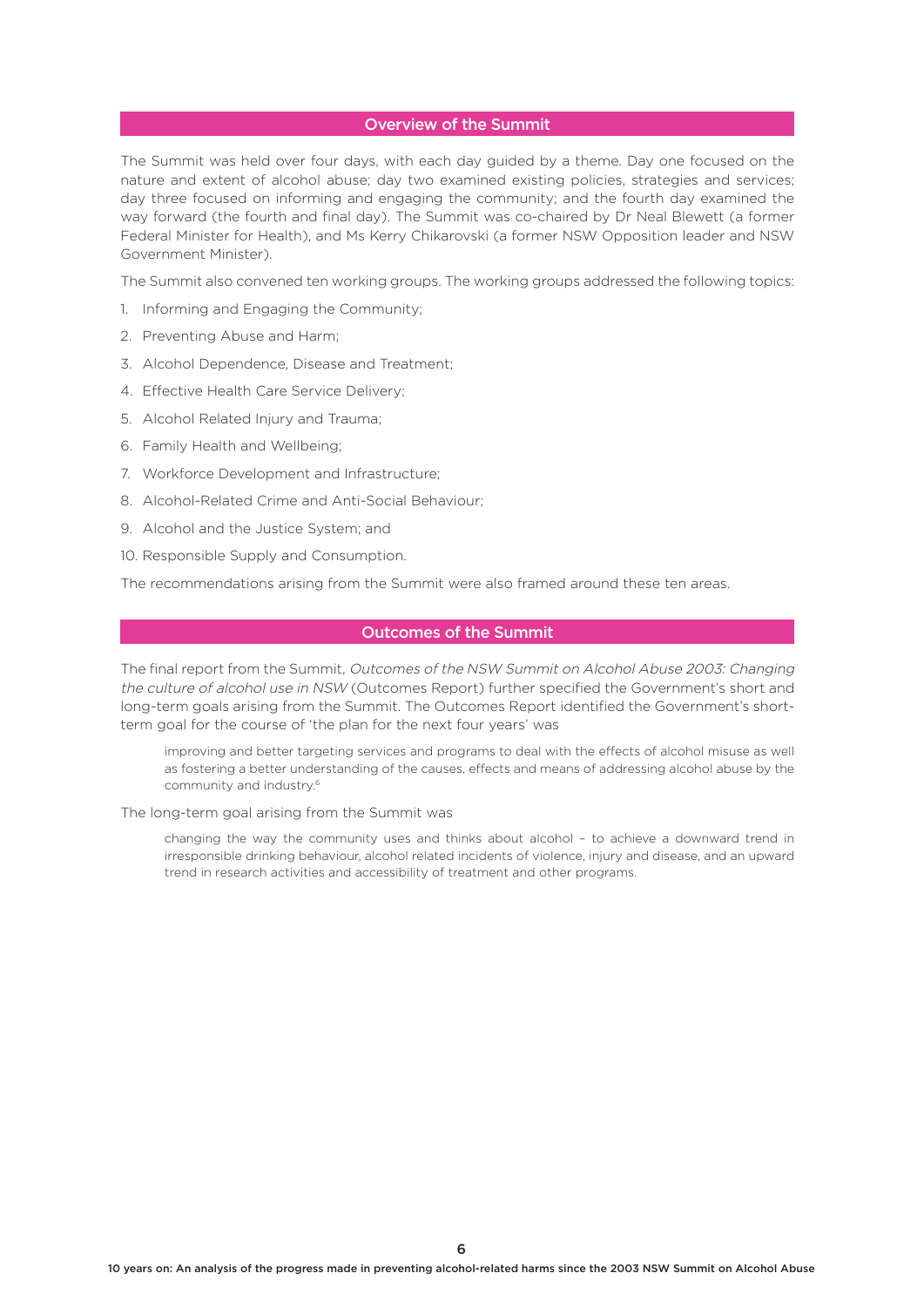### The approach

To determine the Summit's success in contributing to the prevention of alcohol-related harms in NSW, two phases of analyses were undertaken. Phase one of the analysis identified the recommendations arising from the 2003 Summit that related to preventing alcohol-related harms, assessed the evidence-base supporting the recommendations and examined the progress made by subsequent NSW Governments in implementing the recommendations.

..........

Phase two of the analysis examined available data on alcohol consumption and harms to determine whether there had been improvements against each of these measures following the 2003 Summit. The indicators to be examined as part of this phase of the analysis were determined based upon the long-term goal of the NSW Government's response to the Summit, which was 'to achieve a downward trend in irresponsible drinking behaviour, alcohol related incidents of violence, injury and disease'.7 More specifically, phase two of the analysis assessed Governments progress in achieving reductions in the following

Over the next 10 years it is intended that the communiqué and consequent Government action plan would help to achieve a downward trend in:

- irresponsible drinking behaviour and the abuse of alcohol in the community
- incidents of alcohol related violence, especially street violence and domestic violence
- disease, injury and disability associated with alcohol abuse, and the burden associated with such disease and disability
- the numbers of people who need treatment for alcohol problems
- alcohol related crime  $\ddot{\phantom{a}}$
- incarceration and detention rates arising from or related to alcohol abuse
- harms experienced by young people, families and the community  $\bullet$
- the harm caused by alcohol abuse in Aboriginal communities
- $\bullet$  . alcohol related road/pedestrian deaths and injuries.<sup>8</sup>

The study examined the trends in alcohol-related harms and eight indicators in total were used to assess these harms.

Further information on the study approach used within this study is provided in the following sections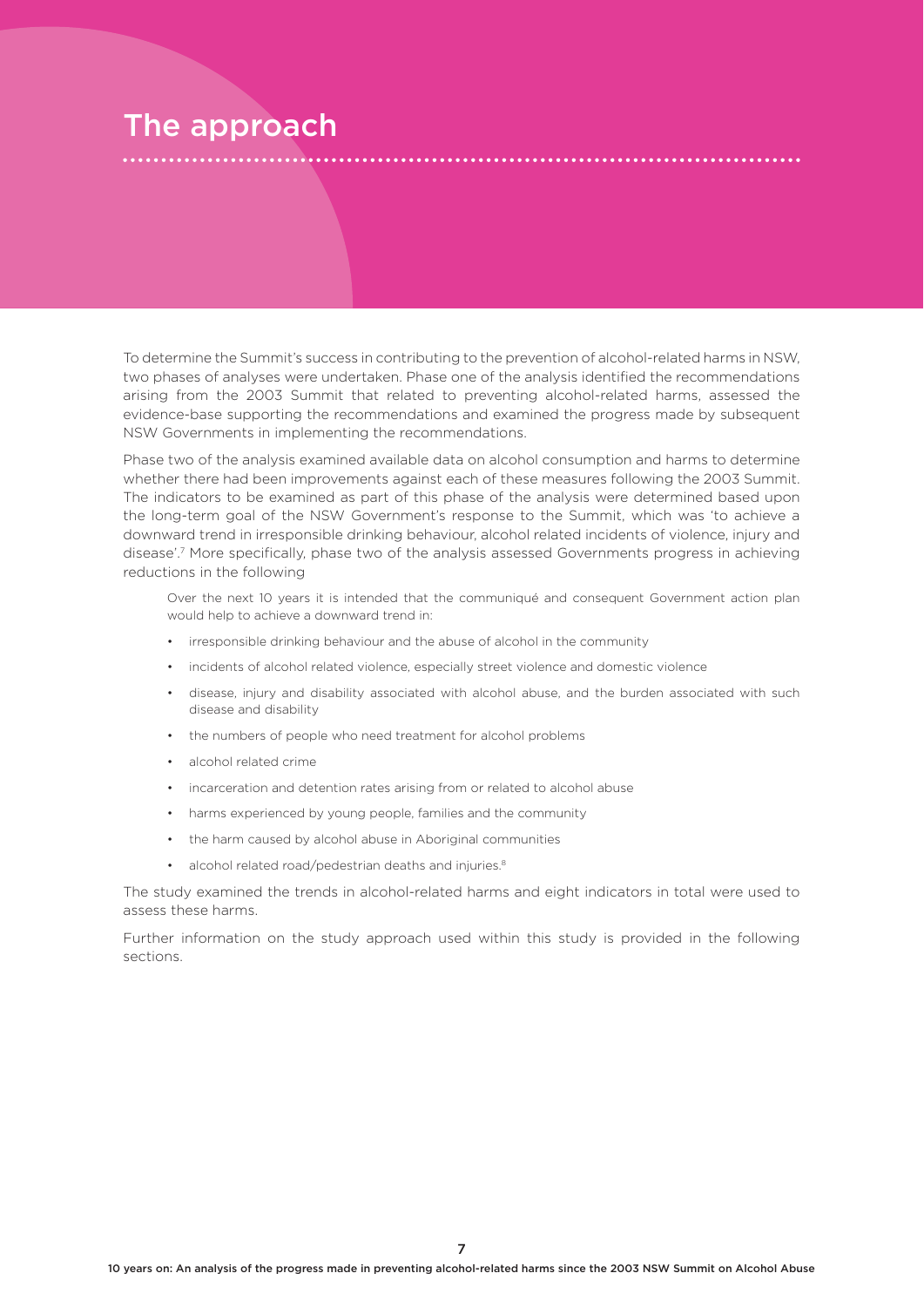#### Phase One: Assessing the evidence for and actions by Government to progress the prevention recommendations from the Summit

#### Identifying recommendations for inclusion in the analysis

As this study examined the progress of the Summit in reducing and preventing alcohol-related harms, only the prevention recommendations of the Summit were analysed. To determine which of the 318 recommendations arising from the Summit related to prevention, the Australian Government definition of prevention was adopted. This definition describes prevention as being "action to reduce or eliminate or reduce the onset, causes, complications or recurrence of disease".<sup>9</sup>

More specifically, recommendations relating to primary and secondary prevention were examined. The Australian Government defines the goal of *primary prevention* as being to "limit the incidence of disease and disability in the population by measures that eliminate or reduce causes or determinants of departures from good health, control exposure to risk, and promote factors that are protective to health". Primary prevention targets the "total population, selected groups and healthy individuals".<sup>10</sup>

The goal of secondary prevention is to "reduce progression of diseases through early detection, usually by screening at the asymptomatic stage, and early intervention". Secondary prevention targets "asymptomatic individuals with early disease or established high risk factors"."

Once recommendations were identified as addressing primary or secondary prevention, they were assessed to determine whether they specified one or more prevention activity. Only recommendations that involved a prevention activity were included as part of the analysis. Qualitative thematic analysis was then undertaken to group the recommendations into 'policy areas' for analysis.

#### Assessing the evidence to support the prevention recommendations from the Summit

### The effectiveness of the recommendations were analysed using Alcohol no ordinary commodity as the guide for determining the strength of evidence-base to support the effectiveness of different alcohol policies.<sup>12</sup> Alcohol no ordinary commodity was developed by a collection of the world's

leading alcohol researchers. The publication was first produced in 2003 and a second edition was released in 2010. The second edition was used in this analysis.

Alcohol no ordinary commodity assesses the evidence supporting various alcohol strategies and interventions. In assessing the evidence, Alcohol no ordinary commodity provides a mark out of three in the categories of 'effectiveness', 'breadth of research and report' and 'cross-national testing' for all of the alcohol policies listed in the publication. For the purpose of this analysis, the 'effectiveness' category was used as a basis for determining whether a policy was effective in contributing to a reduction in alcohol-related harms.

#### Actions by Government to progress the prevention recommendations from the **Summit**

An assessment was also made of the progress by NSW Governments in implementing the recommendations from the time that the Summit ended on 29 August 2003 until 28 February 2013. The NSW Government's immediate response to the Summit was determined by examining the Outcomes Report released in May 2004, while progress by NSW Governments since the Summit was assessed by examining possible changes to alcohol prevention measures through searching relevant legislation, policy documents and program information.

Recommendations were then categorised as being 'completed', having had 'some action taken' or 'no progress made'. An assessment against each of these categories was made from March 2013, with progress being assessed at this point in time. More specifically, recommendations were categorised as having been 'completed' when the recommendation was implemented in full. Recommendations were categorised as having had 'some action taken' when part of the recommendation had been implemented or actioned. Recommendations were categorised as having had 'no progress made' if it was determined that progress has not been made against the recommendation.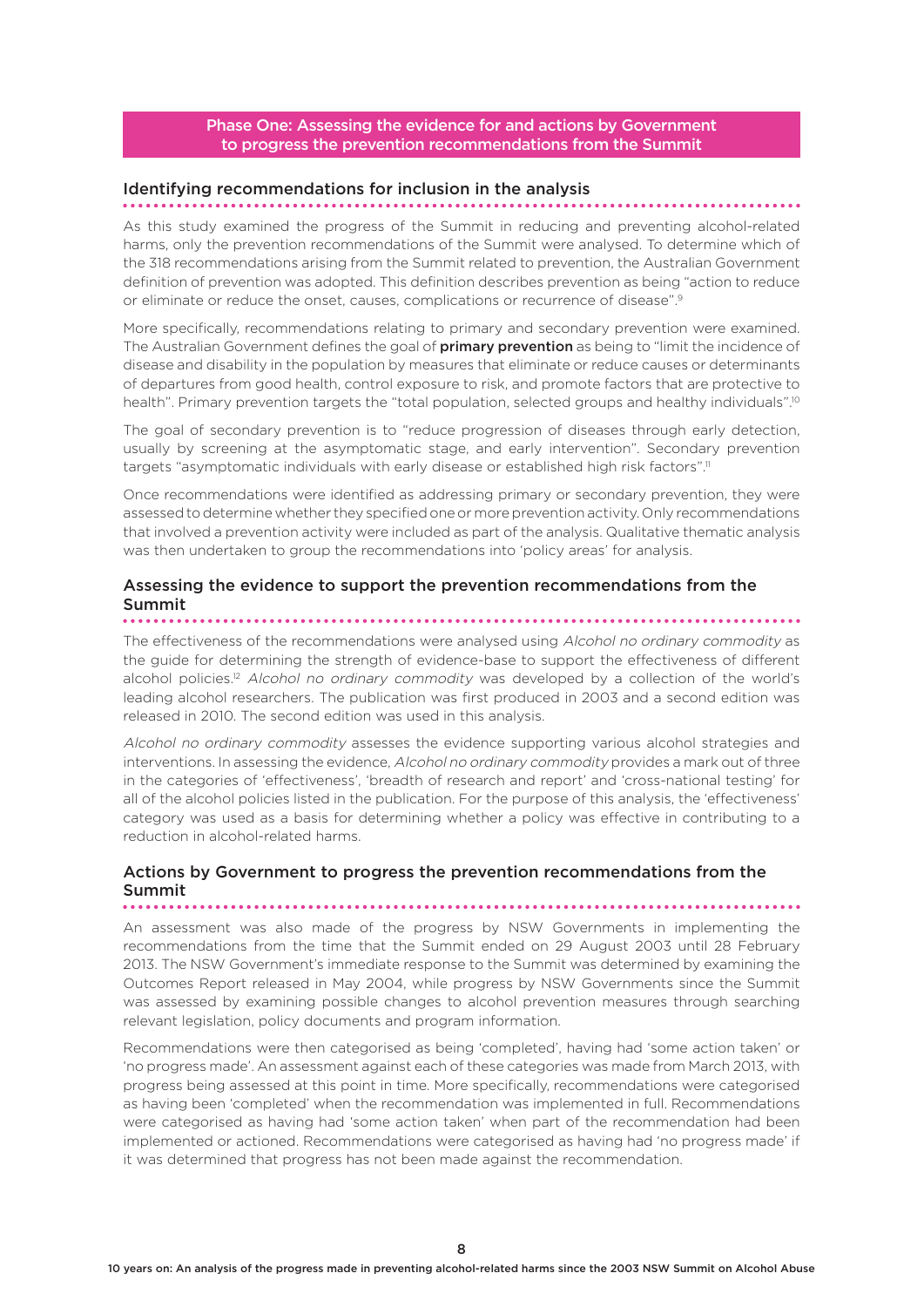#### Phase two: Trends in alcohol-related harms

Phase two examined the extent to which there have been changes in alcohol-related harms in NSW. Data was collected for the ten-year period preceding the most recent available data. For example, where the most recent available data was for 2010, trends were examined between 2001 and 2010. The data period allows for an examination of alcohol trends both prior to and after the Summit.

In addition to providing the numbers of people affected by each indicator of alcohol-related harm, data was also provided as people affected per 100,000 NSW residents. NSW Ministry of Health data included estimates per 100,000 NSW residents, for all other indicators NSW population figures were sourced from Australian Bureau of Statistics (ABS) Estimated Resident Population (ERP).<sup>13</sup> The ERP is calculated on a quarterly basis and provides population information for the years where there has not been a census. For data based on financial years (e.g. 2009-2010), ERP of the June quarter of that year has been applied to the calculations of incidents per 100,000. For data based on a single year (e.g. 2010), ERP of the December quarter of that year has been applied to the calculations of incidents per 100,000.

Information regarding the indicators used to assess trends in harms and the data sources from which they were accessed is provided in the following sections.

To determine the extent to which there has been a "downward trend in irresponsible drinking behaviour, alcohol related incidents of violence, injury and disease",<sup>14</sup> the following trends were examined:

- Alcohol-attributable hospitalisations (2001-02 to 2010-11)
- Alcohol-attributable deaths (1998 to 2007)
- Treatment episodes where alcohol was the principal drug of concern (2001-02 to 2010-11)
- Alcohol-related non-domestic assaults (2002-03 to 2011-12)
- Alcohol-related domestic assaults (2002-03 to 2011-12)
- Alcohol-related assaults on police (2002-03 to 2011-12)
- All alcohol-related assaults (2002-03 to 2011-12)
- Alcohol-related road accidents (2001 to 2010)

The data sources used to gain data on each of these indicators are described in the following sections.

#### Alcohol-attributable hospitalisations (2001-02 to 2010-11)

Alcohol-attributable hospitalisations were sourced from Health Statistics NSW, an open data web portal managed by the NSW Ministry of Health. Alcohol-attributable hospitalisation estimates use age and sex-specific aetiologic fractions developed by Begg, Voss and Barker for the Australian Institute of Health and Welfare (AIHW) and published in *The burden of disease and injury in Australia*.<sup>15</sup>

NSW hospitalisations include both overnight and day-only hospitalisations, however they do not include emergency department attendances. Health Statistics NSW do not detail the types of alcohol-related hospitalisations that are most common. However, other research on alcoholattributable hospitalisations has reported that the leading cause of alcohol-related hospitalisations was alcohol dependence.<sup>16</sup>

The most recent available data on alcohol-related hospitalisations in NSW is for 2010-11. In examining a ten year period of trends, data was examined for the period 2001-02 until 2010-11.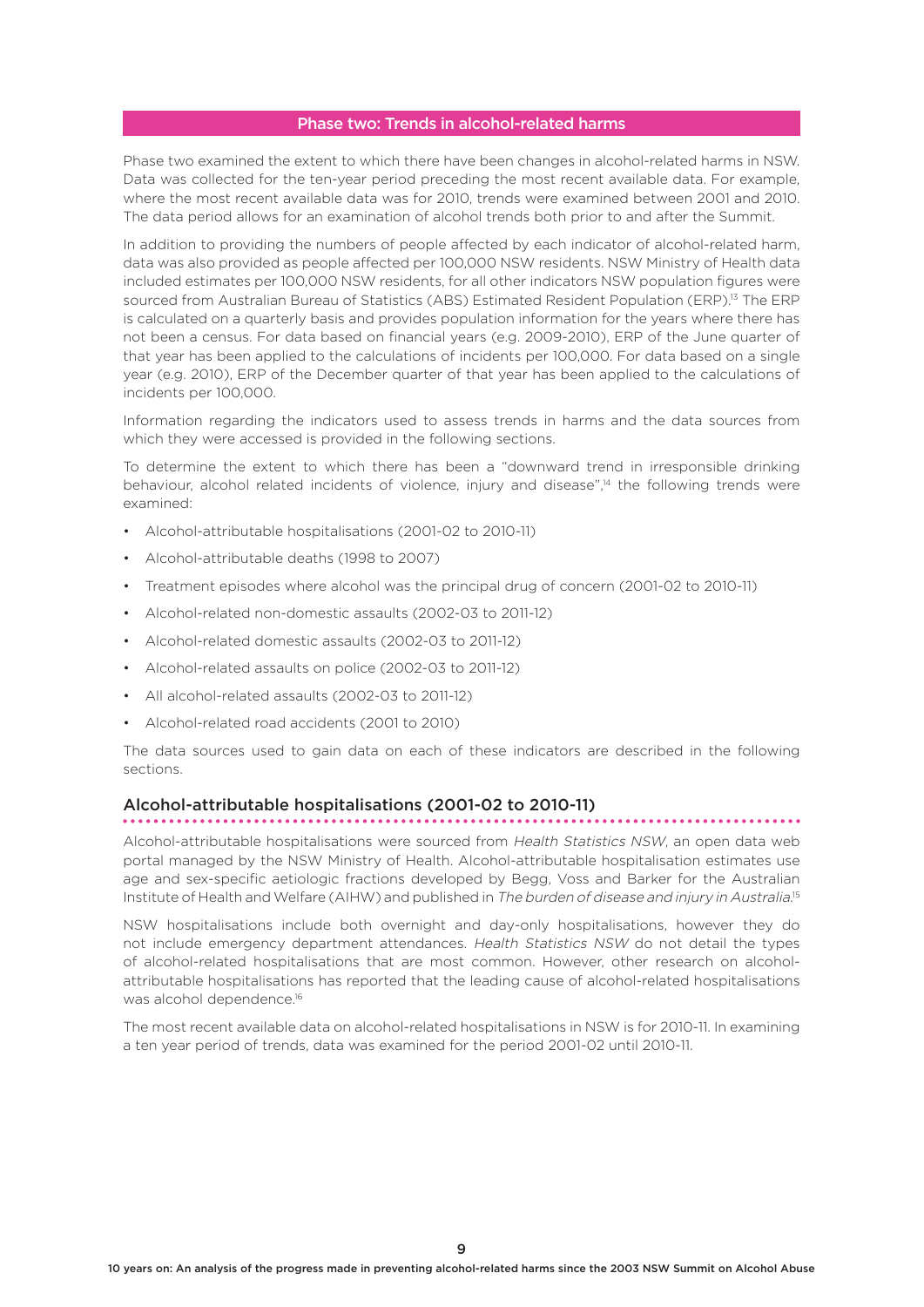#### Alcohol-attributable deaths (1998 to 2007)

Alcohol-attributable deaths were also sourced from Health Statistics NSW. As with hospitalisations, alcohol-attributable death estimates use age and sex-specific aetiologic fractions developed by Begg. Voss and Barker for the AIHW and published in The burden of disease and injury in Australia.<sup>17</sup> Health Statistics NSW mortality figures are based on the information contained in death certificates.

The most recent available data on alcohol-related hospitalisations in NSW is for 2007. In examining a ten year period of trends, data was examined for the period 1998 until 2007.

#### Treatment episodes where alcohol was the principal drug of concern (2001-02 to 2010-11)

Each year AIHW reports on the Alcohol and other drug treatment services national minimum data set. These reports publish data about alcohol and other drug treatment services, consumers accessing the services, drugs of concern and the types of treatment received. From this source, treatment episodes where alcohol is the principal drug of concern in NSW were identified.

Treatment episodes are defined as "a period of contact, with defined dates of commencement and cessation, between a client and treatment agency"<sup>8</sup> where alcohol is the main substance which led them to seek treatment.<sup>19</sup>

The most recent available data on treatment episodes where alcohol was the principal drug of concern in NSW is for 2010-2011. In examining a ten year period of trends, data was examined for the period 2001-02 until 2010-11.

#### Alcohol-related assaults (2002-03 to 2011-12)

#### 

The NSW Bureau of Crime Statistics and Research (BOCSAR) provided FARE with a monthly breakdown of alcohol-related assaults from January 2001 to September 2012. The data included a breakdown of alcohol-related assaults, alcohol-related domestic violence assaults, and alcoholrelated assaults on police. Data was also provided as a combined figure of all alcohol-related assaults. Alcohol-related assaults are defined as assaults recorded by NSW Police based on whether alcohol was involved in the incident.

The most recent available data from BOCSAR on all assault measures where alcohol is involved in NSW is for 2011-12. In examining a ten year period of trends, data was examined for the period 2002-03 to 2011-12.

#### Road accident where alcohol has involved (2001 to 2010)

Transport for NSW publishes data each year on road vehicle accidents that occur on NSW roads. A road accident is classified as involving alcohol when at least one motor vehicle controller involved in the accident has a blood alcohol concentration (BAC) over the legal limit. There are three BAC limits in NSW. A zero BAC limit applies to learners and provisional P1 and P2 drivers. The second limit is under 0.02 BAC for drivers of vehicles of "gross vehicle mass, vehicles carrying dangerous goods and public vehicles such as taxi or bus drivers. The third BAC limit is under 0.05 for all other licenses

The most recent available data from NSW Roads on road accidents where alcohol is involved in NSW is for 2010. In examining a ten year period of trends, data was examined for the period 2001 until 2010.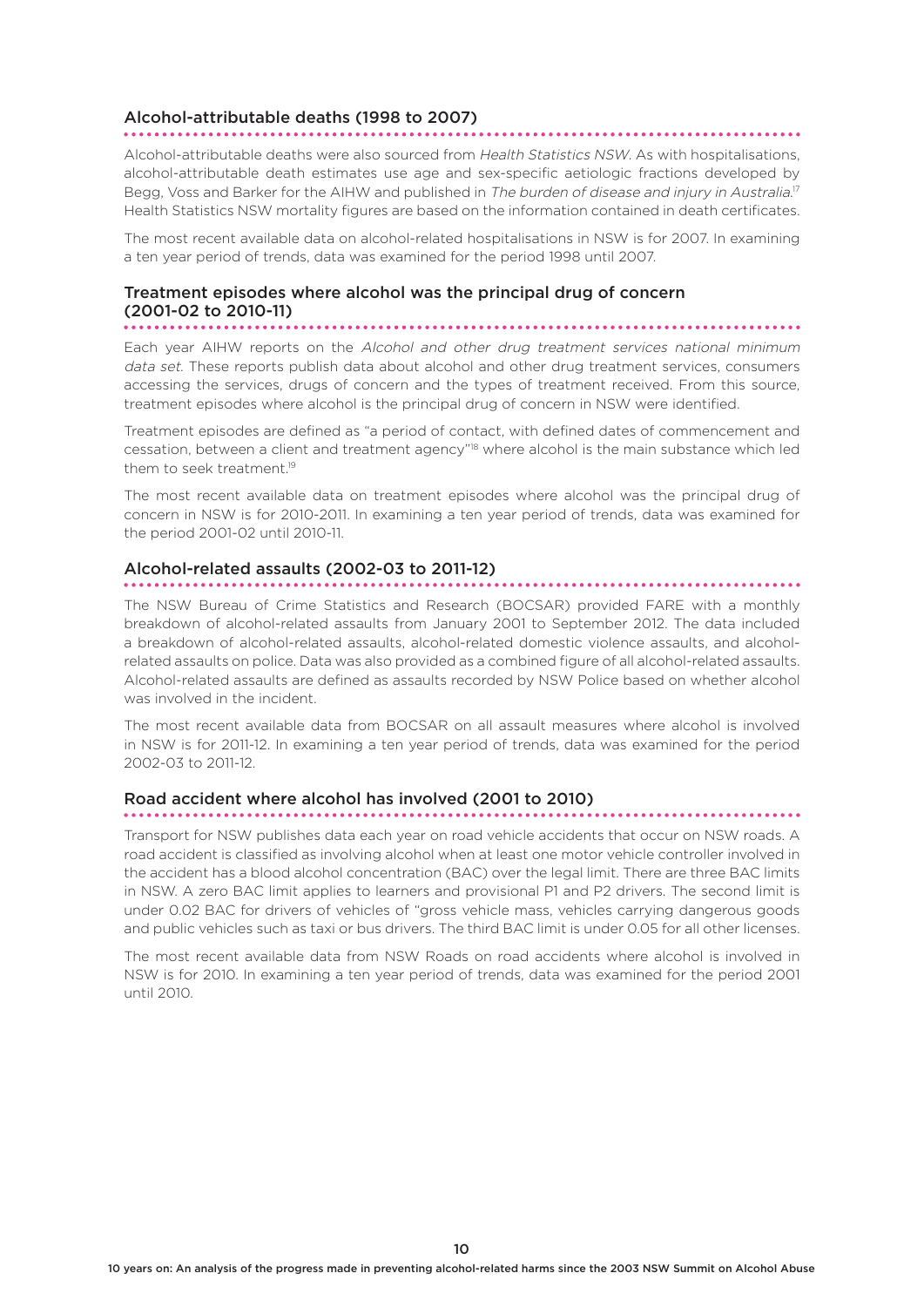### **Results**

Assessing the evidence to support the prevention recommendations from the Summit

Of the 318 recommendations arising from the Summit. 195 focused on primary and/or secondary prevention. Recommendations that were excluded from this analysis were those that related to tertiary prevention, and treatment and rehabilitation.

The recommendations relating to primary and secondary prevention were then assessed to determine whether they indicated at least one prevention activity. Recommendations that did not specify an activity and those that related to conducting research or collecting data were removed from the sample. A total of 107 recommendations remained and a full list of these is provided as Appendix 1.

Thematic analysis was undertaken of the 107 recommendations and 12 policy areas were identified. These policy areas, their definitions and an example of a Summit recommendation that related to these areas are included in Table 1 below.

| <b>Policy area</b>                   | <b>Definition</b>                                                                                                                                                                                                                          | <b>Examples of Summit recommendations*</b>                                                                                                                                                                                                                                                                                                                                     |
|--------------------------------------|--------------------------------------------------------------------------------------------------------------------------------------------------------------------------------------------------------------------------------------------|--------------------------------------------------------------------------------------------------------------------------------------------------------------------------------------------------------------------------------------------------------------------------------------------------------------------------------------------------------------------------------|
| Availability                         | Activity targeted at reducing the<br>supply of alcohol to communities<br>through strategies such as<br>restricting trading hours or outlet<br>density.                                                                                     | 2.8 Control of the economic and physical<br>availability of alcohol can be effective in<br>preventing alcohol misuse and harms in<br>specific situations. Further consideration of<br>these measures in NSW should be undertaken<br>to ensure that existing research, investigation<br>and strategies are optimised and additional<br>effective strategies are not overlooked. |
| <b>Awareness</b><br>raising          | Activity targeted at raising<br>awareness of the harms associated<br>with consuming alcohol and/or<br>ways to reduce the risk of these<br>harms occurring, such as television<br>campaigns, information websites<br>and printed resources. | 8.12 A whole-of-government education<br>campaign is required on the issues of parental<br>and secondary supply of alcohol to underage<br>persons.                                                                                                                                                                                                                              |
| <b>Brief</b><br>intervention         | Activity targeted at identifying<br>and supporting people who may<br>be consuming alcohol at risky<br>levels, such as health professionals<br>routinely asking questions about<br>alcohol consumption.                                     | 3.7 Provide training to frontline health<br>workers in brief intervention. This should be<br>a mandatory component of training for all<br>primary health care workers and should be<br>aimed at both aboriginal and non aboriginal<br>workers                                                                                                                                  |
| Drink driving<br>counter<br>measures | Activity targeted at reducing drink<br>driving and accidents resulting from<br>drink driving.                                                                                                                                              | 5.9 The Roads and Traffic Authority and the<br>Police establish a task force, with appropriate<br>consultation with young people i.e. under<br>25 to consider the appropriateness of 0.00<br>Blood Alcohol Content (BAC) for L and P Plate<br>drivers and report to the Minister for Roads as<br>soon as possible.                                                             |

#### Table 1: Definitions of policy areas and examples of recommendations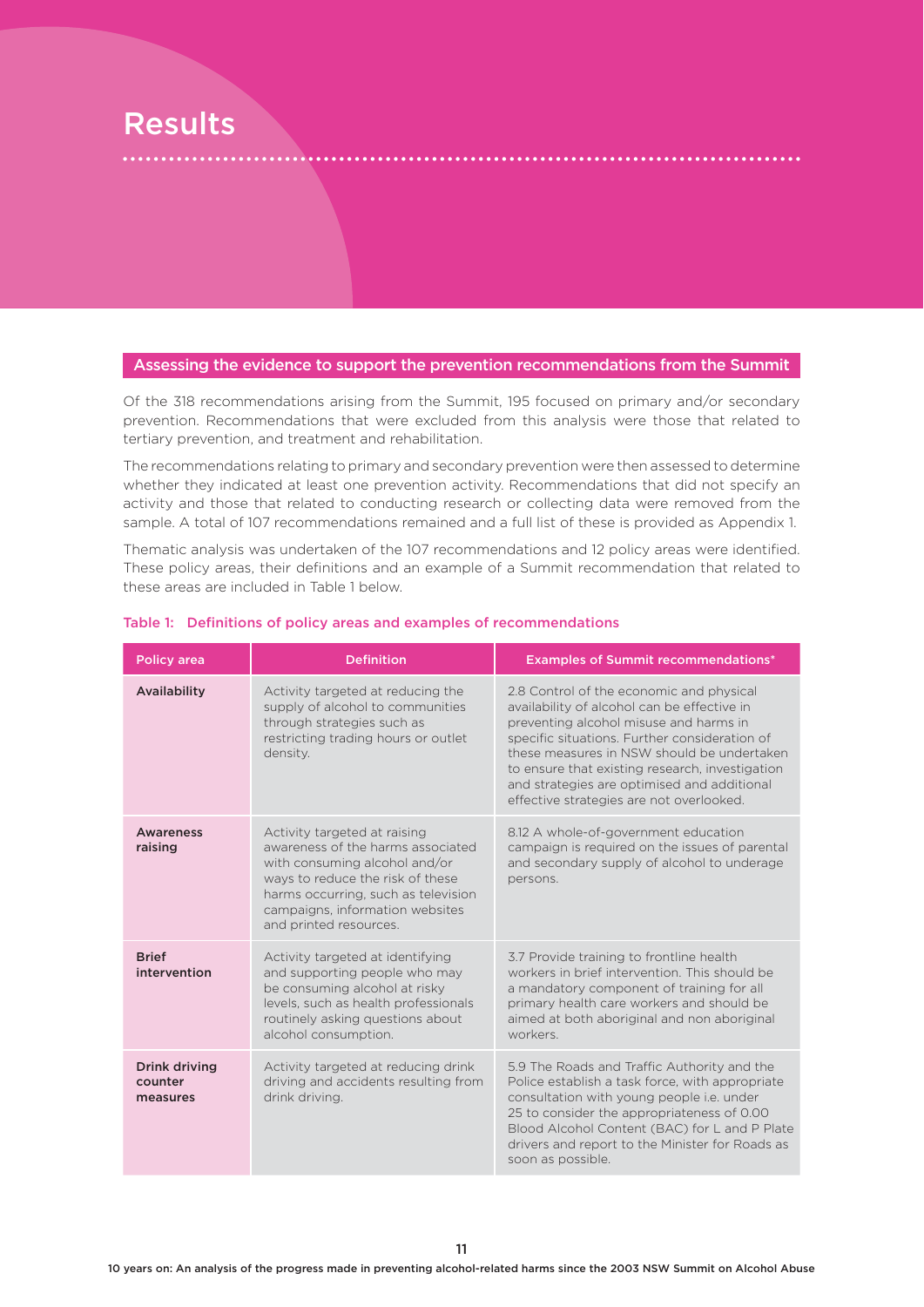| Policy area                                 | <b>Definition</b>                                                                                                                                                                                               | <b>Examples of Summit recommendations*</b>                                                                                                                                                                                                                                                                                                                                                                                                       |
|---------------------------------------------|-----------------------------------------------------------------------------------------------------------------------------------------------------------------------------------------------------------------|--------------------------------------------------------------------------------------------------------------------------------------------------------------------------------------------------------------------------------------------------------------------------------------------------------------------------------------------------------------------------------------------------------------------------------------------------|
| Early<br>intervention                       | Activity targeted at creating<br>supportive environments for people<br>to prevent them from engaging<br>in risky drinking practices or<br>experiencing alcohol-related harms,<br>such as peer support programs. | 4.17 Utilising the infrastructure provided by<br>Families First and other early intervention<br>programs provide integrated interventions.<br>which target alcohol problems at all stages<br>of the life cycle, inclusive of Foetal Alcohol<br>Syndrome. Consideration be given to the<br>appropriate establishment of Drug and<br>Alcohol Early Childhood Nurses.                                                                               |
| Education                                   | Activity targeted at increasing<br>awareness of alcohol related harms<br>and/or ways to reduce the risk of<br>these harms, based in a school or<br>educational institution.                                     | 4.24 Given our responsibility for prevention<br>and evidence based approaches and the<br>equivocal research base regarding the benefits<br>of drug education, that drug education<br>approaches be rigorously evaluated for their<br>preventative benefits prior to the commitment<br>of resources to them.                                                                                                                                      |
| Enforcement                                 | Activity targeted at ensuring that<br>legislation relating to alcohol control<br>are complied with, such as regularly<br>inspecting licensed premises.                                                          | 8.52 Increase Police and Gaming and Racing<br>Licensing activities.                                                                                                                                                                                                                                                                                                                                                                              |
| Liquor accords                              | An agreement between liquor<br>licensees and other stakeholders to<br>introduce various actions to reduce<br>alcohol-related harms, usually in and<br>around on-licence premises.                               | 8.26 A best practice liquor accord model<br>should be developed, which can be<br>customised to fit local circumstances and<br>involves a mechanism for arbitration.                                                                                                                                                                                                                                                                              |
| Price                                       | Activity targeted at increasing the<br>price of alcohol or limiting price<br>discounting, such as taxation and<br>restrictions on discounting.                                                                  | 2.9 There should be a national public inquiry<br>into alcohol taxation that should consider the<br>health, economic, social and community costs<br>and benefits of current and proposed alcohol<br>excise and taxation measures (eg greater price<br>incentives for low alcohol products).                                                                                                                                                       |
| <b>Promotion and</b><br>marketing           | Activity targeted at restricting or<br>reducing marketing activities of the<br>alcohol industry, such as removing<br>alcohol advertising or sponsorship.                                                        | 1.7 The Advertising Code does not encourage<br>socially irresponsible drinking and work to find<br>a way to incorporate NHMRC guidelines into<br>the Code.                                                                                                                                                                                                                                                                                       |
| Responsible<br>Service of<br><b>Alcohol</b> | Activity enacted by liquor licensees<br>targeted at minimising risk of<br>harms resulting from alcohol use,<br>such as bar staff refusing to serve<br>intoxicated persons.                                      | 7.13 Responsible service of alcohol training be<br>extended in scope and content to include:<br>a. mandatory training for the BYO sector<br>with emphasis on service as well as sale of<br>alcohol<br>b. handling of difficult patrons and complaints<br>by managers and supervisors<br>c. dealing with those who move from bar to<br>bar in large premises, from venue to venue<br>and the sale or provision of alcohol to<br>minors by adults. |
| Other                                       | All activity that does not fit into the<br>categories above.                                                                                                                                                    | 8.21 Consideration be given to localised<br>initiatives to improve relations between young<br>people and police. We note the importance of<br>PCYC, youth liaison officers, crime prevention<br>officers in this process.                                                                                                                                                                                                                        |

\*The Summit recommendations are taken directly from the report: Outcomes of the NSW Summit on Alcohol Abuse 2003, Changing the culture of alcohol use in New South Wales, May 2004.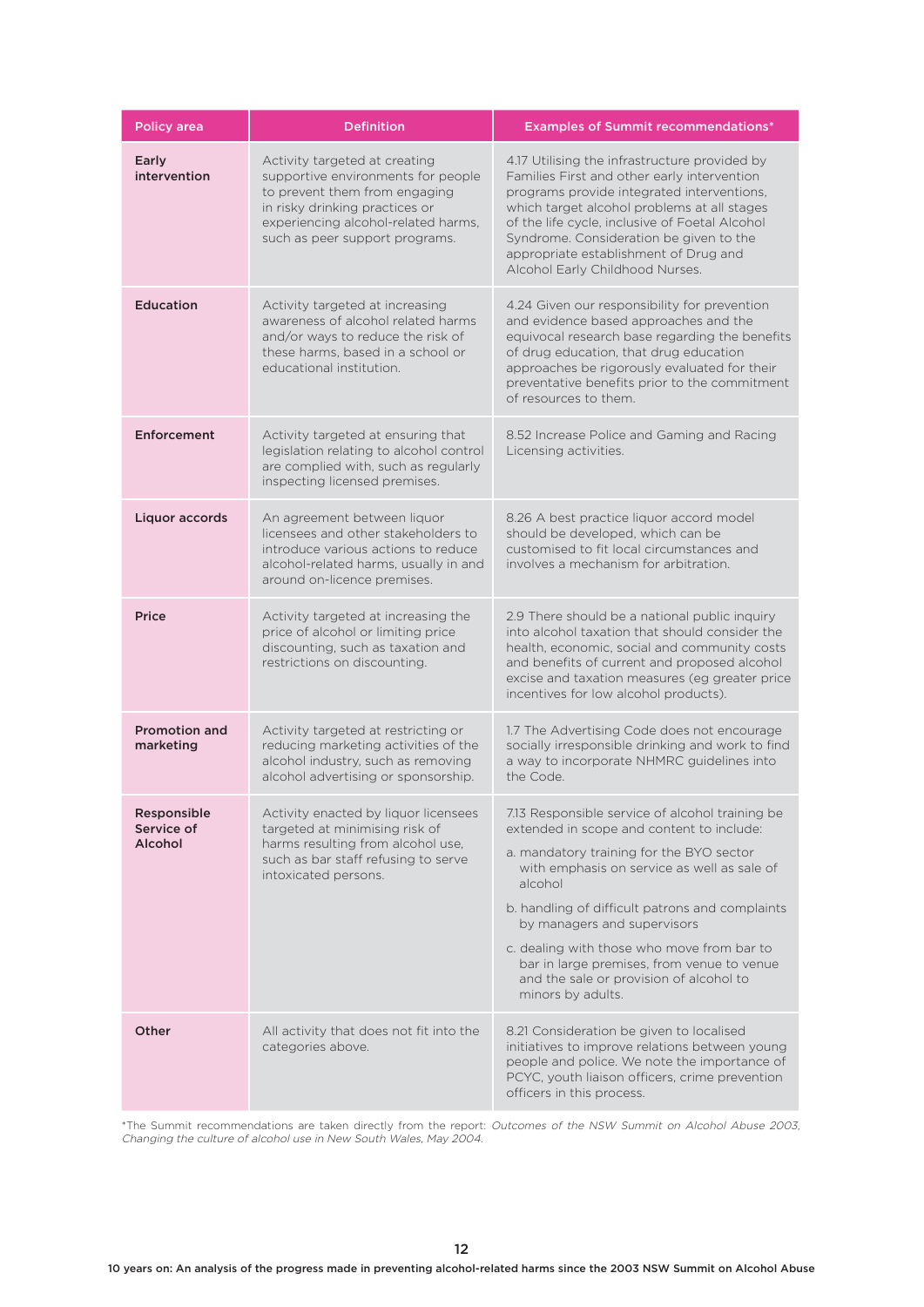The policy areas with the most recommendations were awareness raising (26), other (17), liquor accords (15), enforcement (10) and RSA (8). Price (1), promotion and marketing (3), drink driving countermeasures (3), and availability (4) had the least number of recommendations. Table 2 below provides an overview of the 'policy areas' and number of recommendations categorised under each of these policy areas.

| <b>Policy area</b>            | <b>Number of recommendations</b> |
|-------------------------------|----------------------------------|
| <b>Awareness raising</b>      | 26                               |
| Liquor accords                | 15                               |
| Enforcement                   | 10                               |
| <b>RSA</b>                    | 8                                |
| Early intervention            | 8                                |
| Education                     | 6                                |
| <b>Brief intervention</b>     | 6                                |
| Availability                  | $\overline{4}$                   |
| Drink driving countermeasures | 3                                |
| Promotion and marketing       | 3                                |
| Price                         | 1                                |
| Other                         | 17                               |
| <b>TOTAL</b>                  | 107                              |

#### Table 2: Number of recommendations categorised by policy area

Each of the policy areas were then assessed to determine the strength of evidence supporting their effectiveness in reducing alcohol-related harms. This information was determined using Alcohol no ordinary commodity, which assesses the effectiveness of various policy interventions. Effectiveness is rated as a score of zero, one, two or three, where three is the most effective. Where evidence of the effectiveness is unknown, the intervention is marked with a question mark (?). For example, there is strong evidence demonstrating the effectiveness of alcohol pricing policies such as increased taxes on alcohol, which received a score of three. There is also strong evidence to support measures such as brief interventions, which also received a score of three.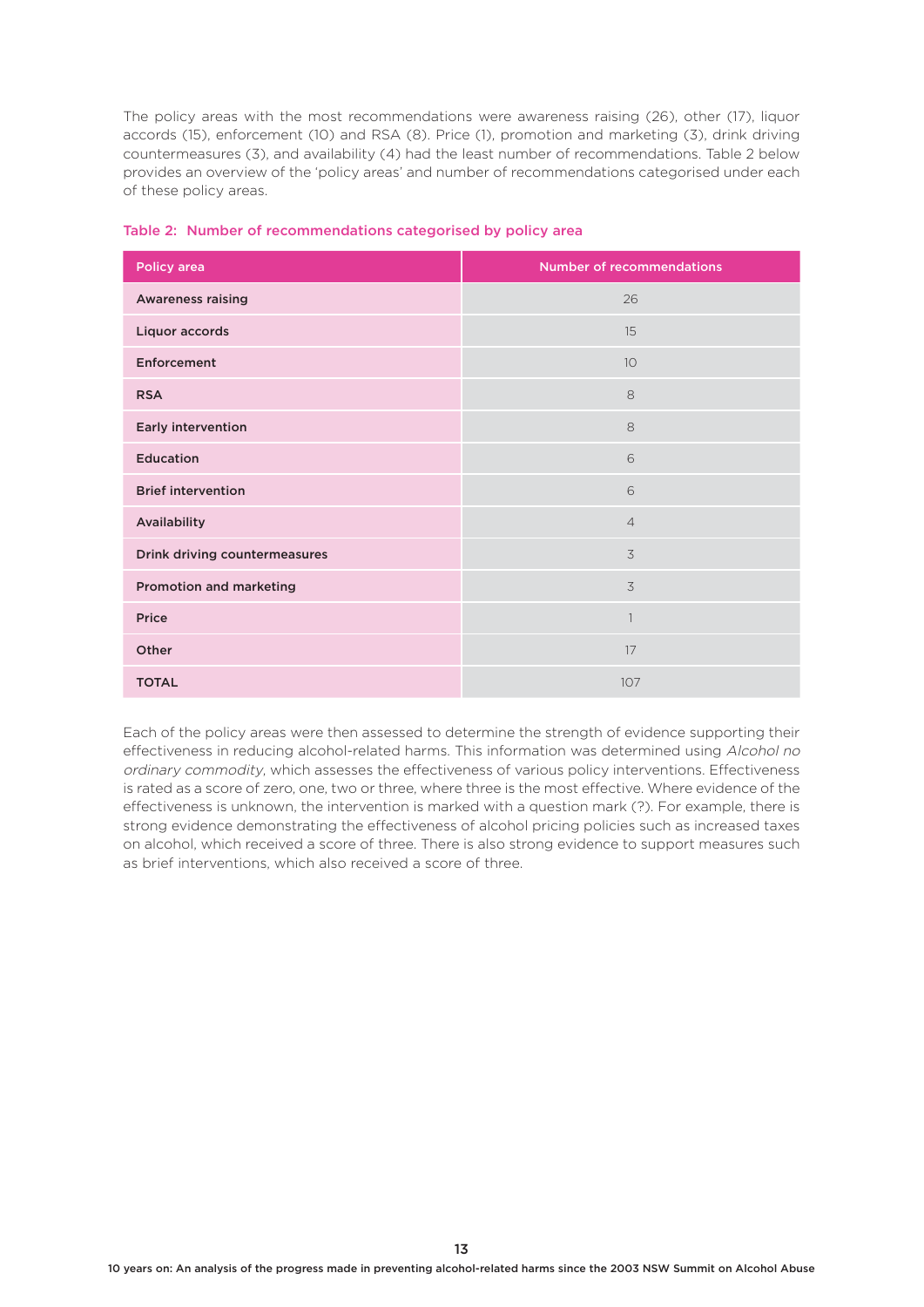Table 3 below provides an overview of the effectiveness of the various strategies under each of the policy areas.

|  |  |  | Table 3: Effectiveness of alcohol interventions by policy area |  |
|--|--|--|----------------------------------------------------------------|--|
|--|--|--|----------------------------------------------------------------|--|

| <b>Policy area</b>                    | <b>Strategy or intervention</b>                                               | Effectiveness*        |
|---------------------------------------|-------------------------------------------------------------------------------|-----------------------|
| <b>Awareness raising</b>              | Social marketing                                                              | $\bigcirc$            |
| Liquor accords                        | Voluntary codes of bar practice                                               | $\bigcirc$            |
| Enforcement                           | Enhanced enforcement of on-premises laws and<br>legal requirements            | $\overline{2}$        |
| <b>Responsible Service of Alcohol</b> | Staff training and house policies relating to<br>responsible beverage service | O/1                   |
|                                       | Staff management and training to better manage<br>aggression                  | $\overline{2}$        |
| <b>Early intervention</b>             | N/A                                                                           | N/A                   |
| Education                             | Classroom education                                                           | $\bigcirc$            |
|                                       | College student normative education                                           | $\mathbf{1}$          |
| <b>Brief intervention</b>             | Brief intervention with at-risk drinkers                                      | 3                     |
| Availability                          | Hours and days of sale restrictions                                           | $\overline{2}$        |
|                                       | Restrictions on the density of outlets                                        | 2                     |
| Drink driving countermeasures         | Sobriety check points                                                         | $\mathfrak{D}$        |
|                                       | Random breath testing                                                         | 3                     |
|                                       | Lowered BAC limits                                                            | 3                     |
|                                       | Low BAC for young drivers (zero tolerance)                                    | 3                     |
| Promotion and marketing               | Legal restrictions on exposure                                                | 1/2                   |
|                                       | Legal restrictions on content                                                 | $\boldsymbol{\gamma}$ |
|                                       | Alcohol industry voluntary self-regulation                                    | $\bigcirc$            |
| Price                                 | Alcohol taxes                                                                 | 3                     |
|                                       | Bans on price discounts and promotions                                        | $\tilde{.}$           |
| Other                                 | N/A                                                                           | N/A                   |

\*Source: *Alcohol no ordinary commodity.<sup>20</sup>* Effectiveness is measured as a score out of 3, where 0 is not effective and 3 is most<br>effective. When effectiveness is unknown a question mark (?) is used to denote this.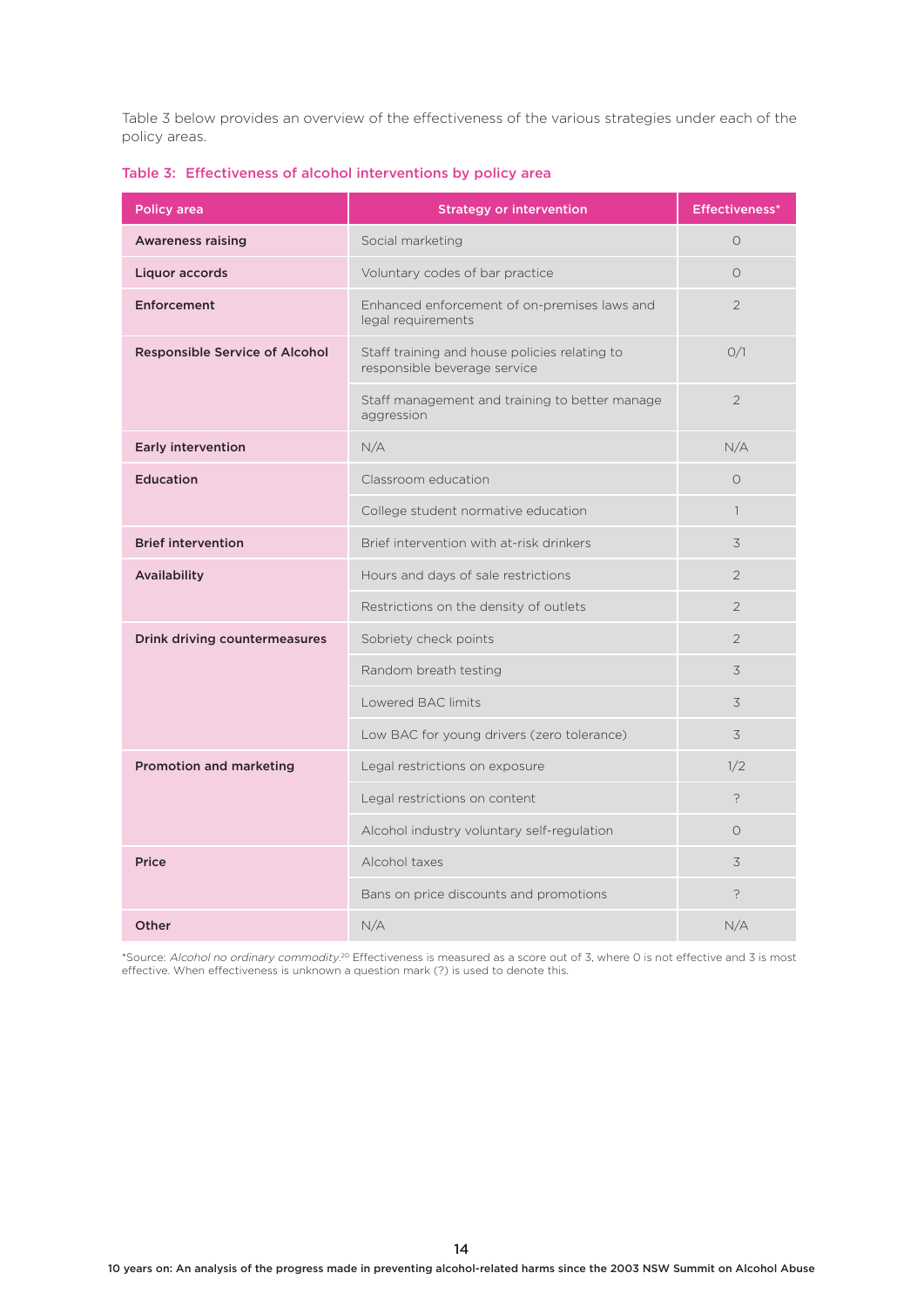When assessing the effectiveness of the policy areas against the number of recommendations in each of the areas, it becomes apparent that the majority of prevention recommendations were made in areas where there is little evidence to support the effectiveness of these activities. For example, there were 26 prevention recommendations in the area of awareness raising, which is a policy area that is not rated as being effective. However six recommendations were made for policy areas such as brief interventions which are very effective policy measures. Table 4 below provides an overview of the number of recommendations against each policy area and evidence to support the effectiveness of the policy area.

| Policy area                   | <b>Number of recommendations</b> | <b>Effectiveness of the</b><br>intervention* |
|-------------------------------|----------------------------------|----------------------------------------------|
| <b>Awareness raising</b>      | 26                               | $\bigcirc$                                   |
| Liquor accords                | 15                               | $\circ$                                      |
| Enforcement                   | 10                               | $\overline{2}$                               |
| <b>RSA</b>                    | 8                                | O/1/2                                        |
| Early intervention            | 8                                | N/A                                          |
| <b>Education</b>              | 6                                | O/1                                          |
| <b>Brief intervention</b>     | 6                                | 3                                            |
| Availability                  | $\overline{4}$                   | $\mathfrak{D}$                               |
| Drink driving countermeasures | 3                                | 2/3                                          |
| Promotion and marketing       | 3                                | 0/1/2/?                                      |
| Price                         | 1                                | 3/?                                          |
| Other                         | 17                               | N/A                                          |

#### Table 4: Number of recommendations by policy area and effectiveness

\*Source: *Alcohol no ordinary commodity.<sup>21</sup>* Effectiveness is measured as a score out of 3, where 0 is not effective and 3 is most effective. When effectiveness is unknown a question mark (?) is used to denote this.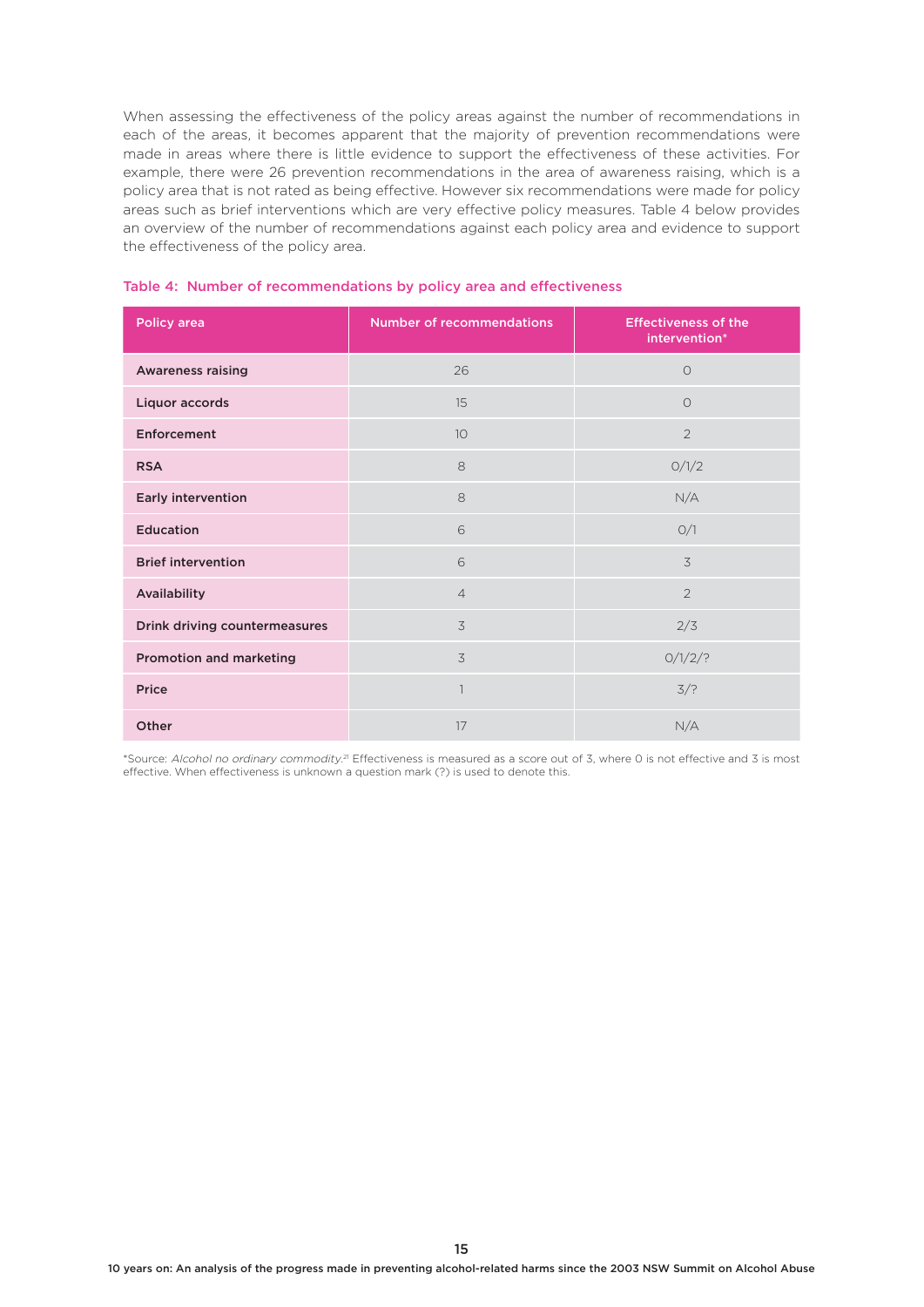#### Assessing the progress made against each of the policy areas

Each of the 107 primary and secondary prevention recommendations was also assessed to determine the progress made against each of the policy areas. Recommendations were categorised as having been completed, had some action taken or no progress made. In total 19 recommendations were completed, 53 had some action taken and 35 had no progress made against them.

A complete overview of the categorisation of each of the recommendations is provided as Appendix 1. An overview of the number of the progress made against each of the policy areas is provided in Table 5 below.

| <b>Policy area</b>                | Completed      | Some progress<br>made | No progress<br>made | Total number of<br>recommendations |
|-----------------------------------|----------------|-----------------------|---------------------|------------------------------------|
| <b>Awareness raising</b>          | $\mathbf{1}$   | 17                    | 8                   | 26                                 |
| Liquor accords                    | $\overline{4}$ | $\overline{7}$        | $\overline{4}$      | 15                                 |
| Enforcement                       | 3              | $\overline{4}$        | 3                   | 10 <sup>°</sup>                    |
| <b>RSA</b>                        | 6              | $\overline{2}$        | $\circ$             | 8                                  |
| Early intervention                | $\Omega$       | 6                     | $\overline{2}$      | 8                                  |
| <b>Education</b>                  | $\bigcirc$     | $\overline{4}$        | $\overline{2}$      | 6                                  |
| <b>Brief intervention</b>         | $\Omega$       | $\mathfrak{D}$        | $\overline{4}$      | 6                                  |
| Availability                      | $\circ$        | 3                     | $\mathbf{1}$        | $\overline{4}$                     |
| Drink driving<br>countermeasures  | $\overline{2}$ | $\mathbf{1}$          | $\bigcirc$          | 3                                  |
| <b>Promotion and</b><br>marketing | $\bigcirc$     | $\circ$               | 3                   | 3                                  |
| Price                             | $\bigcirc$     | $\mathbf{1}$          | $\bigcirc$          | $\mathbf{1}$                       |
| Other                             | 3              | 6                     | 8                   | 17                                 |
| <b>TOTAL</b>                      | 19             | 53                    | 35                  | 107                                |

#### Table 5: Progress made against recommendations by policy area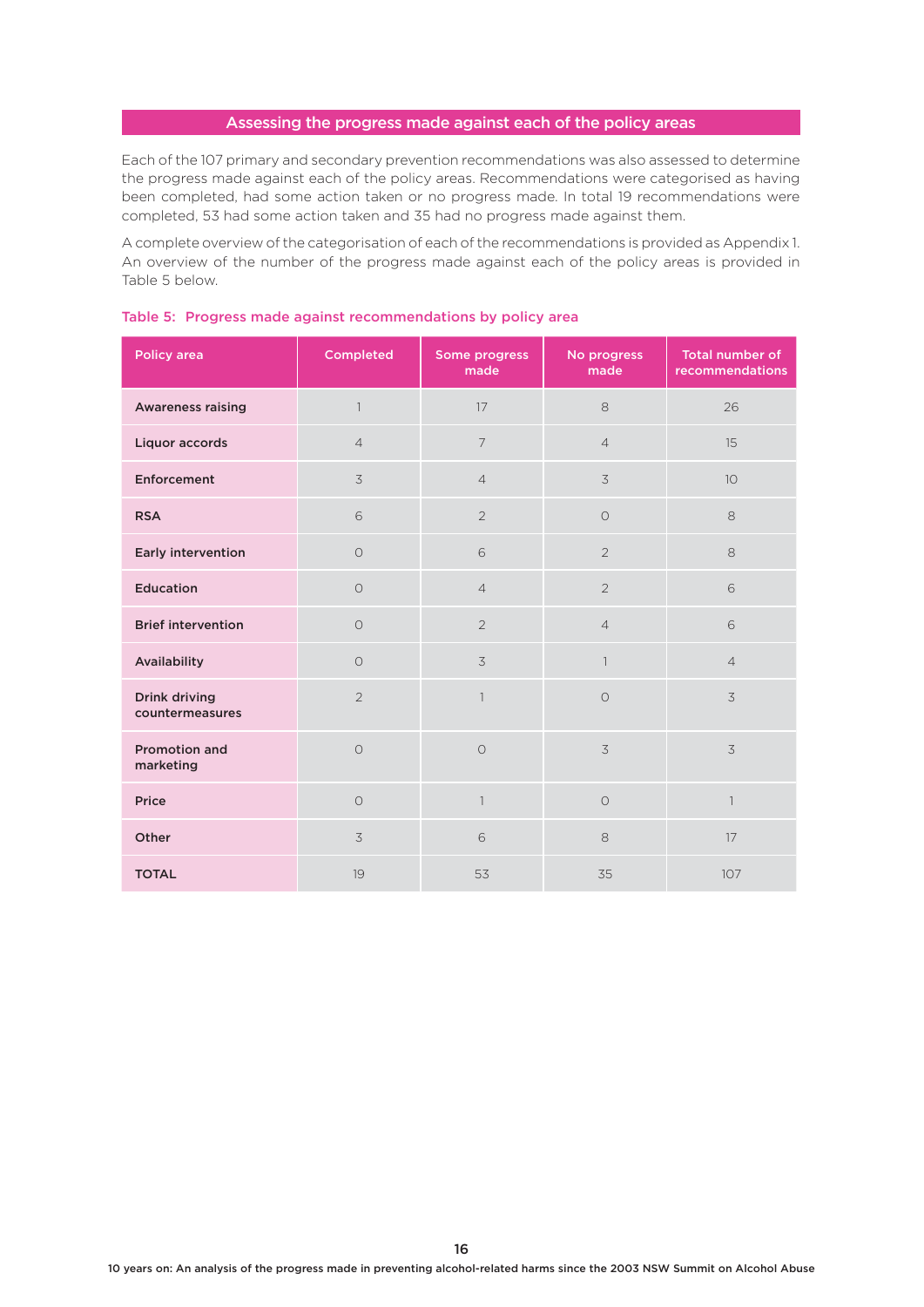As with the analysis of the evidence supporting the effectiveness of each of the policy areas, the progress made against each of the policy areas clearly indicates that the activities undertaken in policy areas where there is little evidence of effectiveness had the most progress. For example awareness raising (18), liquor accords (11) and RSA (8) were the policy areas where the most action was taken, while promotion and marketing (0), brief intervention(2), availability (3) and price (1) had the least action taken. Table 6 below provides an overview of the progress made in each policy area and the strength of evidence supporting each policy area.

| <b>Policy area</b>            | <b>Number of recommendations</b><br>where some progress was<br>made or was completed | <b>Effectiveness of the</b><br>intervention* |
|-------------------------------|--------------------------------------------------------------------------------------|----------------------------------------------|
| <b>Awareness raising</b>      | 18                                                                                   | $\circ$                                      |
| Liquor accords                | 11                                                                                   | $\circ$                                      |
| Enforcement                   | $\overline{7}$                                                                       | $\overline{2}$                               |
| <b>RSA</b>                    | 8                                                                                    | O/1/2                                        |
| Early intervention            | 6                                                                                    | N/A                                          |
| Education                     | $\overline{4}$                                                                       | $\bigcirc$                                   |
| <b>Brief intervention</b>     | $\overline{2}$                                                                       | 3                                            |
| Availability                  | 3                                                                                    | $\mathfrak{D}$                               |
| Drink driving countermeasures | 3                                                                                    | 2/3                                          |
| Promotion and marketing       | $\circ$                                                                              | 1/2                                          |
| Price                         | $\mathbf{1}$                                                                         | 3/?                                          |
| Other                         | 9                                                                                    | N/A                                          |

#### Table 6: Number of recommendations where some action was taken, measured against effectiveness

\*Source: Alcohol no ordinary commodity.<sup>21</sup> Effectiveness is measured as a score out of 3, where 0 is not effective and 3 is most effective. When effectiveness is unknown a question mark (?) is used to denote this.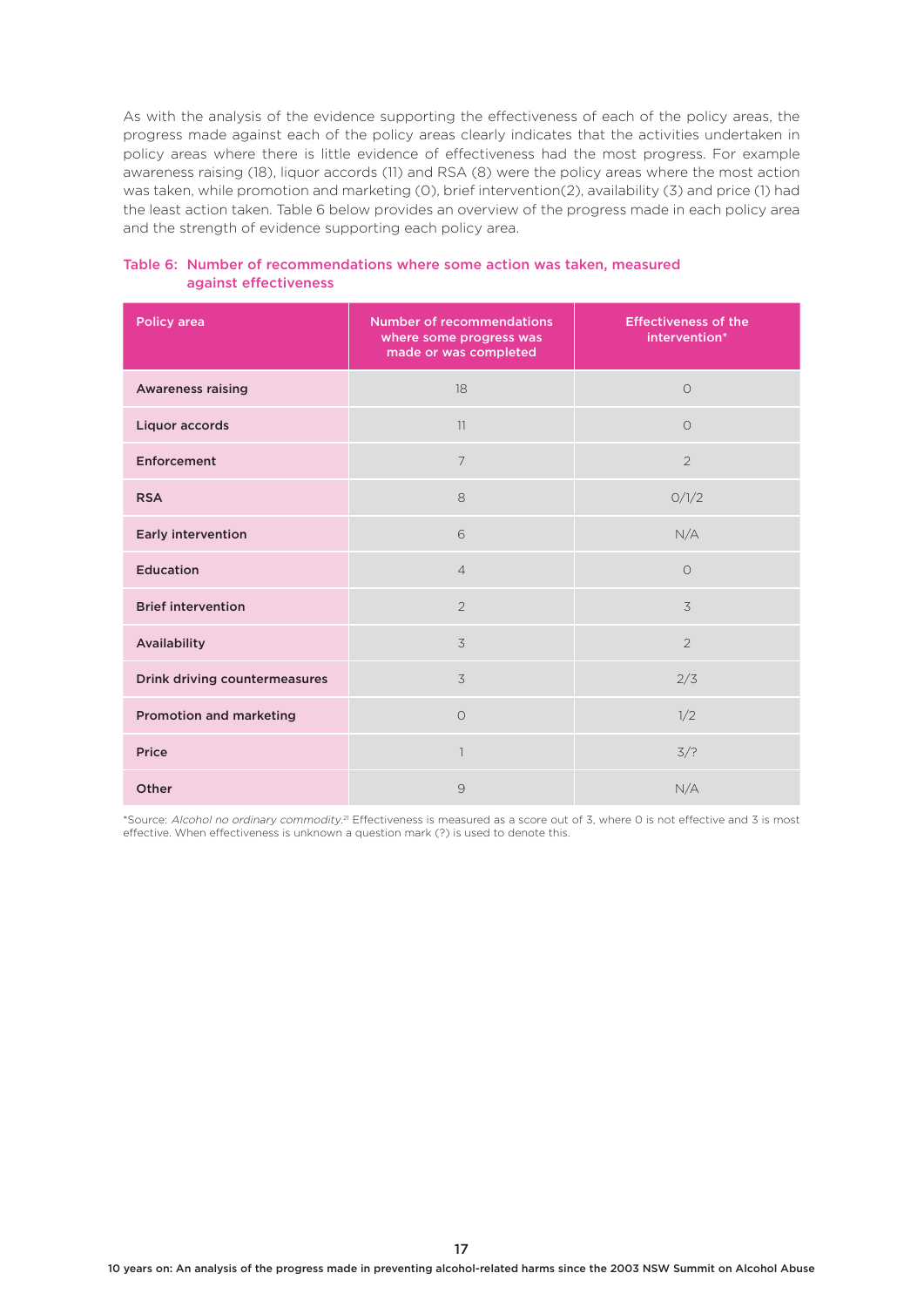#### Trends in alcohol-related harms

Eight indicators of alcohol-related harms were assessed to determine the trends in harms overtime. For five of the eight indicators of alcohol-related harms there was an increase in levels of harm ranged from a 9 per cent increase in alcohol-related non domestic assaults to a 37 per cent increase in alcohol-attributable hospitalisations. Decreases were observed for three indicators, ranging from a 5 per cent decrease in alcohol-attributable deaths, to a 34 per cent decrease in road accidents where alcohol was involved. When examining trends per 100,000 population, four of the indicators demonstrated increases or remained the same, three decreased and data was not available for the final indicator. Table 7 below provides an overview of the trends observed against each of the eight indicators, both overall and per 100,000 NSW residents.

| Indicator                                                              | Time-frame         | <b>Trend</b> | <b>Trend per</b><br>100,000<br>population |
|------------------------------------------------------------------------|--------------------|--------------|-------------------------------------------|
| Alcohol attributable hospitalisations                                  | 2001-02 to 2010-11 | 37% increase | 20% increase                              |
| Alcohol attributable deaths                                            | 1998-2007          | 5% decline   | 19% decline                               |
| Treatment episodes where alcohol is the<br>principal drug of concern   | 2001-02 to 2010-11 | 10% increase | 1% increase                               |
| Alcohol-related non-domestic assaults                                  | 2002-03 to 2011-12 | 9% increase  | no change                                 |
| Alcohol-related domestic assaults                                      | 2002-03 to 2011-12 | 37% increase | 25% increase                              |
| Alcohol-related assaults on police                                     | 2002-03 to 2011-12 | 15% decline  | 22% decline                               |
| All alcohol-related assaults (domestic,<br>non-domestic and on police) | 2002-03 to 2011-12 | 16% increase | 7% increase                               |
| Road accidents where alcohol as<br>involved                            | 2001-2010          | 34% decline  | 39% decline                               |

#### Table 7: Trends in alcohol-related harm indicators

A more detailed analysis of the trends against each of the indicators is provided in the following sections.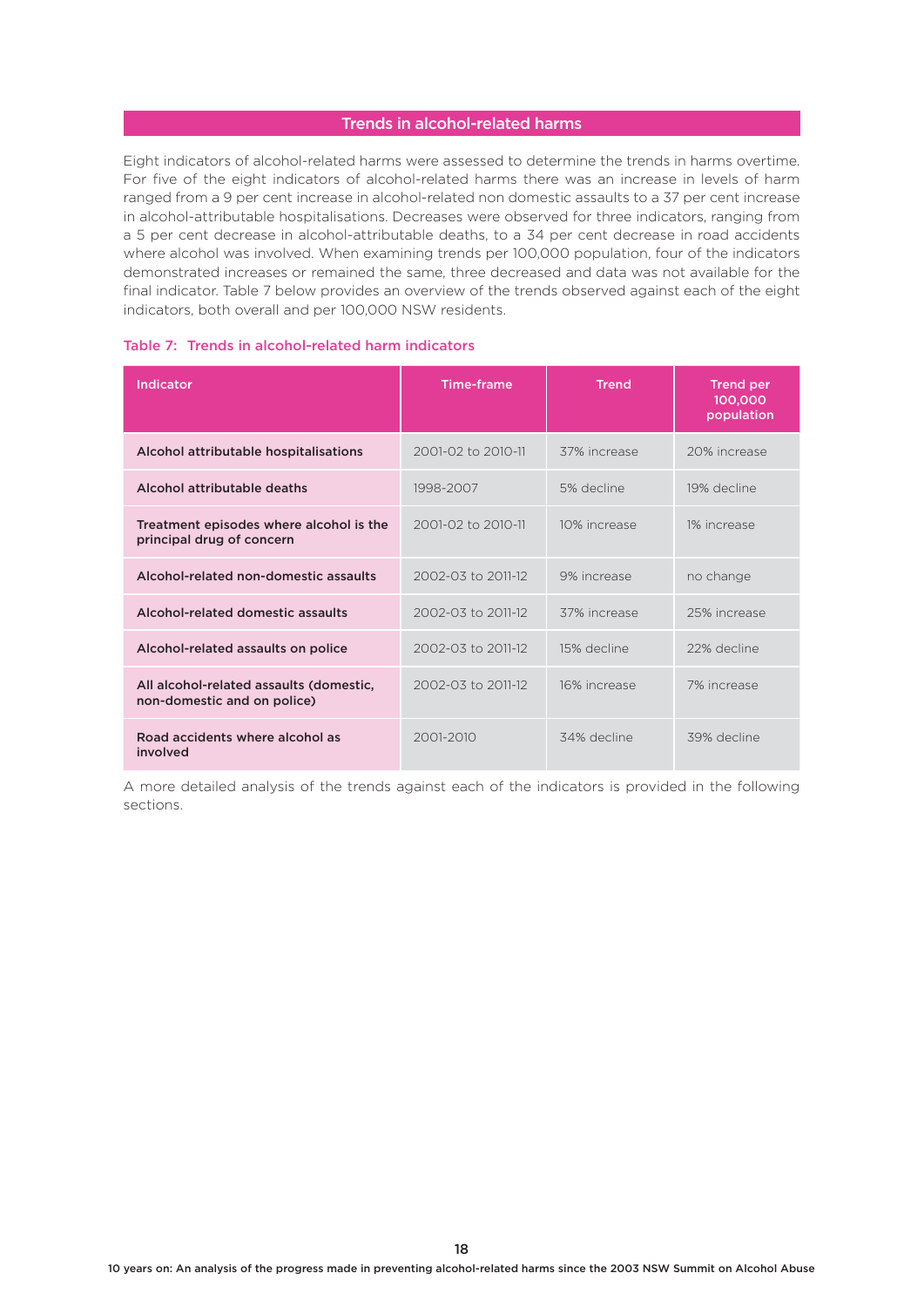#### Alcohol-attributable hospitalisations (2001-02 to 2010-11)

Alcohol-attributable hospitalisations have increased by 37 per cent between 2001-02 and 2010-11 from 36,182 to 49,409. This increase was more prominent among women (49 per cent) than men (28 per cent).

\*\*\*\*\*\*\*\*\*\*\*\*\*\*\*\*

When examining trends in alcohol-attributable hospitalisations per 100,000 people residing in NSW, overall hospitalisations increased by 20 per cent from 544.4 to 654.8. This increase was again more prominent among women (30 per cent), than men (15 per cent). Table 8 below provides an overview of the number of alcohol-attributable hospitalisations for men, women, persons and per 100,000 population between 2001-02 and 2010-11.

|         | <b>Men</b>    | <b>Men</b>                            | Women         | Women                          | Persons       | <b>Persons</b>                 |
|---------|---------------|---------------------------------------|---------------|--------------------------------|---------------|--------------------------------|
| Year    | <b>Number</b> | <b>Rate per 100,000</b><br>population | <b>Number</b> | Rate per 100,000<br>population | <b>Number</b> | Rate per 100,000<br>population |
| 2001-02 | 22,182        | 686.5                                 | 14,000        | 399.2                          | 36,182        | 544.4                          |
| 2002-03 | 22,452        | 688                                   | 14,065        | 395.7                          | 36,518        | 542.8                          |
| 2003-04 | 23,147        | 703.9                                 | 14,917        | 414.3                          | 38,064        | 560                            |
| 2004-05 | 23,969        | 722.4                                 | 15,072        | 413                            | 39,042        | 568.3                          |
| 2005-06 | 25,901        | 772.5                                 | 16,487        | 446.2                          | 42,388        | 610.3                          |
| 2006-07 | 28,022        | 823.2                                 | 18,361        | 490.7                          | 46,383        | 657.7                          |
| 2007-08 | 28,038        | 808.3                                 | 18,854        | 493.7                          | 46,892        | 652                            |
| 2008-09 | 28,405        | 805.2                                 | 19,612        | 504.6                          | 48,018        | 655.9                          |
| 2009-10 | 28,205        | 791.2                                 | 20,316        | 512.5                          | 48,521        | 653.2                          |
| 2010-11 | 28,494        | 790.1                                 | 20,915        | 517.4                          | 49,409        | 654.8                          |

#### Table 8: Trends in alcohol-attributable hospitalisations

Source: NSW Ministry for Health 2011.22

Graph 1 below demonstrates the increase in the total number of alcohol-attributable hospitalisations between 2001-02 and 2010-11

#### Graph 1: Alcohol-attributable hospitalisations

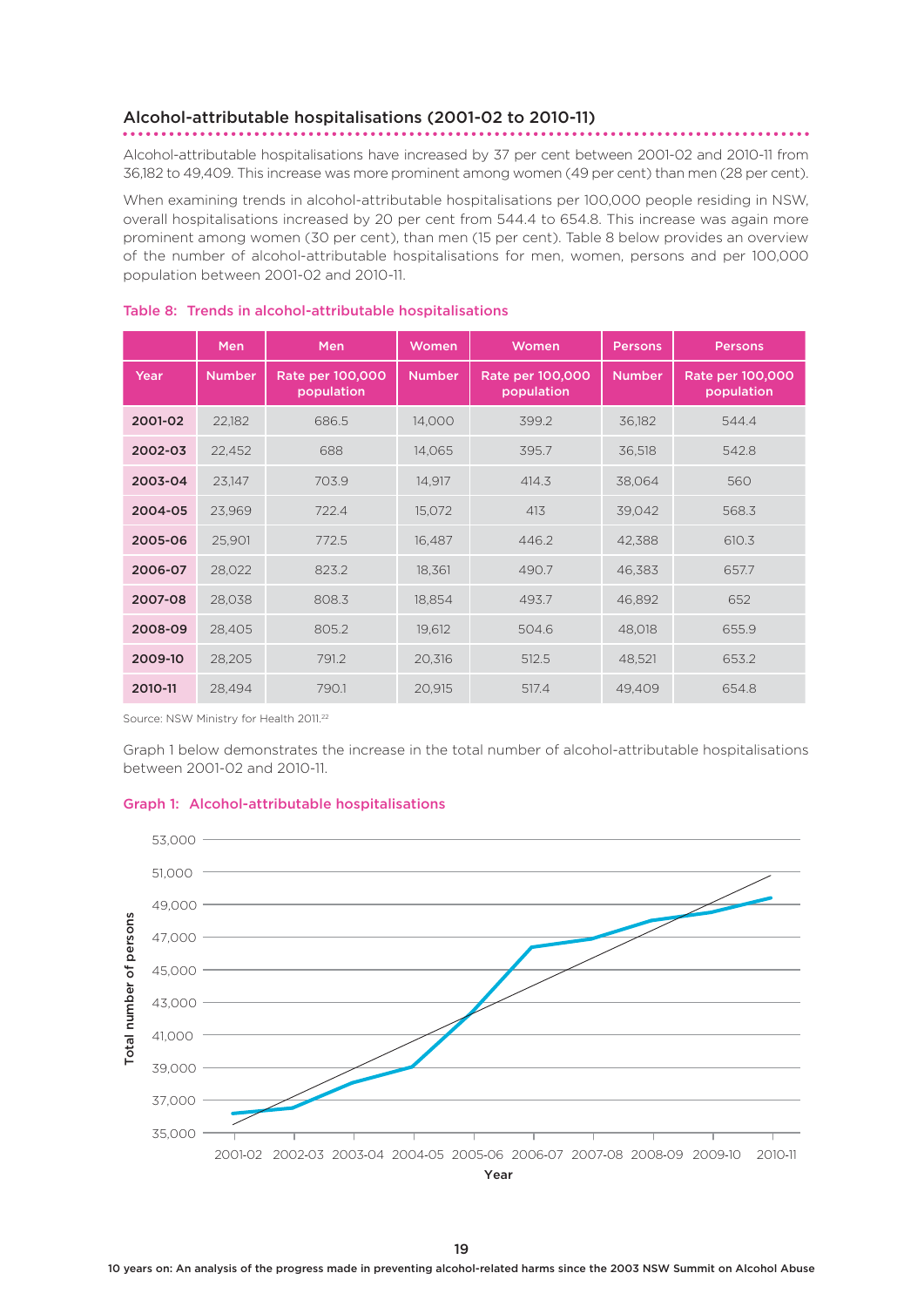#### Alcohol-attributable deaths (1998 to 2007)

Alcohol-attributable deaths declined by five per cent between 1998 and 2007 from 1,293 to 1,224. When examining trends in alcohol-attributable deaths per 100,000 people residing in NSW, overall deaths declined by 19 per cent from 20.6 per 100,000 to 16.6 per 100,000.

Alcohol-attributable death rates in Australia are declining while hospitalisation rates are increasing due to improved screening and treatment for alcohol-caused illnesses.<sup>23</sup> The significant increase in hospital admissions also suggests an increase in the prevalence of Alcoholic Liver Disease (ALD) among the Australian population.<sup>24</sup> Further, the observed trend in ALD mortality may be partly due to the residual effect of an ageing population.

Table 9 below provides an overview of the number of alcohol-attributable deaths for men, women, persons and per 100,000 population between 1998 and 2007.

|      | <b>Males</b>  | <b>Males</b>                   | <b>Females</b> | <b>Females</b>                 | <b>Persons</b> | <b>Persons</b>                 |
|------|---------------|--------------------------------|----------------|--------------------------------|----------------|--------------------------------|
| Year | <b>Number</b> | Rate per 100,000<br>population | <b>Number</b>  | Rate per 100,000<br>population | <b>Number</b>  | Rate per 100,000<br>population |
| 1998 | 967           | 32.5                           | 326            | 9.7                            | 1,293          | 20.6                           |
| 1999 | 984           | 32.6                           | 317            | 9.2                            | 1,301          | 20.3                           |
| 2000 | 945           | 30.7                           | 324            | 9.2                            | 1,269          | 19.5                           |
| 2001 | 967           | 30.8                           | 292            | 8                              | 1,258          | 18.9                           |
| 2002 | 975           | 30.6                           | 353            | 9.6                            | 1,328          | 19.6                           |
| 2003 | 903           | 28                             | 332            | 8.8                            | 1,235          | 18                             |
| 2004 | 909           | 27.8                           | 316            | 8.2                            | 1,225          | 17.6                           |
| 2005 | 887           | 26.7                           | 331            | 8.4                            | 1,217          | 17.2                           |
| 2006 | 902           | 26.8                           | 327            | 8.2                            | 1,229          | 17.1                           |
| 2007 | 860           | 24.9                           | 365            | 8.9                            | 1,224          | 16.6                           |

#### Table 9: Trends in alcohol-attributable deaths

Source: NSW Ministry for Health 2011.25

Graph 2 below demonstrates the decrease in the total number of alcohol-attributable deaths between 1998 and 2007.



#### Graph 2: Alcohol-attributable deaths

10 years on: An analysis of the progress made in preventing alcohol-related harms since the 2003 NSW Summit on Alcohol Abuse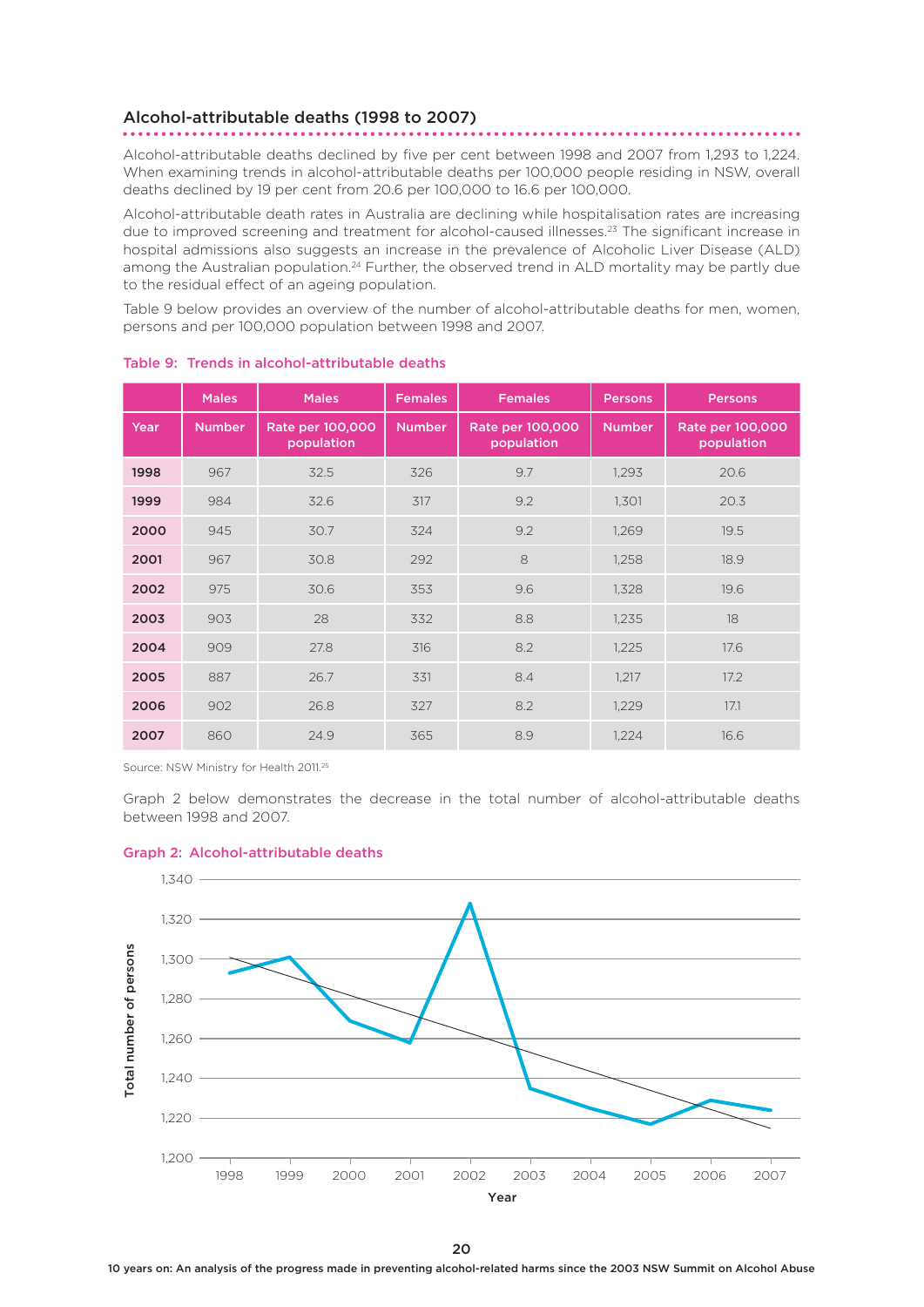#### Treatment episodes where alcohol was the principal drug of concern (2001-02 to 2010-11)

There was a ten per cent increase in treatment episodes where alcohol was the principal drug of concern between 2001-02 and 2010-11. When examining trends in alcohol treatment episodes per 100,000 people residing in NSW, treatment episodes increased by 1 per cent. The proportion of all drug and alcohol treatment episodes which involved alcohol as the principal drug of concern increased from 42.7 per cent to 50.6 per cent over the same period. Table 10 below provides an overview of the number of treatment episodes where alcohol was the principal drug of concern, the treatment episodes per 100,000 NSW residents and the percentage of all alcohol and other drug treatment episodes where alcohol was the principal drug of concern.

| Year    | <b>Alcohol treatment</b><br>episodes total (No.) | Total (% of all<br>treatment episodes) | Persons per 100,000<br>population |
|---------|--------------------------------------------------|----------------------------------------|-----------------------------------|
| 2001-02 | 16,291                                           | 42.7                                   | 245.8                             |
| 2002-03 | 16,841*                                          | 42.1                                   | 252.4                             |
| 2003-04 | 17,068*                                          | 41.2                                   | 254.5                             |
| 2004-05 | 17,342*                                          | 41.5                                   | 256.7                             |
| 2005-06 | 18,313*                                          | 43                                     | 268.7                             |
| 2006-07 | 16,623                                           | 45                                     | 241.4                             |
| 2007-08 | 20,338                                           | 49.3                                   | 291.5                             |
| 2008-09 | 17,476                                           | 51.0                                   | 247.2                             |
| 2009-10 | 18,576                                           | 53.9                                   | 260.0                             |
| 2010-11 | 17,895*                                          | 50.6                                   | 248.1                             |

#### Table 10: Trends in treatment episodes where alcohol was the principal drug of concern

\*Estimated totals calculated from percentage of alcohol treatment episodes of the total number of treatment episodes.

Graph 3 below demonstrates the increase in the total number of treatment episodes where alcohol is the principal drug of concern between 2001-02 and 2010-11.

#### Graph 3: Treatment episodes where alcohol is the principal drug of concern



10 years on: An analysis of the progress made in preventing alcohol-related harms since the 2003 NSW Summit on Alcohol Abuse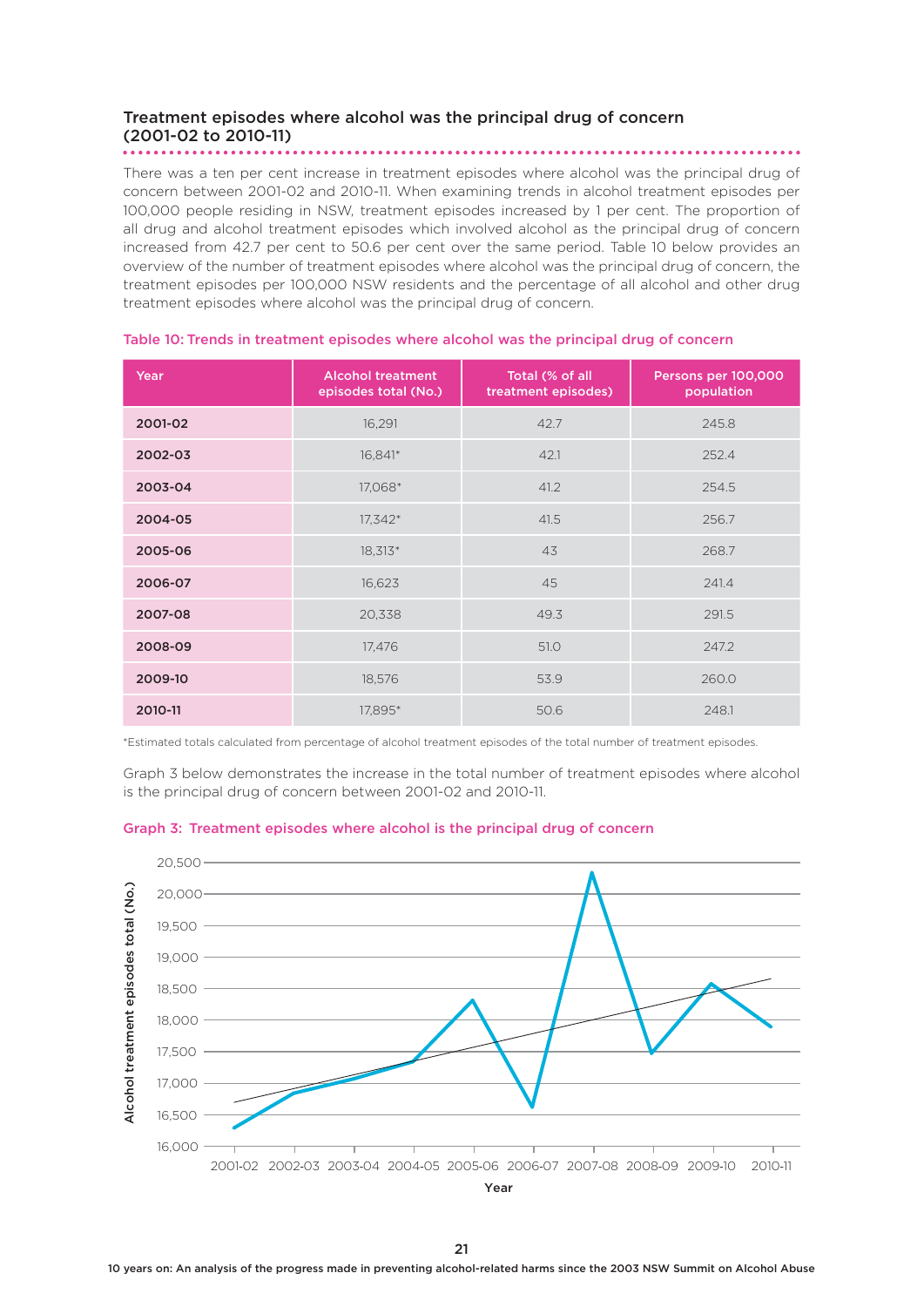#### Alcohol-related non-domestic assaults (2002-03 to 2011-12)

Alcohol-related non-domestic assaults have increased by nine per cent in NSW between 2002-03 and 2011-12 from 13,281 to 14,518. When examining trends in alcohol-related assaults per 100,000 people residing in NSW, overall alcohol-related assaults increased by one per cent from 199.0 to 199.1. Table 11 below provides an overview of the number of alcohol-related assaults for all persons and per 100,000 NSW residents between 2002-03 and 2011-12.

. . . . . . . . . . . . . . . . .

| Year    | Total number of persons | Persons per 100,000 population |
|---------|-------------------------|--------------------------------|
| 2002-03 | 13,281                  | 199.0                          |
| 2003-04 | 13,845                  | 206.4                          |
| 2004-05 | 16,383                  | 242.5                          |
| 2005-06 | 17,135                  | 251.4                          |
| 2006-07 | 18,208                  | 264.5                          |
| 2007-08 | 19,200                  | 275.2                          |
| 2008-09 | 18,930                  | 267.8                          |
| 2009-10 | 17,655                  | 247.1                          |
| 2010-11 | 16,106                  | 223.3                          |
| 2011-12 | 14,518                  | 199.1                          |

#### Table 11: Trends in alcohol-related domestic assaults

Graph 4 below demonstrates the increase in the number of alcohol-related non-domestic assaults between 2002-03 and 2011-12.



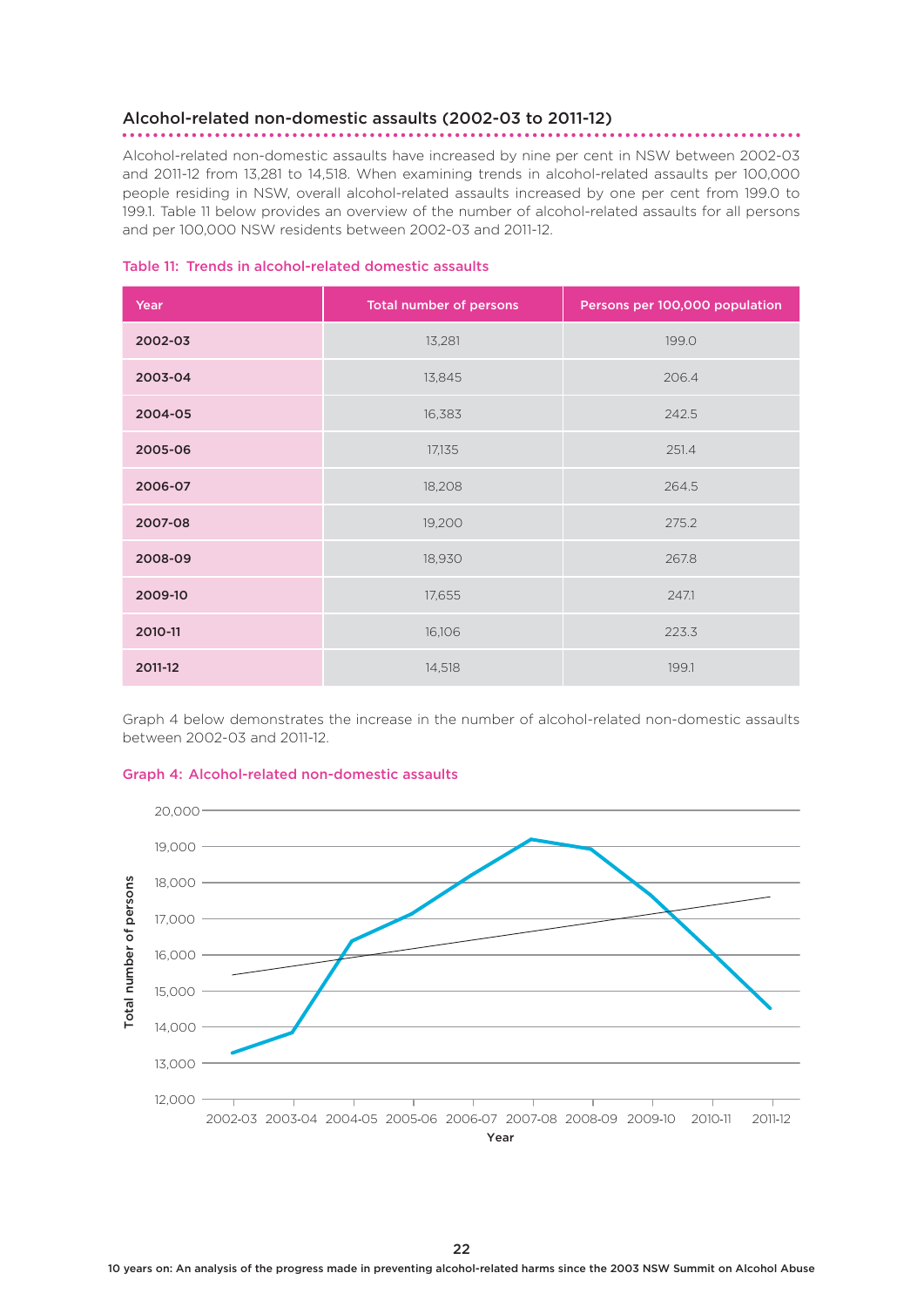#### Alcohol-related domestic assaults (2002-3 to 2012-13)

Alcohol-related domestic assaults have increased by 37 per cent in NSW between 2002-03 and 2011-12 from 5,151 to 10,079. When examining trends in alcohol-related domestic assaults per 100,000 people residing in NSW, alcohol-related domestic assaults increased by 25 per cent from 110.5 to 138.3. Table 12 below provides an overview of the number of alcohol-related assaults for all persons and per 100,000 NSW residents between 2002-03 and 2010-11.

| Year    | Total number of persons | Persons per 100,000 population |
|---------|-------------------------|--------------------------------|
| 2002-03 | 7,373                   | 110.5                          |
| 2003-04 | 8,420                   | 125.5                          |
| 2004-05 | 10,432                  | 154.4                          |
| 2005-06 | 10,907                  | 160.0                          |
| 2006-07 | 11,447                  | 166.3                          |
| 2007-08 | 11,190                  | 160.4                          |
| 2008-09 | 11,946                  | 169.0                          |
| 2009-10 | 11,161                  | 156.2                          |
| 2010-11 | 10,649                  | 147.7                          |
| 2011-12 | 10,079                  | 138.3                          |

#### Table 12: Trends in alcohol-related domestic assaults

Graph 5 below demonstrates the increase in the number of alcohol-related domestic assaults between 2002-03 and 2011-12.



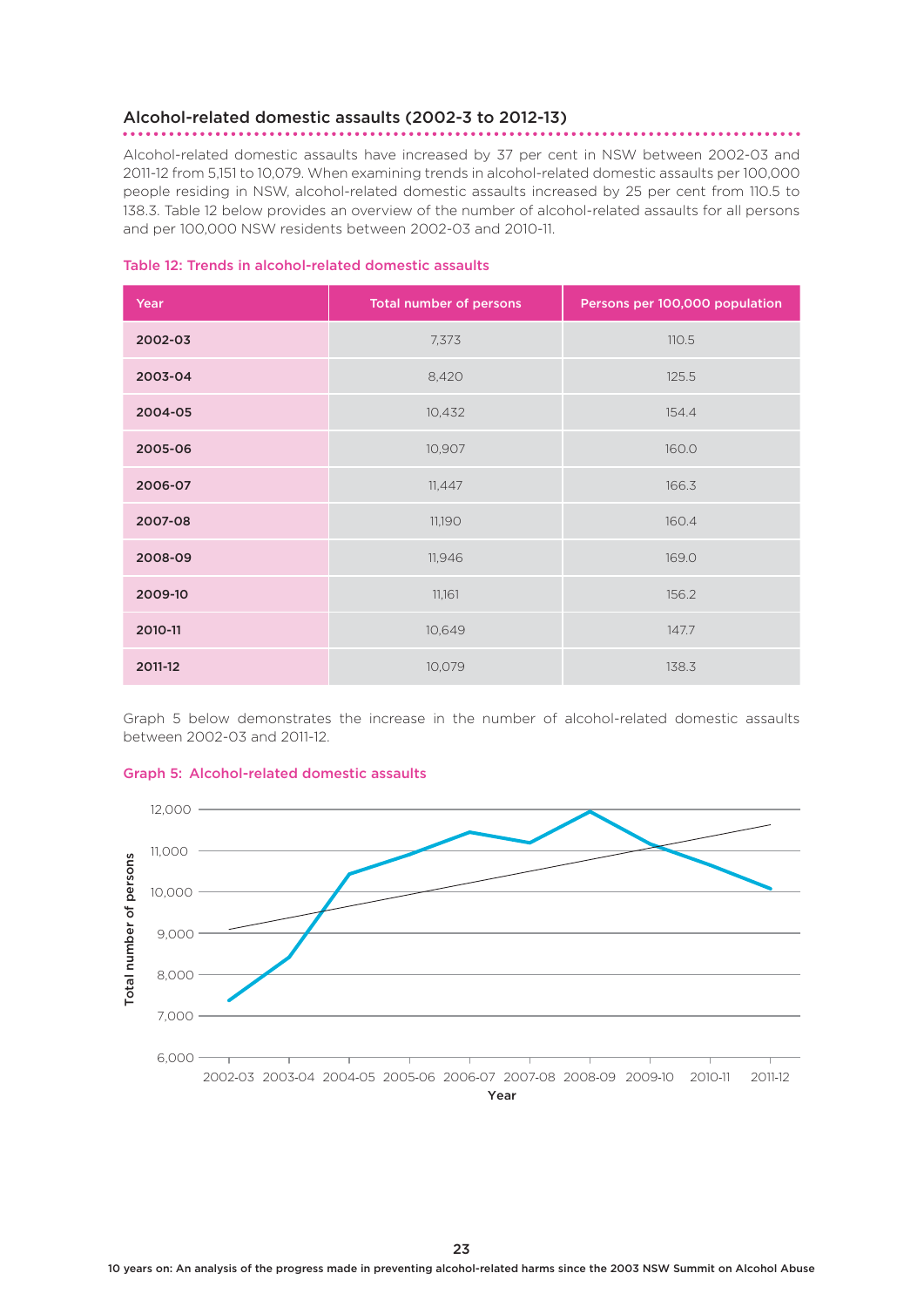#### Alcohol-related assaults on police (2002-03 to 2011-12)

Alcohol-related assaults on police have declined by 15 per cent in NSW between 2002-03 and 2011-12 from 1701 to 1441. When examining trends in alcohol-related assaults on police per 100,000 people residing in NSW, alcohol-related assaults on police have declined by 22 per cent from 25.5 to 19.8. Table 13 below provides an overview of the number of alcohol-related assaults for all persons and per 100,000 NSW residents between 2002-03 and 2010-11.

| Year    | Total number of persons | Persons per 100,000 population |
|---------|-------------------------|--------------------------------|
| 2002-03 | 1,701                   | 25.5                           |
| 2003-04 | 1,643                   | 24.5                           |
| 2004-05 | 1,866                   | 27.6                           |
| 2005-06 | 1,872                   | 27.5                           |
| 2006-07 | 1,896                   | 27.5                           |
| 2007-08 | 2,066                   | 29.6                           |
| 2008-09 | 2,019                   | 28.6                           |
| 2009-10 | 1,795                   | 25.1                           |
| 2010-11 | 1,790                   | 24.8                           |
| 2011-12 | 1,441                   | 19.8                           |

#### Table 13: Trends in all alcohol-related assaults on police

Graph 6 below demonstrates the decrease in the number of alcohol-related assaults on police between 2002-03 and 2011-12.



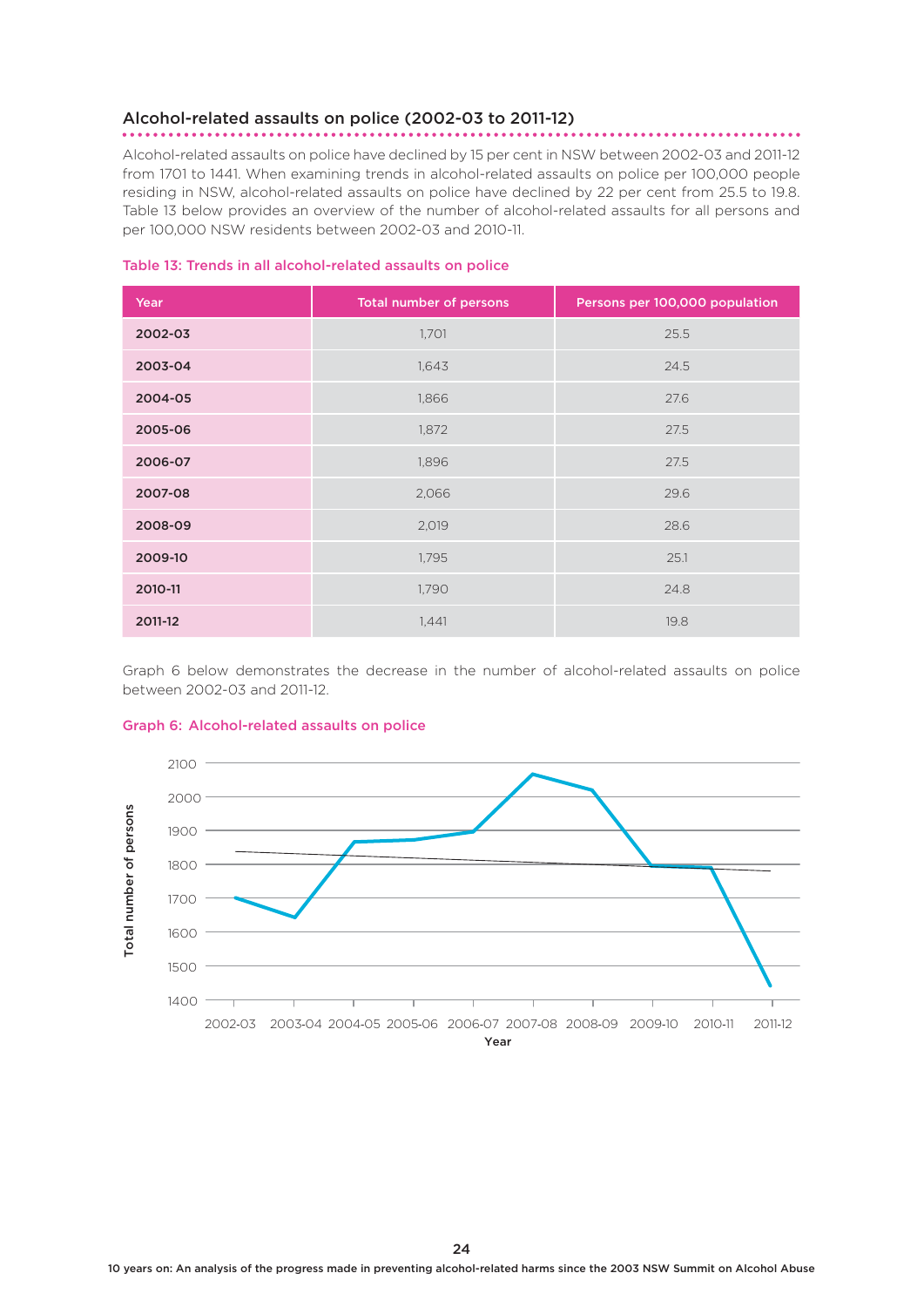#### All alcohol-related assaults (domestic, non-domestic and on police) (2002-03 to 2011-12)

All alcohol-related assaults were examined to determine the trend across domestic assaults, non-domestic assaults and assaults on police. Overall alcohol-related assaults have increased by 17 per cent in NSW between 2002-03 and 2011-12 from 17,500 to 26,038.

When examining trends in all alcohol-related assaults per 100,000 people residing in NSW, alcoholrelated assaults increased by seven per cent from 264 to 357.2. Table 14 below provides an overview of the number of alcohol-related assaults for all persons and per 100,000 people between 2002-03 and 2010-11.

| Year    | <b>Total number of persons</b> | Persons per 100,000 population |
|---------|--------------------------------|--------------------------------|
| 2002-03 | 22,355                         | 335.0                          |
| 2003-04 | 23,908                         | 356.5                          |
| 2004-05 | 28,681                         | 424.5                          |
| 2005-06 | 29,914                         | 438.9                          |
| 2006-07 | 31,551                         | 458.2                          |
| 2007-08 | 32,456                         | 465.3                          |
| 2008-09 | 32,895                         | 465.3                          |
| 2009-10 | 30,611                         | 428.4                          |
| 2010-11 | 28,545                         | 395.8                          |
| 2011-12 | 26,038                         | 357.2                          |

#### Table 14: Trends in all alcohol-related assaults

Graph 7 below demonstrates the decrease in the number of all alcohol-related assaults between 2002-03 and 2011-12.



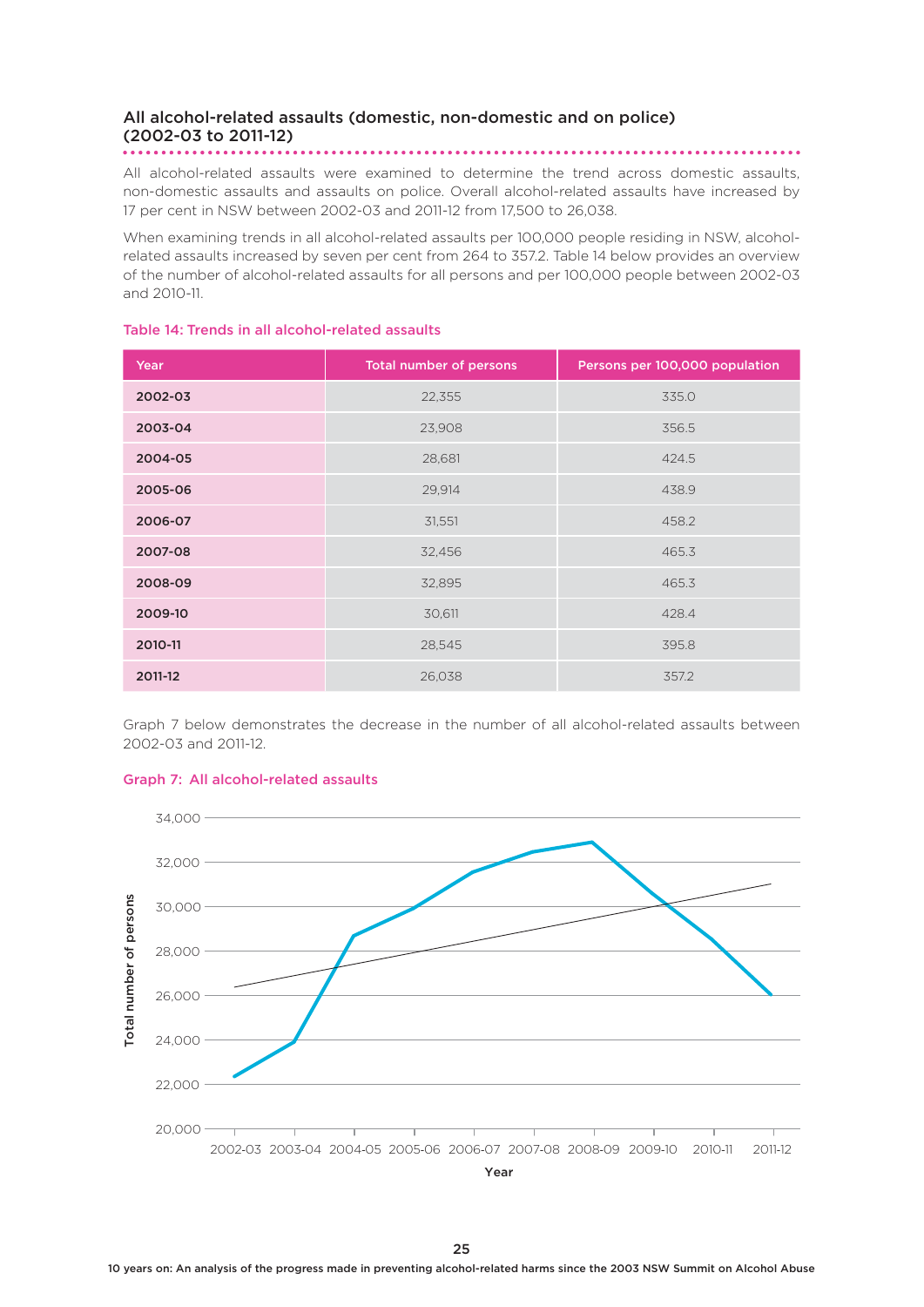#### Alcohol-related road accidents (2001 to 2010)

Road accidents that involved alcohol have declined by 34 per cent between 2001 (2,413) and 2010 (1,597). When examining trends in all alcohol-related road accidents per 100,000 people residing in NSW, alcohol-related road accidents declined by 39 per cent from 36.5 to 22.3. Table 15 below provides an overview of the number of alcohol-related road accidents for all persons and per 100,000 people between 2001 and 2010.

| Year | Alcohol-related road accidents | Persons per 100,000 population |
|------|--------------------------------|--------------------------------|
| 2001 | 2,413                          | 36.5                           |
| 2002 | 2,373                          | 35.7                           |
| 2003 | 2,065                          | 30.9                           |
| 2004 | 1,821                          | 27.1                           |
| 2005 | 1,823                          | 26.9                           |
| 2006 | 1,921                          | 28.1                           |
| 2007 | 1,947                          | 28.1                           |
| 2008 | 1,833                          | 26.1                           |
| 2009 | 1,827                          | 25.7                           |
| 2010 | 1,597                          | 22.3                           |

#### Table 15 Trends in all alcohol-related road accidents

Graph 8 below demonstrates the decrease in the number of all alcohol-related road accidents between 2001 and 2010.



#### Graph 8: Alcohol-related road accidents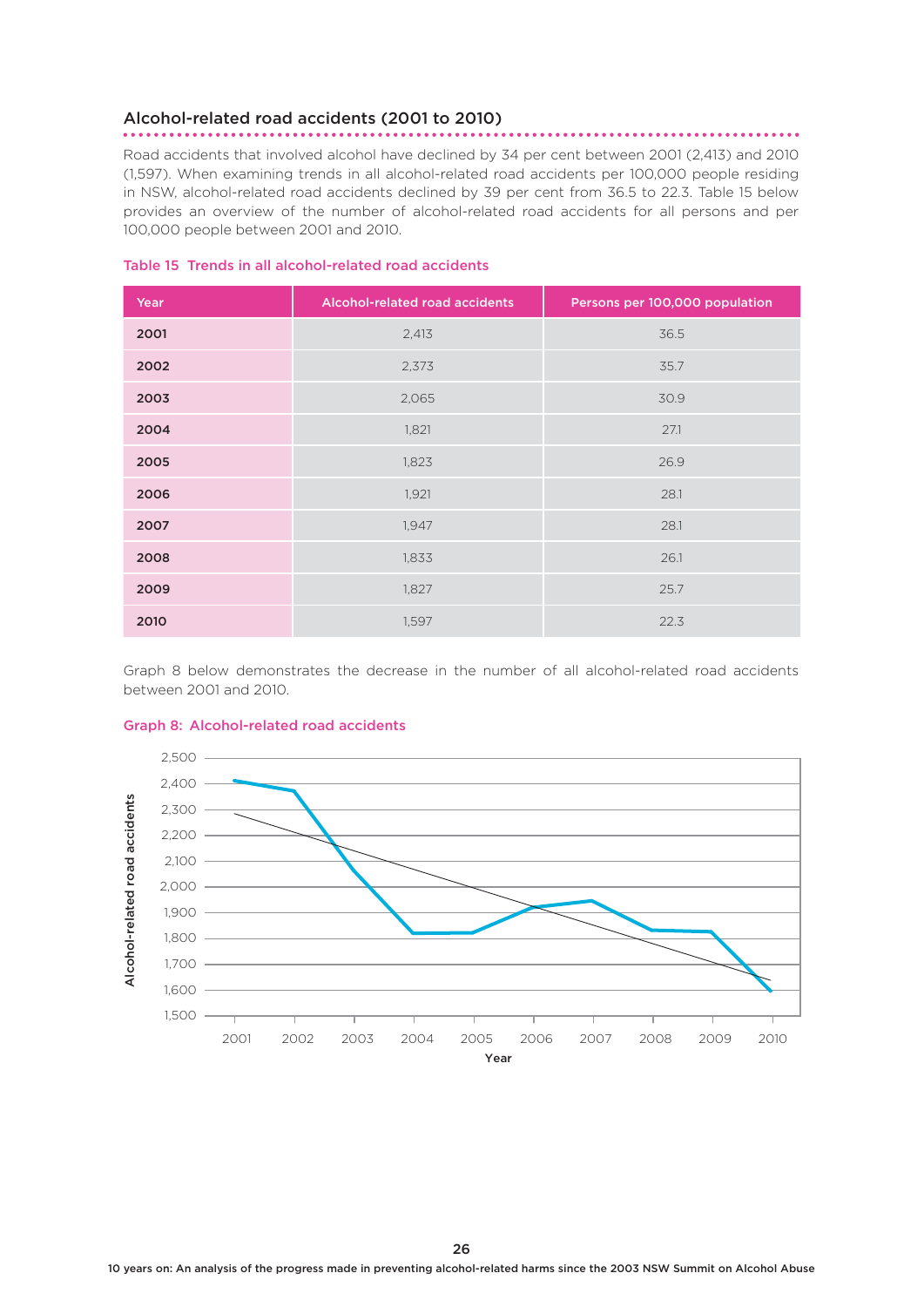### **Discussion**

While the 2003 Summit provided a valuable opportunity for people to come together to discuss alcohol interventions and policy, this study demonstrates that the recommendations arising from the Summit and the actions taken in the ten years following the Summit did not contribute to a reduction in alcohol-related harms. This is evidenced by the increase in the number of people being affected by alcohol-related harms for five of the eight indicators. This study concludes that there were three primary explanations for this:

...............

- 1. Many of the recommendations arising from the Summit were not evidence-based.
- 2. The Government's response to the Summit's recommendations was not well resourced, actions were not prioritised and there was no ongoing political leadership in progressing the Summit's outcomes.
- 3. The alcohol industry was significantly involved in the Summit proceedings, which is reflected in the rhetoric included in many of the recommendations and the Government's Outcomes Paper.

Each of these is described in greater detail in the following sections.

#### $\mathbf{1}$ Many of the recommendations arising from the Summit were not evidence-based.

The study clearly shows that the majority of alcohol-harm prevention recommendations made at the Summit were not supported by a strong evidence-base. Strategies that focused on areas with little or no supporting evidence of their effectiveness, such as awareness raising, liquor accords, education and RSA, made up over half of all prevention recommendations made.

It is not surprising then that the subsequent action by Governments following the Summit reflected this also, with much of the Government action occurring in areas where there was little of no evidence to support their effectiveness for reducing alcohol-related harms.

The evidence-base for effective alcohol policy interventions is clear. Policies and interventions which target the availability of alcohol, the price of alcohol, brief interventions and drink driving are all considered to be most effective in reducing alcohol-related harms. However, these strategies have largely not been adopted by the NSW Government, with the exception of drink driving strategies where successful strategies have resulted in continued reductions in road fatalities. The example of the drink driving interventions with the combination of sustained regulation, enforcement and public education demonstrates how the implementation of evidence-based policies can result in reductions in alcohol-related harms.

#### The Government's response to the Summit's recommendations was not well  $\mathcal{P}$ resourced, actions were not prioritised, and there was no ongoing political leadership in progressing the Summit's outcomes.

The NSW Government did not articulate a plan for resourcing the implementation of the Summit recommendations, resulting in the Outcomes Paper arising from the Summit focusing heavily on strategies that were already in existence and the extension of these strategies. Haber et al stressed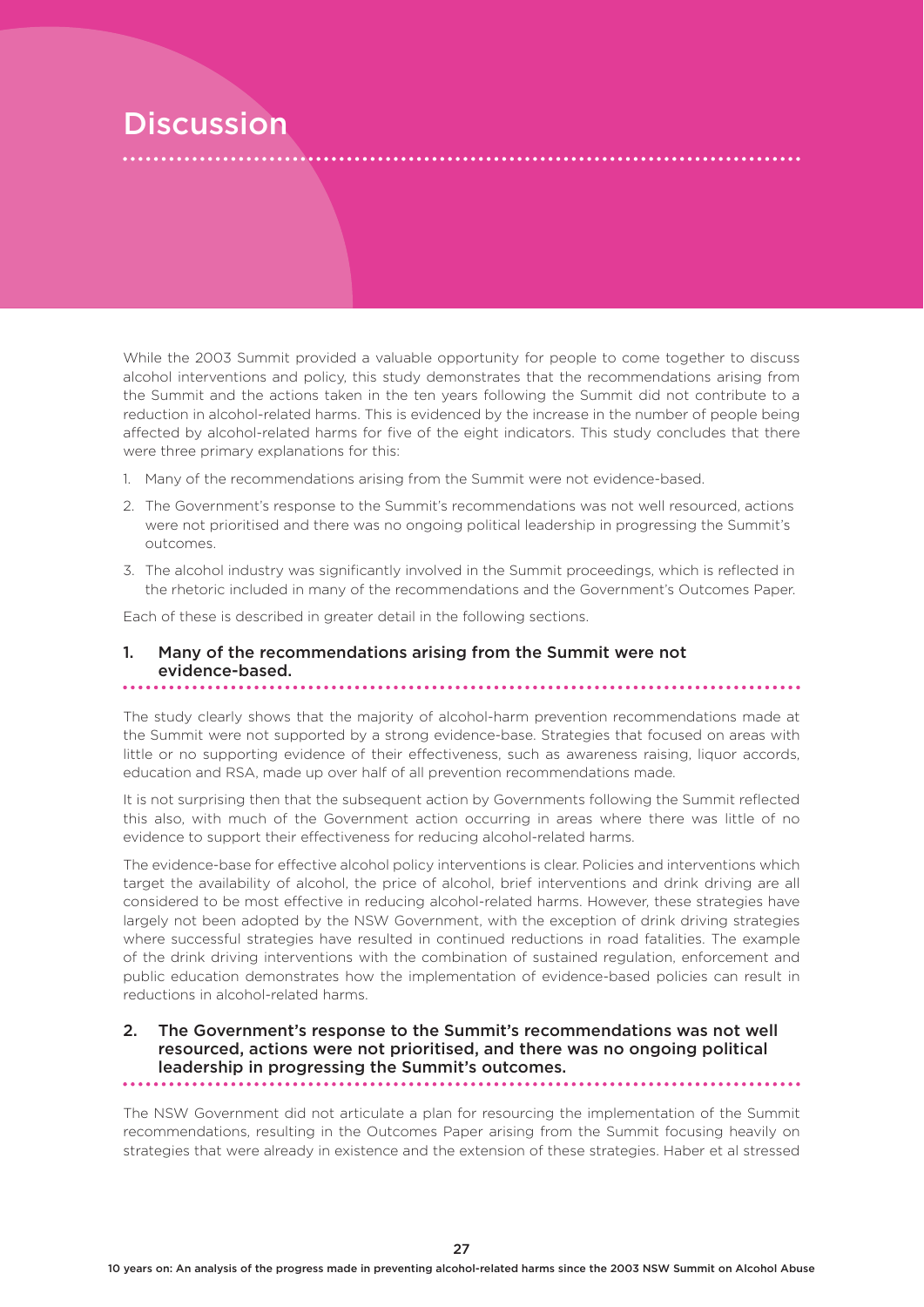the importance of resourcing the recommendations from the Summit in an article published in the Medical Journal of Australia

The outstanding achievement of the Alcohol Summit so far has been returning alcohol control policy to the public health agenda. The resulting policy changes have the capacity to achieve considerable future benefits for the community. However, it is critical that the NSW government maintains its focus on this field and injects new resources to ensure that the Alcohol Summit leads to tangible outcomes.<sup>27</sup>

In addition to resourcing, Haber et al also suggest that the 'NSW Government maintains its focus' on the alcohol policy agenda. This did not occur, with the NSW Government not maintaining pressure to ensure that activities were undertaken. This is particularly important in the alcohol policy field where the public discourse on alcohol is partly informed by alcohol industry interests who often call for policies that are not evidence-based and do not have the greatest impact in reducing alcoholrelated harms.

The NSW Government response to the Summit also did not prioritise the actions to be progressed leading on from the Summit. The Outcomes Paper arising from the Summit, provided a response to each of the recommendations, but did not discuss the evidence-base supporting the recommendations or the need for a staged approach to address the 318 recommendations. This resulted in the Outcomes Paper highlighting many short-term activities that were not sustained that therefore could not contribute to ongoing awareness raising or behaviour change.

It can be argued that if the NSW Government prioritised recommendations based upon the strength of the evidence supporting them that greater reductions in alcohol-related harms would have occurred over the ten year period. The NSW Government should consider the extensive evidencebase on effective interventions to reduce alcohol-related harms when developing policy priorities in the future.

To progress alcohol policy, strategies need to be well-resourced, prioritised, and focus must be maintained by political leaders on the issue. Without these factors, other influences will dominate the policy discussion, leaving little room for evidence-based policy reforms that will reduce alcoholrelated harms.

 $\overline{3}$ . The alcohol industry was significantly involved in the Summit proceedings. which is reflected in the rhetoric included in many of the recommendations and the Government's Outcomes Paper.

Both the Interim Report and Outcomes Report from the 2003 Alcohol Summit specify the need for "Partnerships with the industry". The very first 'Government Commitment" listed in the Interim Report is that

the Government is committed to working with the alcohol industry to reduce alcohol abuse and the damage it causes. A partnership approach will be adopted so industry and Government can work together to continue to manage the supply of alcohol and encourage its responsible use.<sup>28</sup>

The Outcomes Paper also describes the need for partnerships with the alcohol industry, stating that

Industry involvement is crucial to reducing the level of alcohol abuse. The Government consulted closely with the industry prior to and during the Summit and will continue to do so. $29$ 

The Outcomes Paper even mentions the need for the industry to be involved in the development of education, a practice that still continues in NSW to this day.

Commentary by leading alcohol researchers in the Medical Journal of Australia on discussions at the Alcohol Summit acknowledged the challenges of having the alcohol industry present in policy discussions, stating that "at times, the debate became quite confrontational" and "representatives of the alcohol beverage industry denied developing products designed to appeal to under-age drinkers". Representatives of the alcohol industry also "advocated retaining self-regulation of alcohol advertising" and "expressed a strong interest in developing voluntary partnerships with health and community groups, but argued that funding should be drawn from existing alcohol taxes".<sup>30</sup>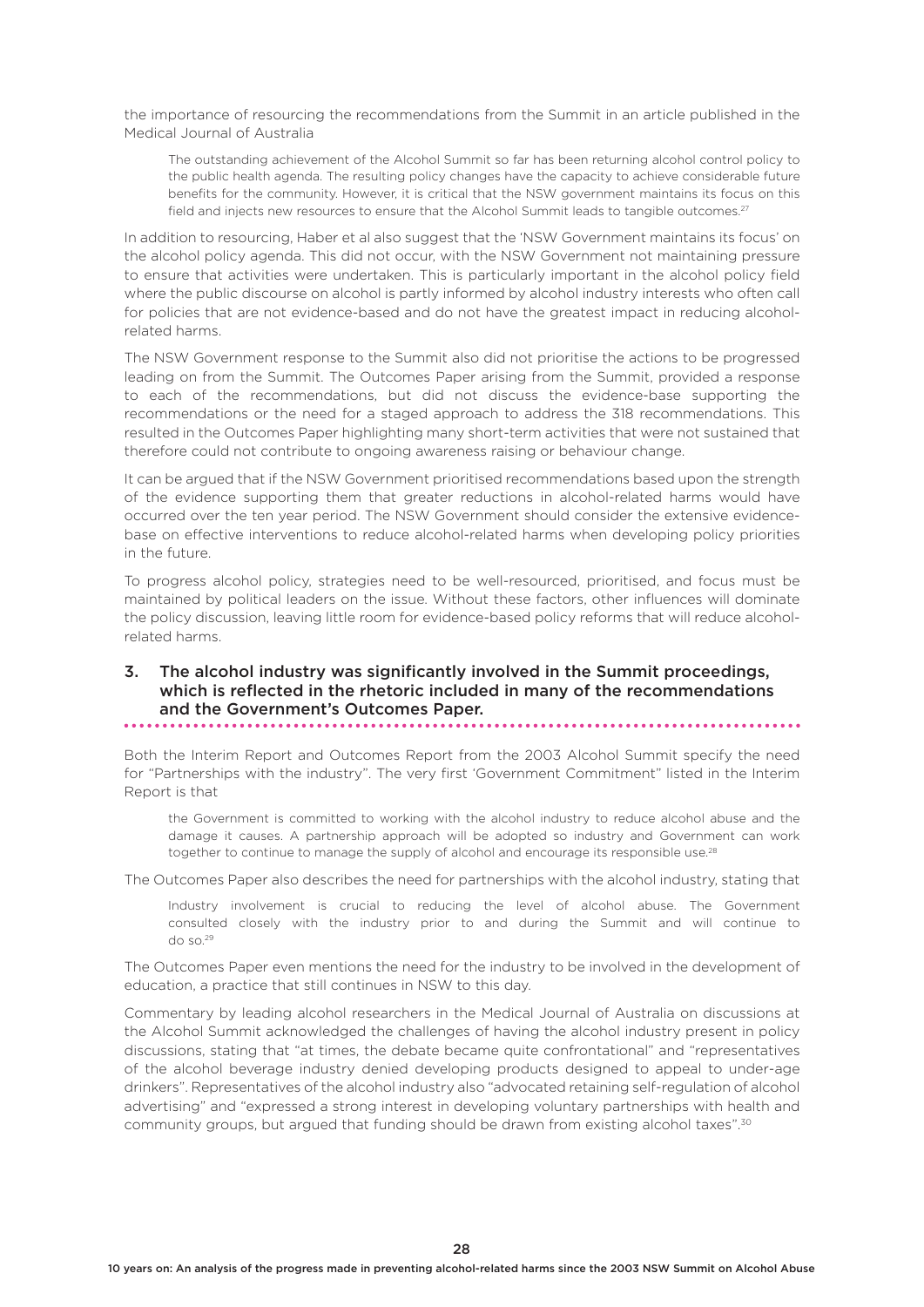The challenge of determining the extent to which Governments should consult with the industry is ongoing and Governments across Australia still consult with the alcohol industry freely to inform the development of alcohol harm-reduction policies. This is against the World Health Organisation's advice which is that

Any interaction [with the alcohol industry] should be confined to discussion of the contribution the alcohol industry can make to the reduction of alcohol-related harm only in the context of their roles as producers, distributors and marketers of alcohol, and not in terms of alcohol policy development or health promotion.<sup>31</sup>

It is now well accepted in public health literature that the alcohol industry has vested interest and should not be involved in the development of alcohol policy and programs. A recent article by Moodie in The Lancet provided clear recommendations to Governments on engagement with the alcohol industry and other industries representing 'unhealthy commodities', stating that "Unhealthy commodity industries should have no role in the formation of national and international policy for non-communicable diseases" and "Discussions with unhealthy commodity industries should be with the government only and have a clear goal of evidence-based approaches by government."<sup>32</sup>

Arguably one of the weakest recommendations to arise from the Summit was for "The liquor industry to set aside a percentage of its advertising budget for harm minimisation programs". This recommendation led to the development of DrinkWise, an alcohol industry funded social aspects organisation. DrinkWise has received over \$5 million in Commonwealth Government funding and has been criticised by public health academics and organisations for supporting alcohol policies that are ineffective,<sup>33</sup> and delaying the introduction of an effective alcohol warning label regime by implementing weak 'consumer information labels' on alcohol products.

The NSW Government should adopt WHOs advice on engagement with the alcohol industry and not involve the alcohol industry in alcohol policy development. There should be an acknowledgement that the alcohol industry's vested interest in the outcomes of alcohol policy, as producers and retailers, is to promote and sell their products.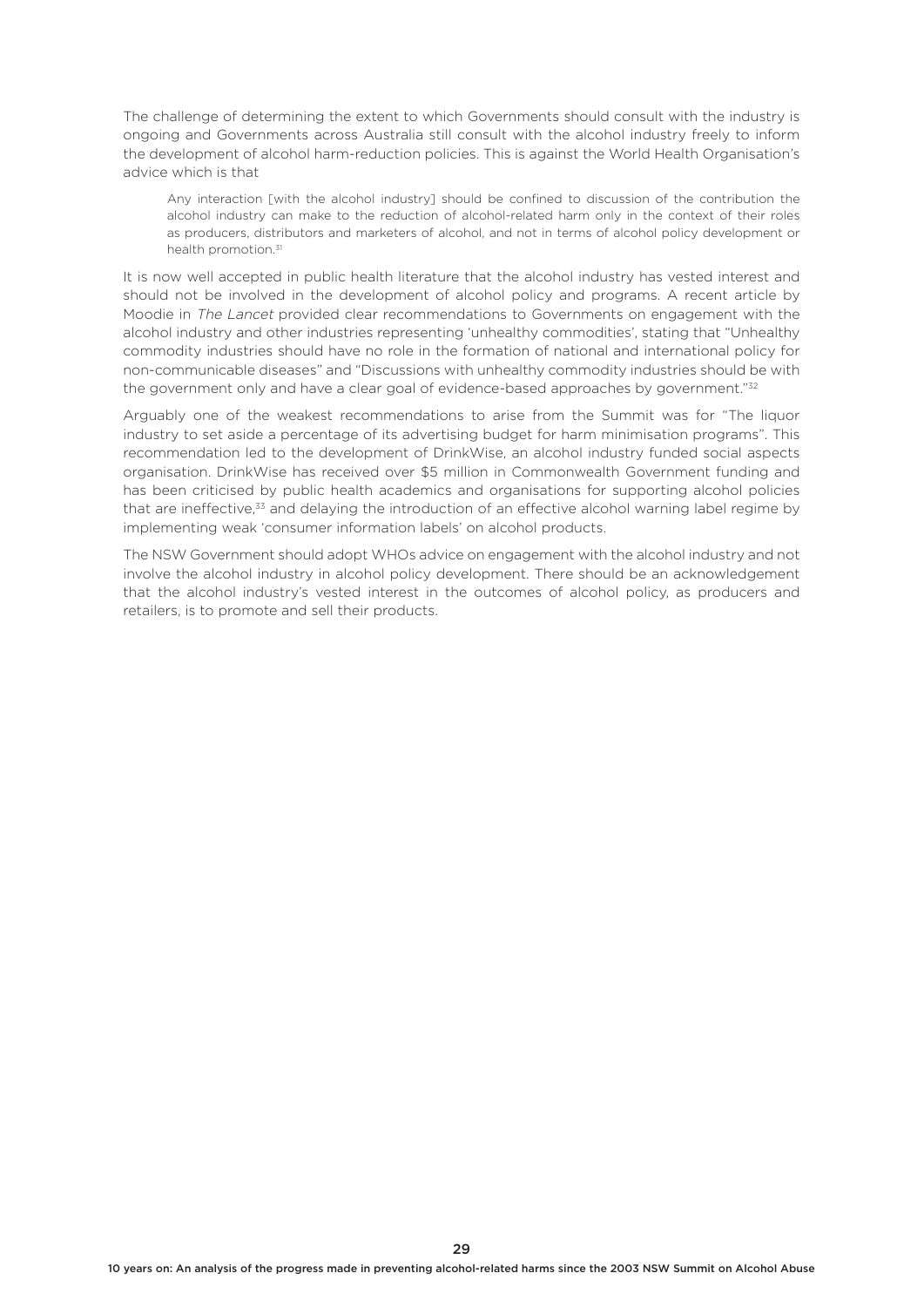10 years on: An analysis of the progress made in preventing alcohol-related harms since the 2003 NSW Summit on Alcohol Abuse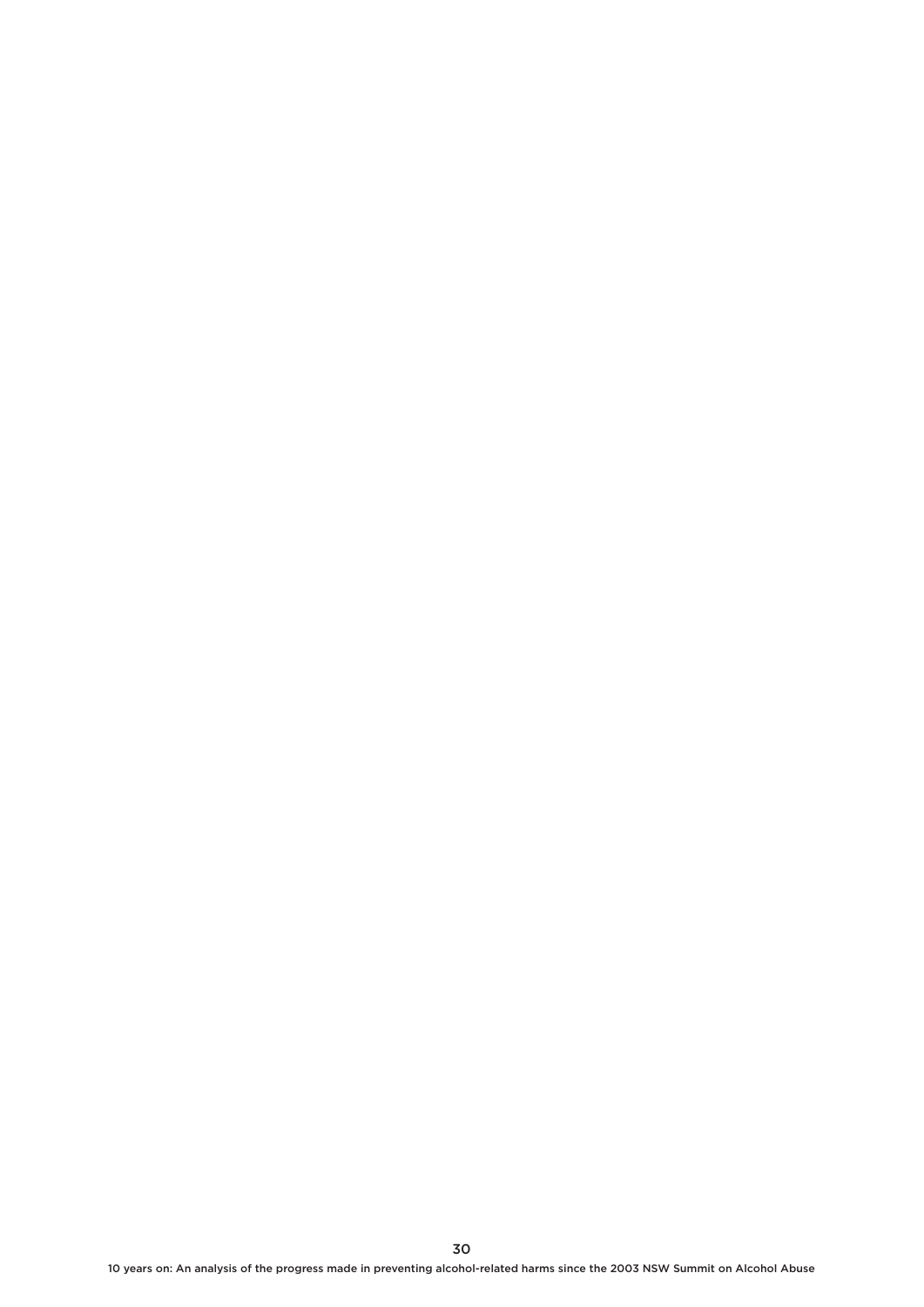## Conclusion

In future the NSW Government should ensure that evidence-based policy is at the centre of alcohol policy development. The majority of alcohol-related harms are increasing or at best remaining stable both in absolute terms and relative to the NSW population. This is despite the fact that we know more about evidence-based alcohol policy than ever before.

In NSW the number of liquor licences has increased from 13,705 in 2005-06 to 15,686 in 2011-12, representing an increase of 14.5 per cent.<sup>34</sup> In 2010 there were 369 people aged over 18 years per licensed premise. This increase in licensed premises is concerning because there is now substantial evidence which demonstrates that when alcohol is made more available, the associated harms increase. Recent Australian research on the association between alcohol outlet density and health impacts found that there was a strong association between reported assaults and the density of onlicence and off-licence premises.<sup>35</sup> There was also a strong association between domestic violence and the density of packaged liquor outlets.<sup>36</sup>

The evidence-base of effective alcohol policy is also available from experience with policy changes in NSW. For example the Newcastle trading hour restrictions, which introduced a 3am closing time and 1am lockout (later moving to 3:30am and 1:30am respectively), resulted in a 35 per cent reduction in night-time non-domestic assaults requiring police attention and a 50 per cent reduction in nighttime street offences.<sup>37</sup>

In order to gain a clearer understanding of consumption and changes to consumption as a result of policy changes, better data on both alcohol-related harms and consumption is also needed in NSW. In 1996 the High Court ruled that state and territory imposed levies were excise duties and therefore illegal under the Australian Constitution. The NSW Government stopped collecting sales data at this time despite the value of the data in informing alcohol policy development. The collection of sales data provides a more detailed picture of what people are drinking, including beverage type and amount per postcode or region. The NSW Government should recommence the collection of sales data immediately.

To introduce evidence-based policy, simply having the evidence on what is effective is not sufficient. The Government must first acknowledge the need to address the supply of alcohol. This will require the Government to 'reframe' the alcohol policy conversation in NSW from one with a focus on the problem of a few, to that which emphaises the need for population-based interventions. It also requires the Government to place a greater emphasis on consultation with public health experts and the community, rather than the alcohol industry.

This study highlights a valuable lesson to Government regarding the development of alcohol policy and demonstrates how detrimental it can be to support and implement ineffective policies. NSW can not afford to delay the introduction of evidence-based alcohol policy any further, if they intend to reduce alcohol-related harms.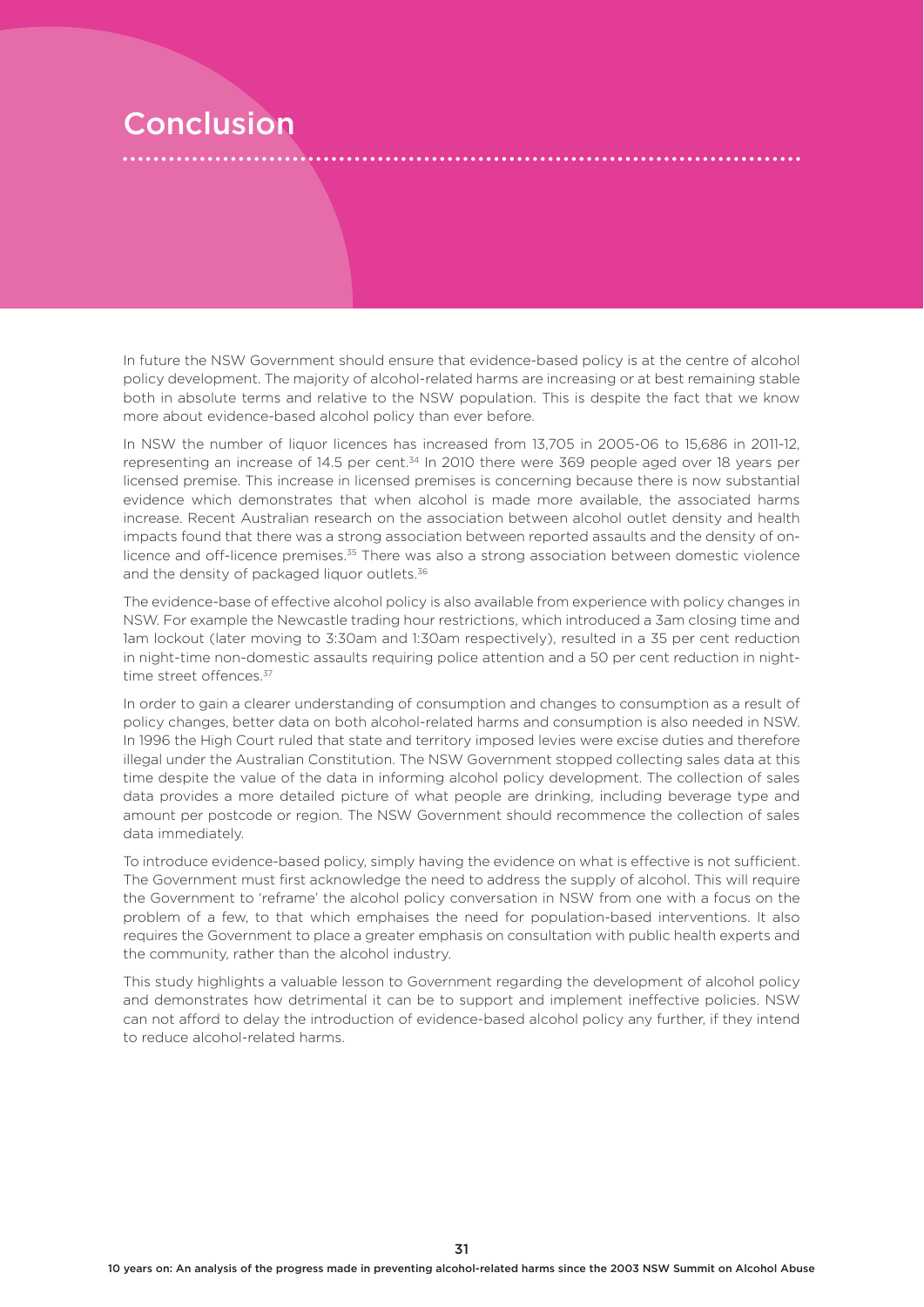10 years on: An analysis of the progress made in preventing alcohol-related harms since the 2003 NSW Summit on Alcohol Abuse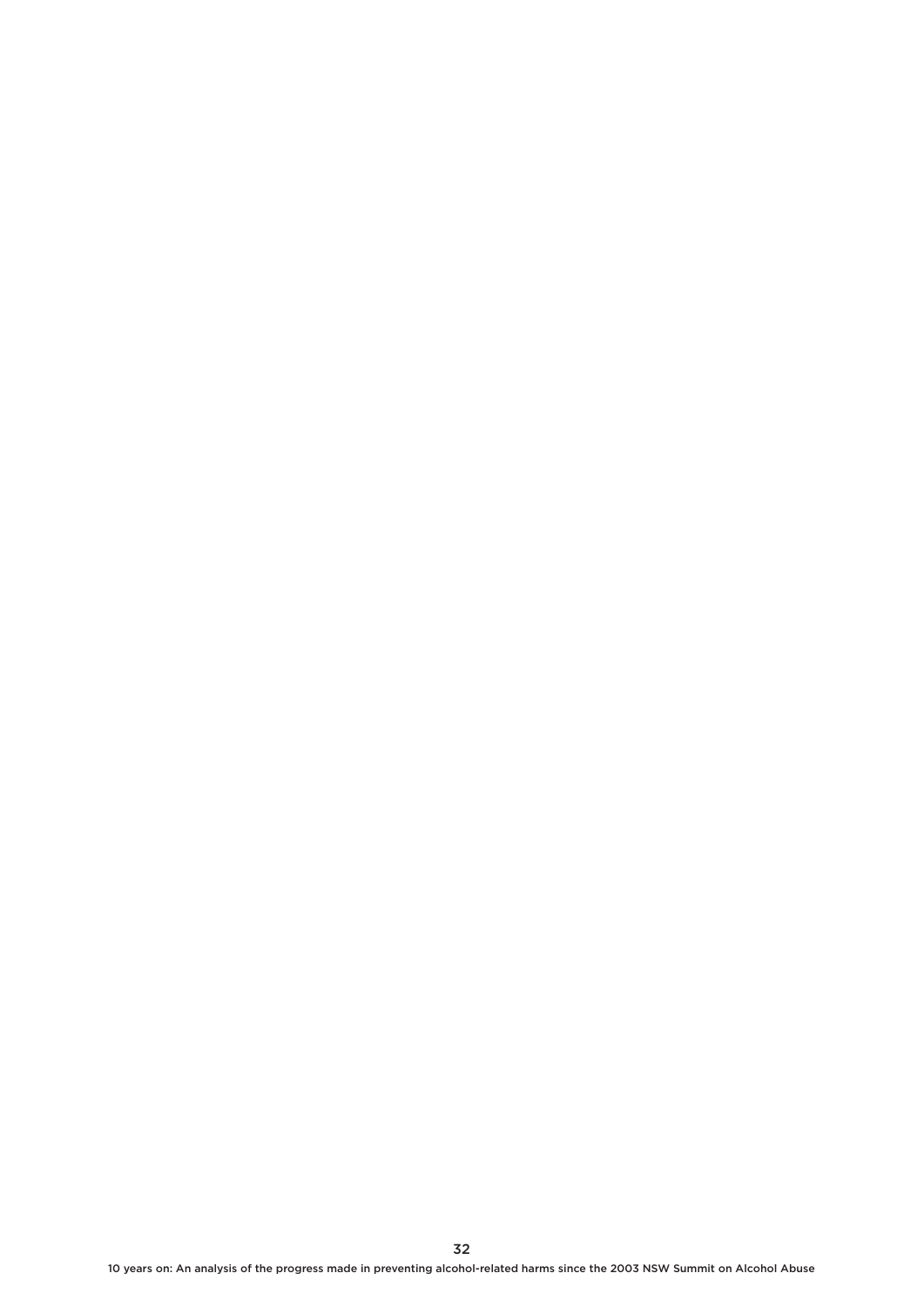## Appendix 1: Prevention recommendations, policy area and government response

| Recommendation<br>Number** | Recommendation*                                                                                                                                                                                                                                                                                                                                                                                                                                                                                                                                                                   | <b>Policy</b><br>area | Government<br>response                      |
|----------------------------|-----------------------------------------------------------------------------------------------------------------------------------------------------------------------------------------------------------------------------------------------------------------------------------------------------------------------------------------------------------------------------------------------------------------------------------------------------------------------------------------------------------------------------------------------------------------------------------|-----------------------|---------------------------------------------|
| 1.1                        | Safe and responsible drinking needs to be further<br>encouraged at all levels through:<br>partnerships between the government (local,<br>state and commonwealth), alcohol industry and<br>communities<br>the use of positive messages<br>coordinated and sustained programs<br>the involvement of community leaders and role<br>models<br>the direct engagement of communities<br>the development of an annual Alcohol Awareness<br>Week.                                                                                                                                         | Awareness<br>raising  | SOME<br><b>ACTION</b><br><b>TAKEN</b>       |
| 1.3                        | A Government taskforce is established for a<br>Government coordinated centrally themed and<br>consistent campaign to coordinate the messages<br>about socially responsible alcohol use.                                                                                                                                                                                                                                                                                                                                                                                           | Awareness<br>raising  | <b>NO</b><br><b>PROGRESS</b><br><b>MADE</b> |
| 1.4                        | Safe drinking guidelines and practices should be<br>promoted and publicised including:<br>National Health & Medical Research Council<br>(NHMRC) guidelines particularly at the local level<br>consideration should be given to how alcohol<br>companies can promote safe drinking levels, for<br>example incorporating straightforward messages<br>on alcohol product labels<br>liquor accords should be strengthened and there<br>should be more community based involvement in<br>their development<br>major public and community events to promote<br>safe drinking practices. | Awareness<br>raising  | <b>NO</b><br><b>PROGRESS</b><br><b>MADE</b> |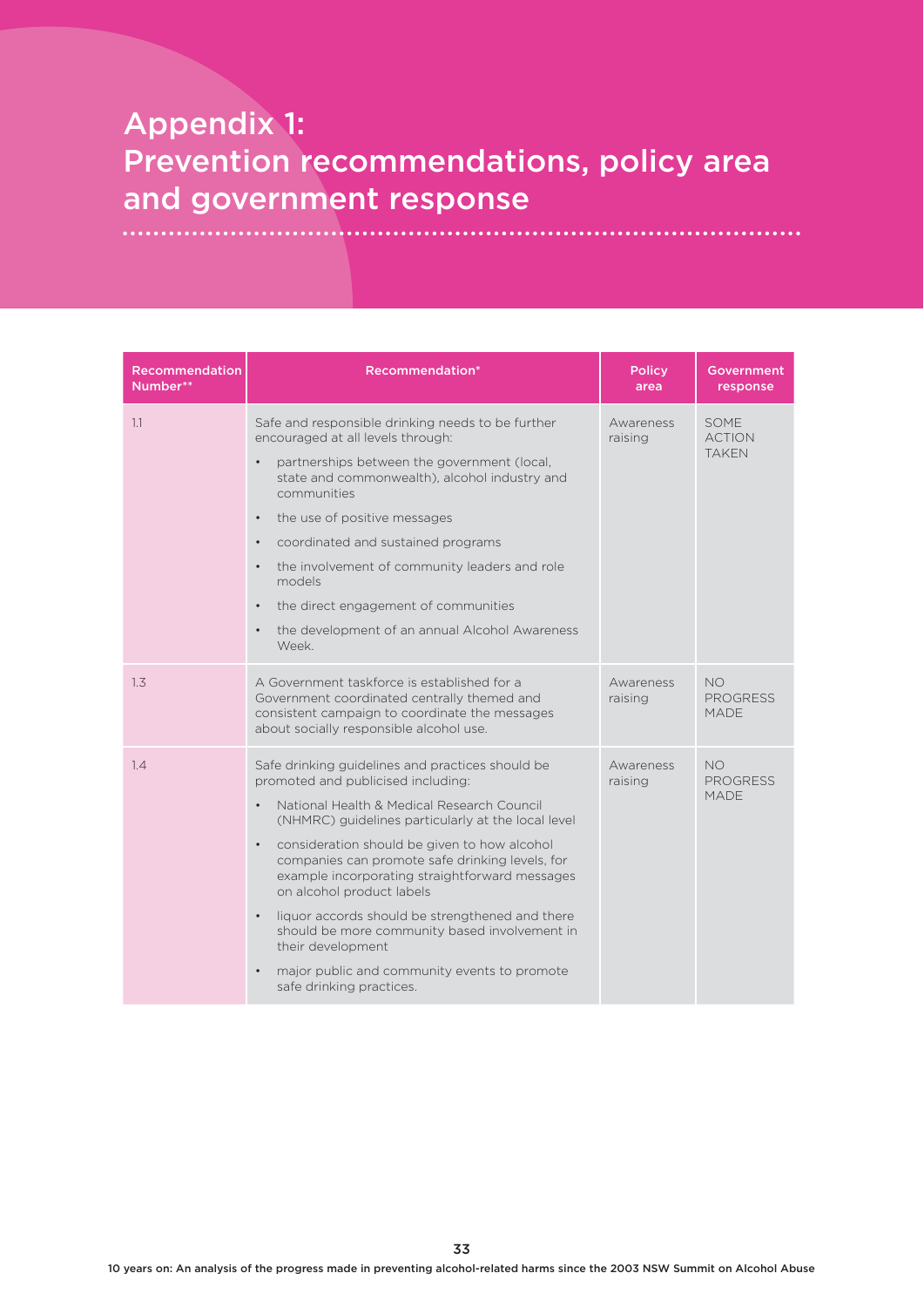| <b>Recommendation</b><br>Number** | Recommendation*                                                                                                                                                                                                                                                                                                                                                                                                                                                                                                                                                                                                                                                               | <b>Policy</b><br>area          | Government<br>response                       |
|-----------------------------------|-------------------------------------------------------------------------------------------------------------------------------------------------------------------------------------------------------------------------------------------------------------------------------------------------------------------------------------------------------------------------------------------------------------------------------------------------------------------------------------------------------------------------------------------------------------------------------------------------------------------------------------------------------------------------------|--------------------------------|----------------------------------------------|
| 1.5                               | Existing programs, services and networks be built on<br>to address alcohol issues at a local level. These could<br>include:<br>Community Drug Action Teams (CDATs) to address<br>alcohol issues where they are not already doing so.<br>Establish new CDATs across the State as necessary<br>and establish effective collaboration with liquor law<br>regulators.<br>explore the role of 'Schools as Community Centres'<br>$\bullet$<br>existing services such as General Practitioners,<br>local councils, libraries, schools and community<br>centres<br>sports clubs and associations<br>$\bullet$<br>existing events such as Big Day Out, New Year's<br>Eve celebrations. | Awareness<br>raising           | SOME<br><b>ACTION</b><br><b>TAKEN</b>        |
| 1.6                               | In recognition of the important role that the media<br>plays, as a credible provider of information:<br>further engage and fully brief key media personnel<br>on alcohol harms<br>support the introduction of 'media guidelines<br>for reporting alcohol issues' based on the Mental<br>Health Guidelines and with reference to the<br>Australian National Council on Drugs (ANCD)<br>target popular culture media, such as soaps, to<br>$\bullet$<br>influence story lines about alcohol<br>in order to better engage the media, establish<br>$\bullet$<br>an index of statistics to measure the success or<br>otherwise of progress in combating alcohol abuse.             | Awareness<br>raising           | <b>SOME</b><br><b>ACTION</b><br><b>TAKEN</b> |
| 1.7                               | The Advertising Code does not encourage socially<br>irresponsible drinking and work to find a way to<br>incorporate NHMRC guidelines into the Code.                                                                                                                                                                                                                                                                                                                                                                                                                                                                                                                           | Promotions<br>and<br>marketing | <b>NO</b><br><b>PROGRESS</b><br><b>MADE</b>  |
| 1.8                               | The NSW Government should work collaboratively<br>with industry to explore ways of incorporating socially<br>responsible messages into advertising sponsorship<br>and promotion and the NSW Government will form an<br>Alcohol Task Force to closely monitor the operation<br>of the self-regulatory Alcohol Advertising Code<br>and reserves its right to make recommendations<br>concerning a mandatory Advertising Code and/or a<br>restriction and/or a ban on alcohol advertising.                                                                                                                                                                                       | Promotions<br>and<br>marketing | NO<br><b>PROGRESS</b><br><b>MADE</b>         |
| 1.9                               | Recognising the integral and positive role that sport<br>plays in many communities:<br>support interventions in sporting clubs and<br>associations that promote increased compliance<br>with responsible service of alcohol policies and<br>practices<br>strongly urge more sporting clubs to become<br>$\bullet$<br>involved in the Good Sports accreditation program<br>engage sponsors of sporting events and high<br>profile sport identities in promoting safe drinking<br>practices and healthy lifestyles<br>address dangerous levels of drinking at sporting<br>$\bullet$<br>events through responsible service of alcohol.                                           | Awareness<br>raising           | SOME<br><b>ACTION</b><br><b>TAKEN</b>        |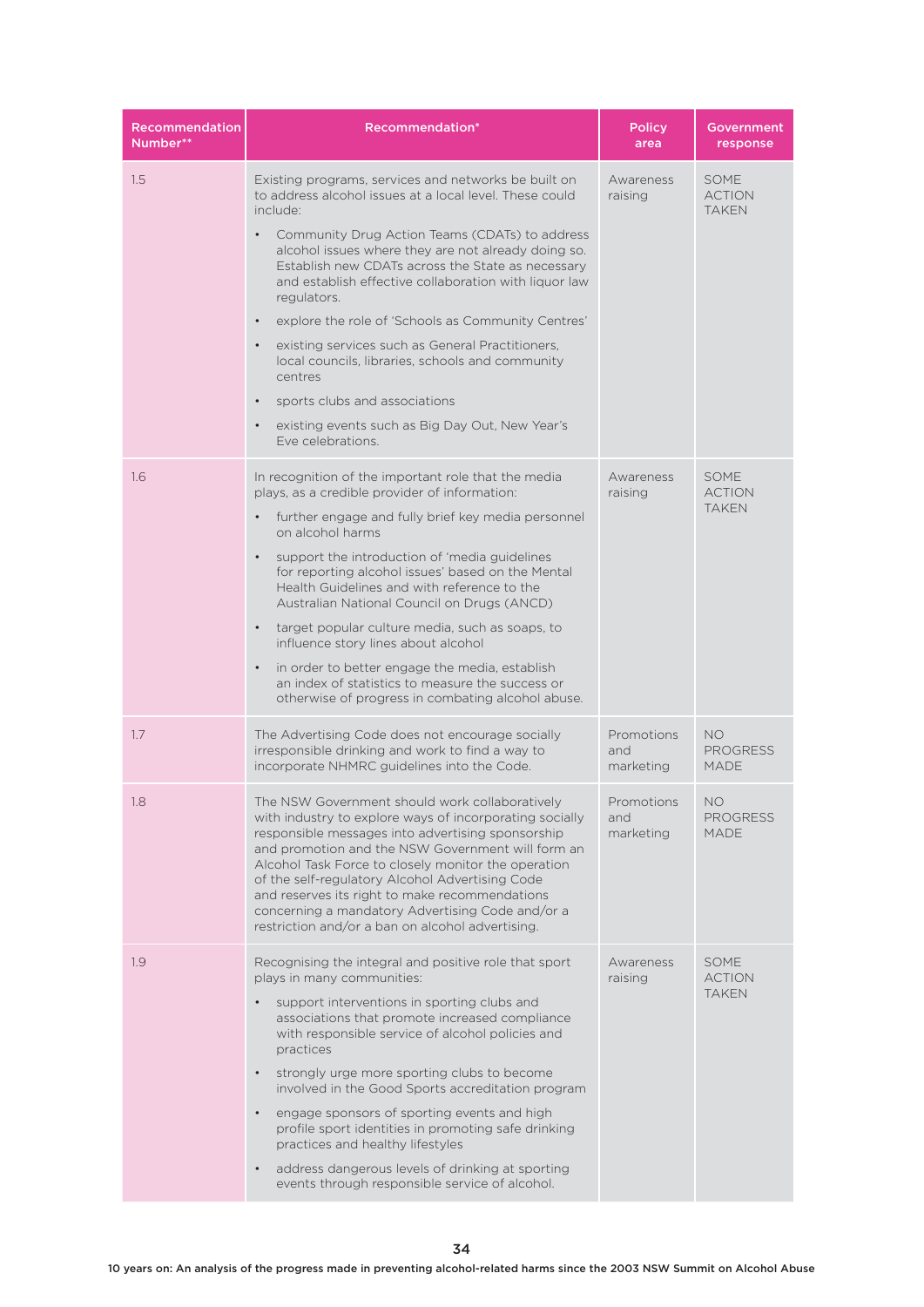| <b>Recommendation</b><br>Number** | <b>Recommendation*</b>                                                                                                                                                                                                                                                                                                                                                                                                                                                                                                                                                                                                                                                                                                                                                                                                                                                  | <b>Policy</b><br>area          | Government<br>response                       |
|-----------------------------------|-------------------------------------------------------------------------------------------------------------------------------------------------------------------------------------------------------------------------------------------------------------------------------------------------------------------------------------------------------------------------------------------------------------------------------------------------------------------------------------------------------------------------------------------------------------------------------------------------------------------------------------------------------------------------------------------------------------------------------------------------------------------------------------------------------------------------------------------------------------------------|--------------------------------|----------------------------------------------|
| 1.10                              | Recognising the important role that parents play as<br>a role models and sources of information for young<br>people:<br>increase awareness of parents/carers about the<br>supply of alcohol to underage young people<br>provide parents/carers with practical tools to<br>manage parties and other events safely<br>encourage parents/carers to model responsible<br>drinking behaviour and promote safe consumption<br>within the family setting<br>allocate resources for peer support programs for<br>parents<br>use schools as a vehicle to reach parents and<br>$\bullet$<br>young people.                                                                                                                                                                                                                                                                         | Awareness<br>raising           | <b>SOME</b><br><b>ACTION</b><br><b>TAKEN</b> |
| 1.11                              | To meet the needs of young people:<br>provide young people with information on safe<br>$\bullet$<br>drinking practices, legal issues and potential harms<br>that may arise from drinking<br>involve young people in developing options and<br>$\bullet$<br>strategies so that messages and services are<br>appropriate<br>allocate resources for peer support programs for<br>$\bullet$<br>youth.<br>That the Commissioner for Children and Young People<br>be involved in all initiatives relating to young people.                                                                                                                                                                                                                                                                                                                                                    | Awareness<br>raising           | <b>SOME</b><br><b>ACTION</b><br><b>TAKEN</b> |
| 1.13                              | No mechanism currently exists for dealing with the<br>erroneous activities of those producers of alcohol<br>products that are not signed up to the alcohol<br>advertising Code of Practice. With the development<br>of new, low-cost media such as the Internet comes an<br>increased risk of non-compliant advertising.<br>Working Group 1 recommends that a retailer<br>alerts system be developed for Australian retailers<br>highlighting breaches of the new agreed Code,<br>including those breaches pertaining to Internet<br>advertising. Upon issuance of an Alert, retailers would<br>be encouraged to remove offending products from<br>sale until the breaches of the Code are rectified.<br>Licensing authorities should take into account a<br>licensee's compliance with retailer alerts when they<br>come to consider applications for license renewal. | Promotions<br>and<br>marketing | <b>NO</b><br><b>PROGRESS</b><br><b>MADE</b>  |
| 2.8                               | Control of the economic and physical availability of<br>alcohol can be effective in preventing alcohol misuse<br>and harms in specific situations. Further consideration<br>of these measures in NSW should be undertaken<br>to ensure that existing research, investigation and<br>strategies are optimised and additional effective<br>strategies are not overlooked.                                                                                                                                                                                                                                                                                                                                                                                                                                                                                                 | Availability                   | <b>NO</b><br><b>PROGRESS</b><br><b>MADE</b>  |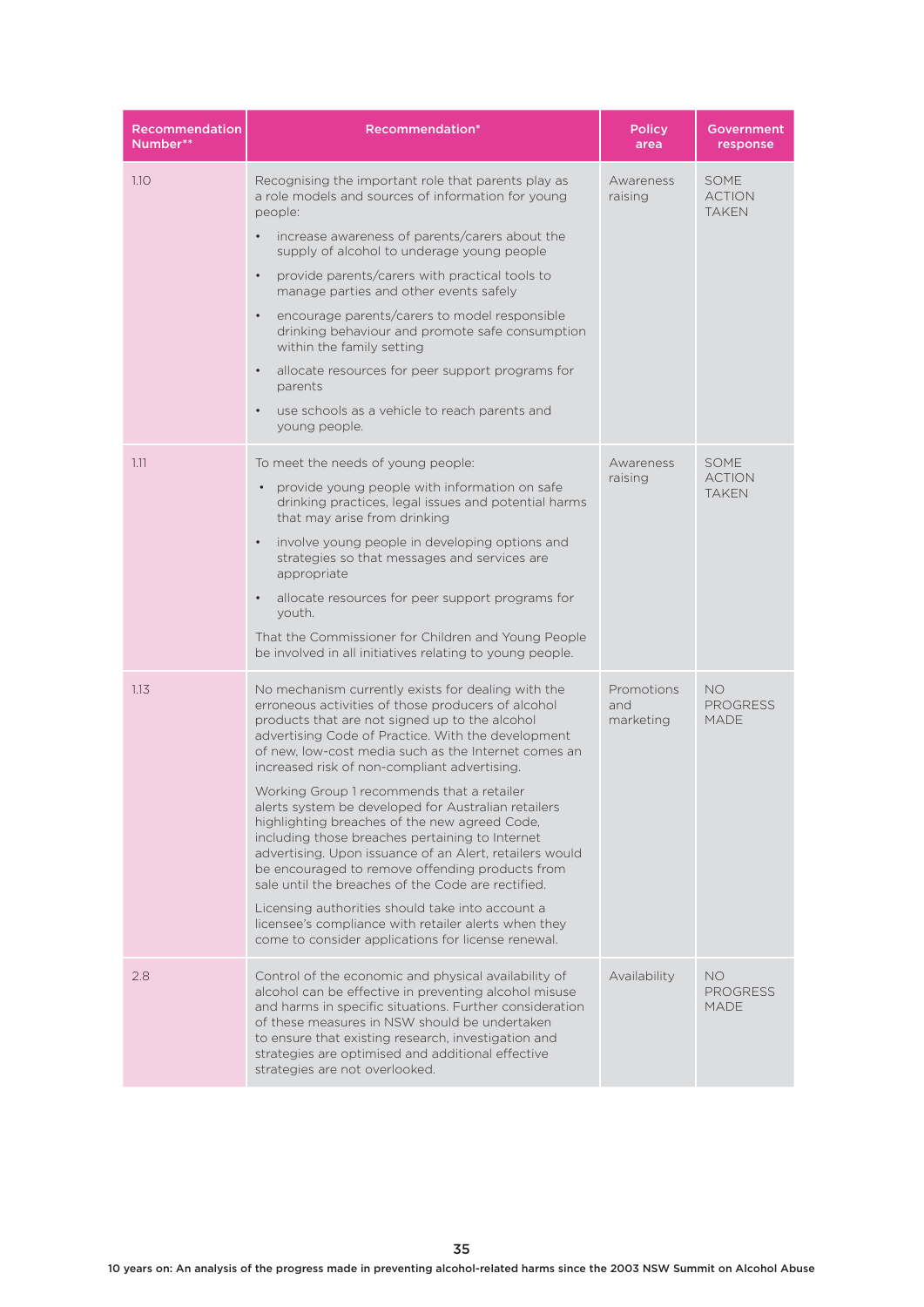| <b>Recommendation</b><br>Number** | <b>Recommendation*</b>                                                                                                                                                                                                                                                                                                                                | <b>Policy</b><br>area | Government<br>response                |
|-----------------------------------|-------------------------------------------------------------------------------------------------------------------------------------------------------------------------------------------------------------------------------------------------------------------------------------------------------------------------------------------------------|-----------------------|---------------------------------------|
| 2.9                               | There should be a national public inquiry into alcohol<br>taxation that should consider the health, economic,<br>social and community costs and benefits of current<br>and proposed alcohol excise and taxation measures<br>(eg greater price incentives for low alcohol products).                                                                   | Price                 | SOME<br><b>ACTION</b><br><b>TAKEN</b> |
| 2.10                              | The liquor industry should be required to set aside<br>a percentage of its advertising budget for harm<br>minimisation programs.                                                                                                                                                                                                                      | Awareness<br>raising  | SOME<br><b>ACTION</b><br><b>TAKEN</b> |
| 2.12                              | It should be recognised that alcohol is consumed in<br>a variety of environments, such as licensed premises,<br>sporting venues, special events and the home.<br>Effective prevention of harms from excessive alcohol<br>consumption will encompass a range of strategies<br>tailored to the specific circumstances of each of these<br>environments. | <b>RSA</b>            | SOME<br><b>ACTION</b><br><b>TAKEN</b> |
|                                   | These strategies should:                                                                                                                                                                                                                                                                                                                              |                       |                                       |
|                                   | promote the safe use of alcohol through local<br>community agreements                                                                                                                                                                                                                                                                                 |                       |                                       |
|                                   | involve the stricter enforcement of laws regarding<br>$\bullet$<br>the responsible service of alcohol                                                                                                                                                                                                                                                 |                       |                                       |
|                                   | continue and expand responsible service of alcohol<br>training to include all staff, paid or volunteer,<br>working in licensed premises, venues, special<br>events, sports clubs or any other location in which<br>alcohol is sold                                                                                                                    |                       |                                       |
|                                   | review and promote current reporting measures<br>available to communities to be able to report<br>breaches of RSA (include modified training to<br>community members on RSA and breaches)                                                                                                                                                             |                       |                                       |
|                                   | encourage better management of public events<br>$\bullet$<br>in relation to alcohol promote awareness of the<br>potential harms of underage drinking                                                                                                                                                                                                  |                       |                                       |
|                                   | promote awareness of host responsibilities in<br>relation to alcohol including normalising peoples'<br>choices not to consume alcohol                                                                                                                                                                                                                 |                       |                                       |
|                                   | clarify the role of police in supervising private<br>parties.                                                                                                                                                                                                                                                                                         |                       |                                       |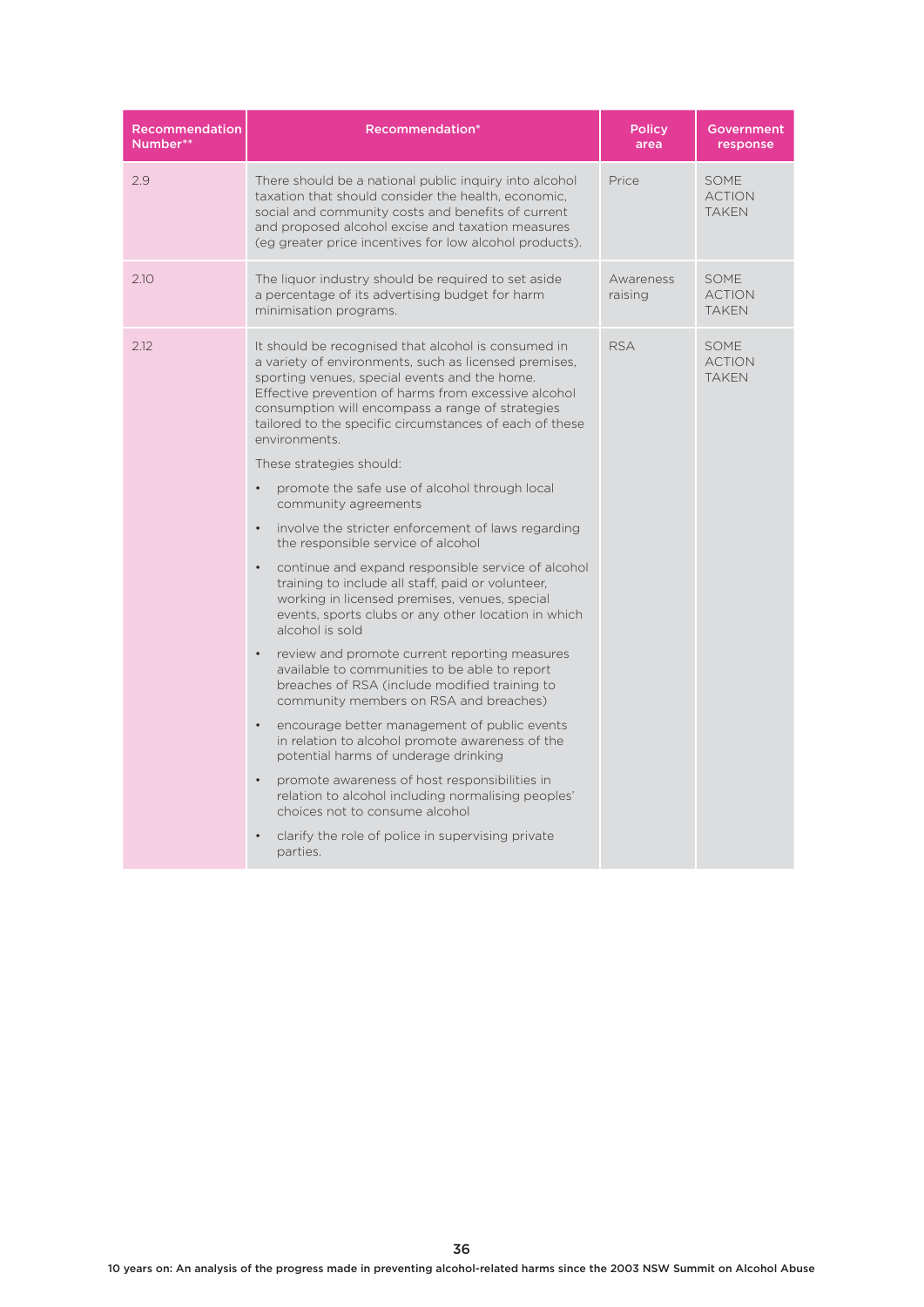| Recommendation<br>Number** | Recommendation*                                                                                                                                                                                                                                                                                                                                                                       | <b>Policy</b><br>area | Government<br>response                       |
|----------------------------|---------------------------------------------------------------------------------------------------------------------------------------------------------------------------------------------------------------------------------------------------------------------------------------------------------------------------------------------------------------------------------------|-----------------------|----------------------------------------------|
| 2.16                       | Alcohol abuse prevention strategies in Indigenous<br>communities should be community-based and<br>community-owned. These strategies may be achieved by:                                                                                                                                                                                                                               | Awareness<br>raising  | <b>SOME</b><br><b>ACTION</b><br><b>TAKEN</b> |
|                            | developing and using local leadership and<br>Indigenous workers at all stages of programs                                                                                                                                                                                                                                                                                             |                       |                                              |
|                            | implementing programs which build capacity<br>$\bullet$<br>within local communities to work on their own<br>solutions                                                                                                                                                                                                                                                                 |                       |                                              |
|                            | targeting resources for communities to conduct<br>their own alcohol summits in partnership with<br><b>Local Governments</b>                                                                                                                                                                                                                                                           |                       |                                              |
|                            | ensuring the accessibility and appropriateness of<br>$\bullet$<br>mainstream services to the community through<br>consultation with local Indigenous groups                                                                                                                                                                                                                           |                       |                                              |
|                            | researching local Indigenous issues to inform the<br>$\bullet$<br>direction and suitability of local strategies                                                                                                                                                                                                                                                                       |                       |                                              |
|                            | ensuring a sustainable framework which reflects<br>the impact of alcohol on Indigenous communities<br>through skill building and workforce development,<br>continuous evaluation and funding                                                                                                                                                                                          |                       |                                              |
|                            | recognising that these are complex problems that<br>$\bullet$<br>do not have simple solutions                                                                                                                                                                                                                                                                                         |                       |                                              |
|                            | proactively target recruitment strategies to<br>$\bullet$<br>increase the number of female Aboriginal<br>community liaison officers and the number of<br>female and male Aboriginal police officers in NSW<br>Police                                                                                                                                                                  |                       |                                              |
|                            | establishing specialist alcohol resource units to<br>support community based action.                                                                                                                                                                                                                                                                                                  |                       |                                              |
| 2.18                       | Peer-facilitated alcohol forums for young people which<br>initiate and support action at the local level should be<br>developed and evaluated.                                                                                                                                                                                                                                        | Awareness<br>raising  | <b>NO</b><br><b>PROGRESS</b><br><b>MADE</b>  |
| 2.23                       | Strategies and support need to be developed to assist<br>families to look at the areas where they can have<br>a positive impact on reducing the potential harms<br>caused by alcohol including:                                                                                                                                                                                       | Awareness<br>raising  | SOME<br><b>ACTION</b><br><b>TAKEN</b>        |
|                            | making informed decisions with their teenagers<br>about end of year celebrations and the supply of<br>alcohol for parties                                                                                                                                                                                                                                                             |                       |                                              |
|                            | providing information to their teenagers about<br>$\bullet$<br>alcohol and its effects                                                                                                                                                                                                                                                                                                |                       |                                              |
|                            | building resilience in their teenagers<br>$\bullet$                                                                                                                                                                                                                                                                                                                                   |                       |                                              |
|                            | education campaigns similar to those for seat belt<br>use and skin cancer                                                                                                                                                                                                                                                                                                             |                       |                                              |
|                            | parenting skills programs<br>$\bullet$                                                                                                                                                                                                                                                                                                                                                |                       |                                              |
|                            | the development of a parent education program that<br>links to drug education programs in schools to more<br>effectively involve parents in educating their children<br>about alcohol use and misuse. This could be achieved<br>through a core group of experts from relevant<br>government agencies, non-government agencies<br>(including those with personal experience of alcohol |                       |                                              |
|                            | abuse) and media and advertising organisations.                                                                                                                                                                                                                                                                                                                                       |                       |                                              |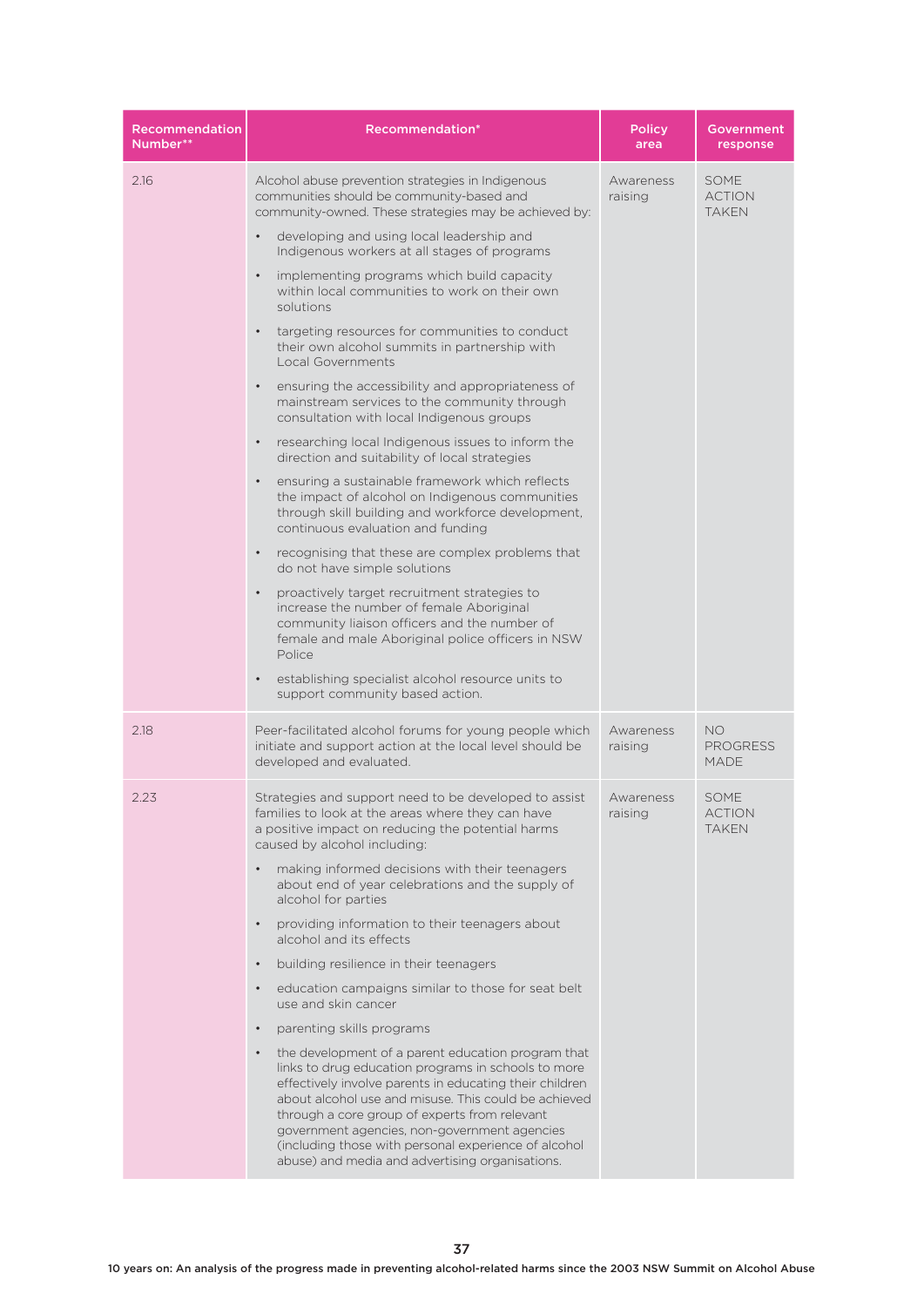| <b>Recommendation</b><br>Number** | Recommendation*                                                                                                                                                                                                                                                                                                                                                                                                                                                                                                                                                                                                                                                                                                                                                                                                                                                                                                                                                                                                                                                                                                                                                                                                                                               | <b>Policy</b><br>area | Government<br>response                       |
|-----------------------------------|---------------------------------------------------------------------------------------------------------------------------------------------------------------------------------------------------------------------------------------------------------------------------------------------------------------------------------------------------------------------------------------------------------------------------------------------------------------------------------------------------------------------------------------------------------------------------------------------------------------------------------------------------------------------------------------------------------------------------------------------------------------------------------------------------------------------------------------------------------------------------------------------------------------------------------------------------------------------------------------------------------------------------------------------------------------------------------------------------------------------------------------------------------------------------------------------------------------------------------------------------------------|-----------------------|----------------------------------------------|
| 2.25                              | The acceptability of inappropriate alcohol use at<br>sporting events, by both participants and spectators,<br>should be challenged through:<br>providing opportunities for training to strengthen<br>the administration and culture of sports<br>organisations, including increased compliance<br>of responsible service of alcohol and legal<br>responsibilities for sports clubs, workers and<br>volunteers<br>improving the management of large sports events<br>$\bullet$<br>including restricting the sale of alcohol and<br>improving the physical environment before, during<br>and after the event<br>encouraging high profile sports people to promote<br>non-drinking and responsible alcohol use<br>reviewing alcohol sponsorship of motor sports and<br>$\bullet$<br>under age events.                                                                                                                                                                                                                                                                                                                                                                                                                                                            | Awareness<br>raising  | <b>SOME</b><br><b>ACTION</b><br><b>TAKEN</b> |
| 2.29                              | All schools should aim to:<br>involve young people in the planning,<br>$\bullet$<br>implementation and evaluation of alcohol<br>education<br>promote the social and emotional wellbeing of<br>$\bullet$<br>children and young people by implementing<br>programs and practices that address the risk and<br>protective factors related to alcohol misuse<br>provide accurate and credible information about<br>alcohol and alcohol use to students beginning in<br>primary school and based on the principles for<br>effective drug education<br>provide road safety education which focuses on<br>$\bullet$<br>the relationship between alcohol and road trauma<br>provide access to referral and other appropriate<br>support services for young people experiencing<br>alcohol related problems<br>ensure students are encouraged to remain at<br>school by providing programs, structures and<br>curriculum that engage students and are relevant<br>to their needs<br>provide support at key transition points in<br>$\bullet$<br>schooling, particularly Year 6 to Year 7 and beyond<br>school<br>develop appropriate strategies to encourage young<br>$\bullet$<br>people to celebrate special celebrations including<br>end of year functions safely. | Education             | <b>SOME</b><br><b>ACTION</b><br><b>TAKEN</b> |
| 2.30                              | Support the establishment of Schools as Community<br>Centres in appropriate areas to act as a hub where<br>parents can be assisted in accessing a range of<br>services to improve their parenting skills and other<br>family supports.                                                                                                                                                                                                                                                                                                                                                                                                                                                                                                                                                                                                                                                                                                                                                                                                                                                                                                                                                                                                                        | Education             | <b>SOME</b><br><b>ACTION</b><br><b>TAKEN</b> |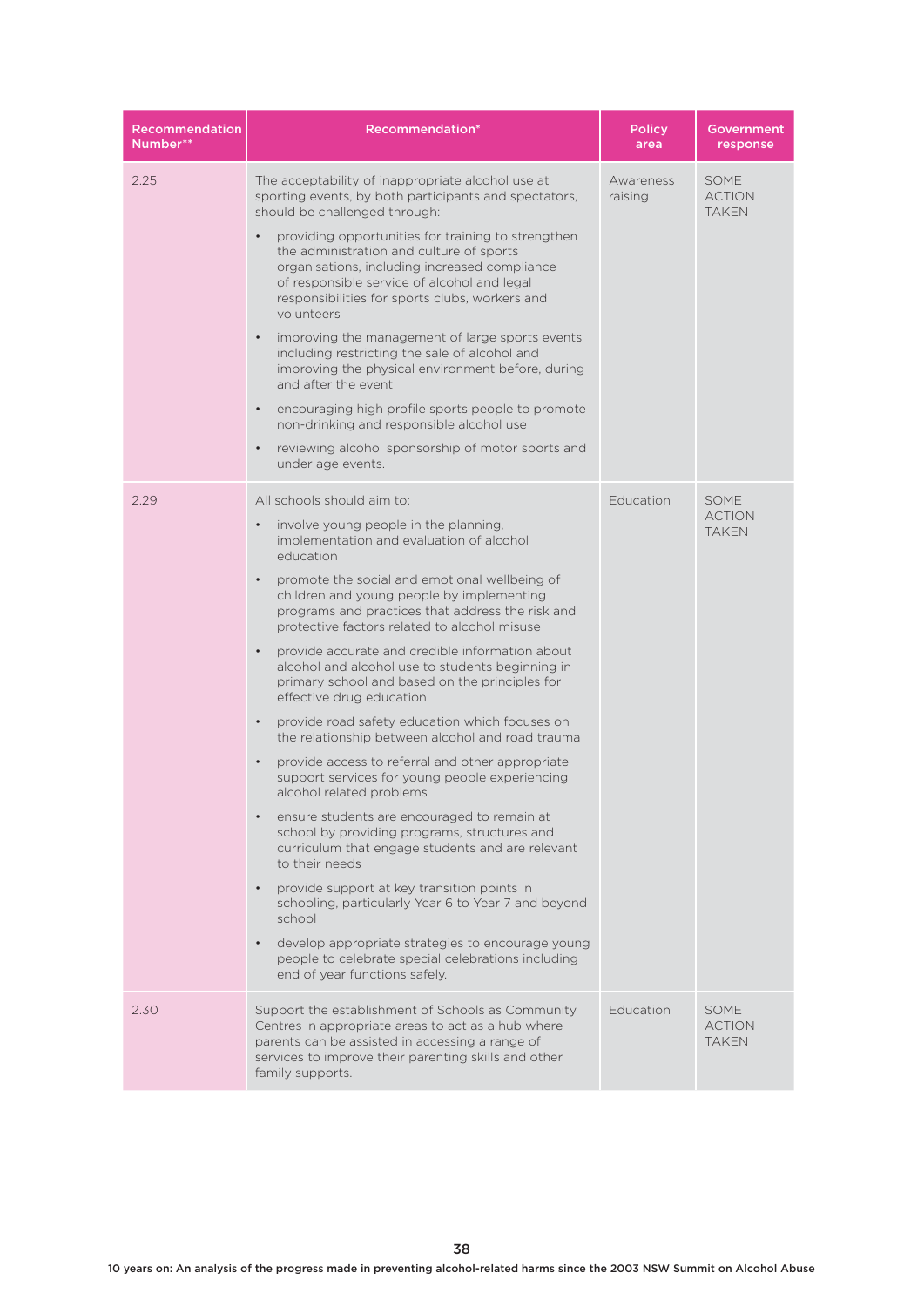| <b>Recommendation</b><br>Number** | <b>Recommendation*</b>                                                                                                                                                                                                                                                                                                                                                                                                                                                                                                                                  | <b>Policy</b><br>area        | Government<br>response                      |
|-----------------------------------|---------------------------------------------------------------------------------------------------------------------------------------------------------------------------------------------------------------------------------------------------------------------------------------------------------------------------------------------------------------------------------------------------------------------------------------------------------------------------------------------------------------------------------------------------------|------------------------------|---------------------------------------------|
| 3.2                               | Given that a major barrier to treatment is a lack of<br>knowledge about and acceptance of the dangers<br>of alcohol, a range of education and information<br>campaigns, including mass media campaigns,<br>be developed to promote awareness of the risks<br>associated with different levels of drinking. The major<br>purpose of these campaigns be to reduce the cultural<br>acceptance of high levels of drinking and to encourage<br>people to seek interventions. General campaigns be<br>also framed to target specific groups, i.e. youth.      | Awareness<br>raising         | SOME<br><b>ACTION</b><br><b>TAKEN</b>       |
| 3.3                               | The NSW Health Department, in consultation with the<br>Australian Professional Society on Alcohol and Drugs,<br>the Chapter of Addiction Medicine (RACP), the College<br>of Nursing, other professional bodies and relevant<br>tertiary institutions investigate the development of an<br>appropriate means to facilitate professional education<br>and training about alcohol (and other drugs) for<br>generalist health workers and non-government<br>organisations and to provide more advanced training<br>for specialist drug and alcohol workers. | <b>Brief</b><br>intervention | SOME<br><b>ACTION</b><br><b>TAKEN</b>       |
| 3.4                               | On-going training be provided to generalist health and<br>community workers in early identification of alcohol-<br>related problems and provision of brief interventions.                                                                                                                                                                                                                                                                                                                                                                               | <b>Brief</b><br>intervention | <b>NO</b><br><b>PROGRESS</b><br><b>MADE</b> |
| 3.5                               | Support and training be provided to General<br>Practitioners with the aim of enhancing both their<br>identification of alcohol-related problems and the<br>interventions provided by them. This program would<br>be provided by multiple disciplines and would involve<br>both Government and Non-Government agencies.                                                                                                                                                                                                                                  | <b>Brief</b><br>intervention | <b>NO</b><br><b>PROGRESS</b><br><b>MADE</b> |
| 3.17                              | Provide training to frontline health workers in brief<br>intervention. This should be a mandatory component<br>of training for all primary health care workers and<br>should be aimed at both aboriginal and non aboriginal<br>workers.                                                                                                                                                                                                                                                                                                                 | <b>Brief</b><br>intervention | <b>NO</b><br><b>PROGRESS</b><br><b>MADE</b> |
| 3.22                              | Improve young people's knowledge of services by<br>taking young people on school excursions to local<br>services so they meet the workers face to face and<br>therefore feel more comfortable contacting them or<br>create opportunities for youth services to visit schools<br>and provide information, for example, a 'Service Expo'.                                                                                                                                                                                                                 | Awareness<br>raising         | <b>NO</b><br><b>PROGRESS</b><br><b>MADE</b> |
| 4.17                              | Utilising the infrastructure provided by Families<br>First and other early intervention programs provide<br>integrated interventions, which target alcohol<br>problems at all stages of the life cycle, inclusive of<br>Foetal Alcohol Syndrome. Consideration be given to<br>the appropriate establishment of Drug and Alcohol<br>Early Childhood Nurses.                                                                                                                                                                                              | Early<br>intervention        | <b>NO</b><br><b>PROGRESS</b><br><b>MADE</b> |
| 4.22                              | Work should be undertaken with professional bodies<br>representing pharmacists to pursue an increased role<br>for pharmacists with identification and referral for<br>alcohol related problems.                                                                                                                                                                                                                                                                                                                                                         | Awareness<br>raising         | SOME<br><b>ACTION</b><br><b>TAKEN</b>       |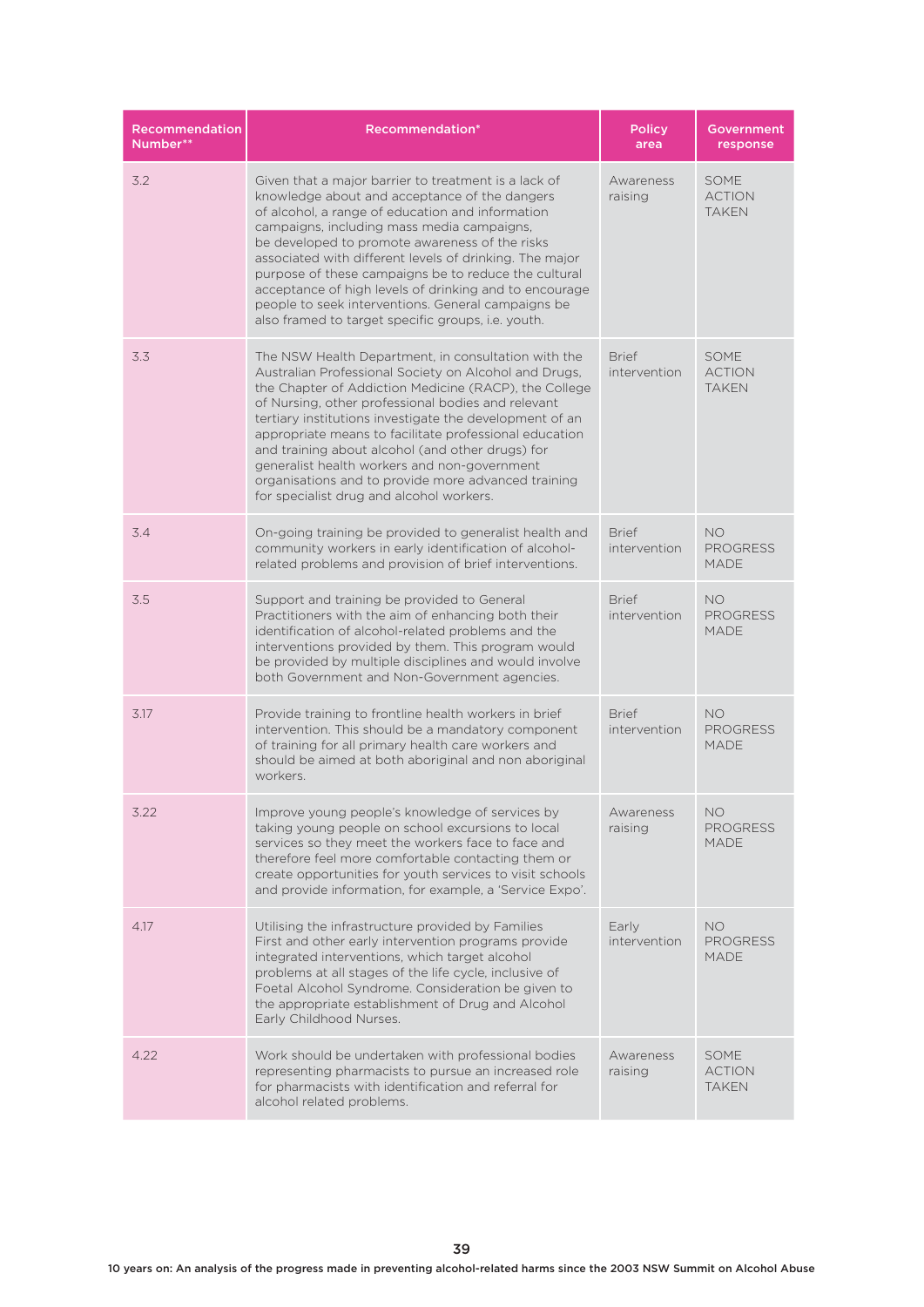| <b>Recommendation</b><br>Number** | <b>Recommendation*</b>                                                                                                                                                                                                                                                                                                                                                                                                                                                                                                                                                                                                                                                                                                                                           | <b>Policy</b><br>area                 | Government<br>response                       |
|-----------------------------------|------------------------------------------------------------------------------------------------------------------------------------------------------------------------------------------------------------------------------------------------------------------------------------------------------------------------------------------------------------------------------------------------------------------------------------------------------------------------------------------------------------------------------------------------------------------------------------------------------------------------------------------------------------------------------------------------------------------------------------------------------------------|---------------------------------------|----------------------------------------------|
| 4.24                              | Given our responsibility for prevention and evidence<br>based approaches and the equivocal research base<br>regarding the benefits of drug education, that drug<br>education approaches be rigorously evaluated for<br>their preventative benefits prior to the commitment of<br>resources to them.                                                                                                                                                                                                                                                                                                                                                                                                                                                              | Education                             | <b>NO</b><br><b>PROGRESS</b><br><b>MADE</b>  |
| 4.25                              | Staff of human service agencies, Aboriginal<br>Community Controlled Health Services and other<br>NGOs should be provided with appropriate training<br>and education opportunities to enhance earlier<br>identification of alcohol abuse issues and increased<br>understanding of the responses and care pathways<br>that these individuals require to achieve healthy<br>outcomes. Recruitment, Retentions and Development<br>of staff for these agencies should be approached<br>strategically from a whole of Government perspective.                                                                                                                                                                                                                          | Early<br>intervention                 | <b>SOME</b><br><b>ACTION</b><br><b>TAKEN</b> |
| 5.1                               | The Summit recognises that employers and employees<br>have obligations under the NSW Occupational Health<br>and Safety legislation to manage the risks associated<br>with alcohol in the workplace. It calls on the relevant<br>government agencies, agreed and recognised<br>experts in alcohol policies, employer groups and<br>unions to form a working party to jointly recommend<br>appropriate action which ensures that employers<br>and employees are provided with clear guidance<br>on managing those workplace risks. This must take<br>into account their occupational health and safety,<br>industrial relations and privacy obligations, personal<br>responsibility, procedural fairness and access to<br>rehabilitation and counselling services. | Early<br>intervention                 | <b>SOME</b><br><b>ACTION</b><br><b>TAKEN</b> |
| 5.2                               | Educate young people in prevention of problems<br>arising from acute alcohol use and what to do if things<br>go wrong and how to look after each other. Request<br>the Department of Education to review the Personal<br>Development Health and Physical Education syllabus<br>to ensure adequate coverage of information on<br>standard drink sizes and basis first aid. It was noted<br>that other working groups have a similar resolution<br>and that the Special Resolutions Group may amend<br>a resolution to eliminate ambiguity and promote<br>consistency.                                                                                                                                                                                             | Education                             | <b>SOME</b><br><b>ACTION</b><br><b>TAKEN</b> |
| 5.3                               | NSW Police investigate the feasibility of random breath<br>testing on waterways and report to the Minister for<br>Police as soon as possible.                                                                                                                                                                                                                                                                                                                                                                                                                                                                                                                                                                                                                    | Drink driving<br>counter-<br>measures | <b>COMPLETED</b>                             |
| 5.4                               | Support for the NSW Water Safety Task Force in<br>its education campaigns for parents and carers<br>particularly of children in the 0-5 years of age range.<br>This should highlight the risks of drowning whilst<br>supervisors are entertaining, and the need to heighten<br>understanding of the dangers of alcohol consumption<br>associated with aquatic activities.                                                                                                                                                                                                                                                                                                                                                                                        | Awareness<br>raising                  | <b>SOME</b><br><b>ACTION</b><br><b>TAKEN</b> |
| 5.5                               | A Country Road Summit to be held in early 2004<br>involving relevant Government and non-Government<br>stakeholders to address the rising road toll in country<br>NSW and to provide input regarding relevant<br>resolutions from the alcohol Summit.                                                                                                                                                                                                                                                                                                                                                                                                                                                                                                             | Awareness<br>raising                  | <b>COMPLETED</b>                             |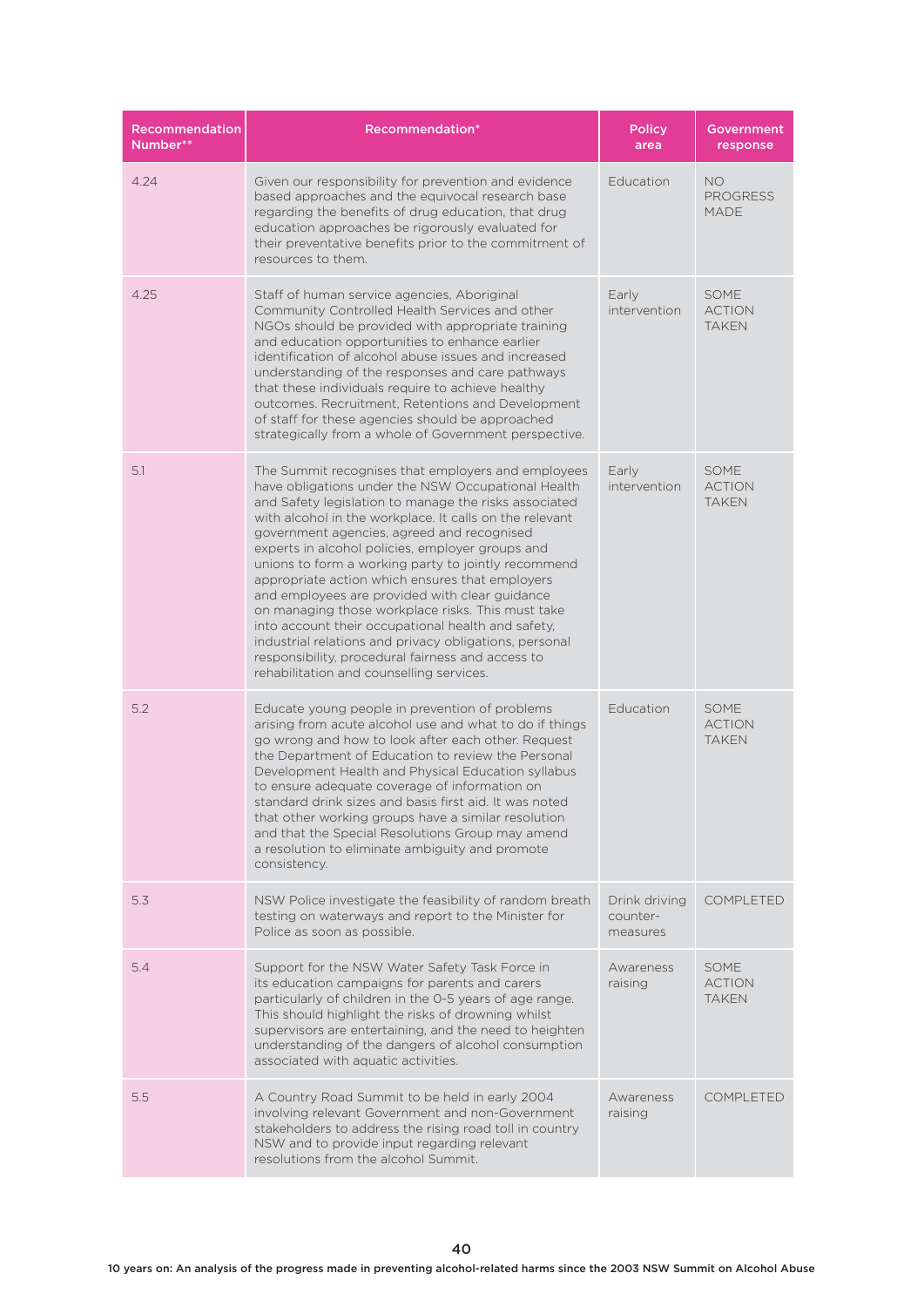| Recommendation<br>Number** | <b>Recommendation*</b>                                                                                                                                                                                                                                                                                                                                                                                                                                                                                                                                                                                                                                                                                                                                                                                                                  | <b>Policy</b><br>area               | Government<br>response                       |
|----------------------------|-----------------------------------------------------------------------------------------------------------------------------------------------------------------------------------------------------------------------------------------------------------------------------------------------------------------------------------------------------------------------------------------------------------------------------------------------------------------------------------------------------------------------------------------------------------------------------------------------------------------------------------------------------------------------------------------------------------------------------------------------------------------------------------------------------------------------------------------|-------------------------------------|----------------------------------------------|
| 5.9                        | The Roads and Traffic Authority and the Police<br>establish a task force, with appropriate consultation<br>with young people i.e. under 25 to consider the<br>appropriateness of 0.00 Blood Alcohol Content (BAC)<br>for L and P Plate drivers and report to the Minister for<br>Roads as soon as possible.                                                                                                                                                                                                                                                                                                                                                                                                                                                                                                                             | Drink driving<br>counter<br>measure | <b>COMPLETED</b>                             |
| 5.10                       | Mandatory alcohol interlocks in all new vehicles to be<br>referred to the Minister at the Australian Transport<br>Council for investigation.                                                                                                                                                                                                                                                                                                                                                                                                                                                                                                                                                                                                                                                                                            | Drink driving<br>counter<br>measure | <b>SOME</b><br><b>ACTION</b><br><b>TAKEN</b> |
| 5.14                       | The Ministry of Transport to investigate the options<br>for avoiding drink driving by improving access to<br>alternative forms of transport including community<br>or club based shuttle services, taxi vouchers or<br>encouraging people to stay overnight.                                                                                                                                                                                                                                                                                                                                                                                                                                                                                                                                                                            | Other                               | <b>NO</b><br><b>PROGRESS</b><br><b>MADE</b>  |
| 5.15                       | The Department of Health review the effectiveness<br>of the "drink safe program" conducted by Northern<br>Rivers Area Health Service and Police.                                                                                                                                                                                                                                                                                                                                                                                                                                                                                                                                                                                                                                                                                        | Other                               | <b>COMPLETED</b>                             |
| 5.16                       | The Department of Gaming and Racing to explore with<br>industry ways to decrease the risks of falls from people<br>exiting licensed premises. Reference should be made<br>to the Australia Hotels Association, occupational health<br>& safety audit of licensed premises, the Department<br>of Health's work on falls prevention and the role of<br>alcohol in those falls.                                                                                                                                                                                                                                                                                                                                                                                                                                                            | Other                               | <b>NO</b><br><b>PROGRESS</b><br><b>MADE</b>  |
| 5.17                       | The Roads and Traffic Authority to examine ways to<br>improve road safety outcomes for people engaging in<br>drink walking.                                                                                                                                                                                                                                                                                                                                                                                                                                                                                                                                                                                                                                                                                                             | Other                               | <b>SOME</b><br><b>ACTION</b><br><b>TAKEN</b> |
| 6.2                        | Parenting support be provided to identified vulnerable<br>families as a preventive measure for abuse of alcohol<br>and other drugs.                                                                                                                                                                                                                                                                                                                                                                                                                                                                                                                                                                                                                                                                                                     | Other                               | <b>SOME</b><br><b>ACTION</b><br><b>TAKEN</b> |
| 6.4                        | Education be provided on responsible use of alcohol<br>and the consequences of irresponsible use of alcohol.<br>This should:<br>6.4.1<br>acknowledge that alcohol is a drug with<br>potentially deleterious effects;<br>6.4.2 be in developmentally (age) appropriate<br>modules;<br>6.4.3 support those who choose not to drink alcohol;<br>6.4.4 commence from an early (primary school) age;<br>6.4.5 engage both parents and children and use both<br>school and home settings eg Fact Packs;<br>6.4.6 be targeted to Indigenous and culturally<br>and linguistically diverse groups in culturally<br>effective ways;<br>6.4.7 be targeted to specific gender groups (eg<br>adolescent males) where appropriate;<br>6.4.8 be universally accessible in NSW;<br>6.4.9 include easily accessible information on where<br>to get help. | Education                           | SOME<br><b>ACTION</b><br><b>TAKEN</b>        |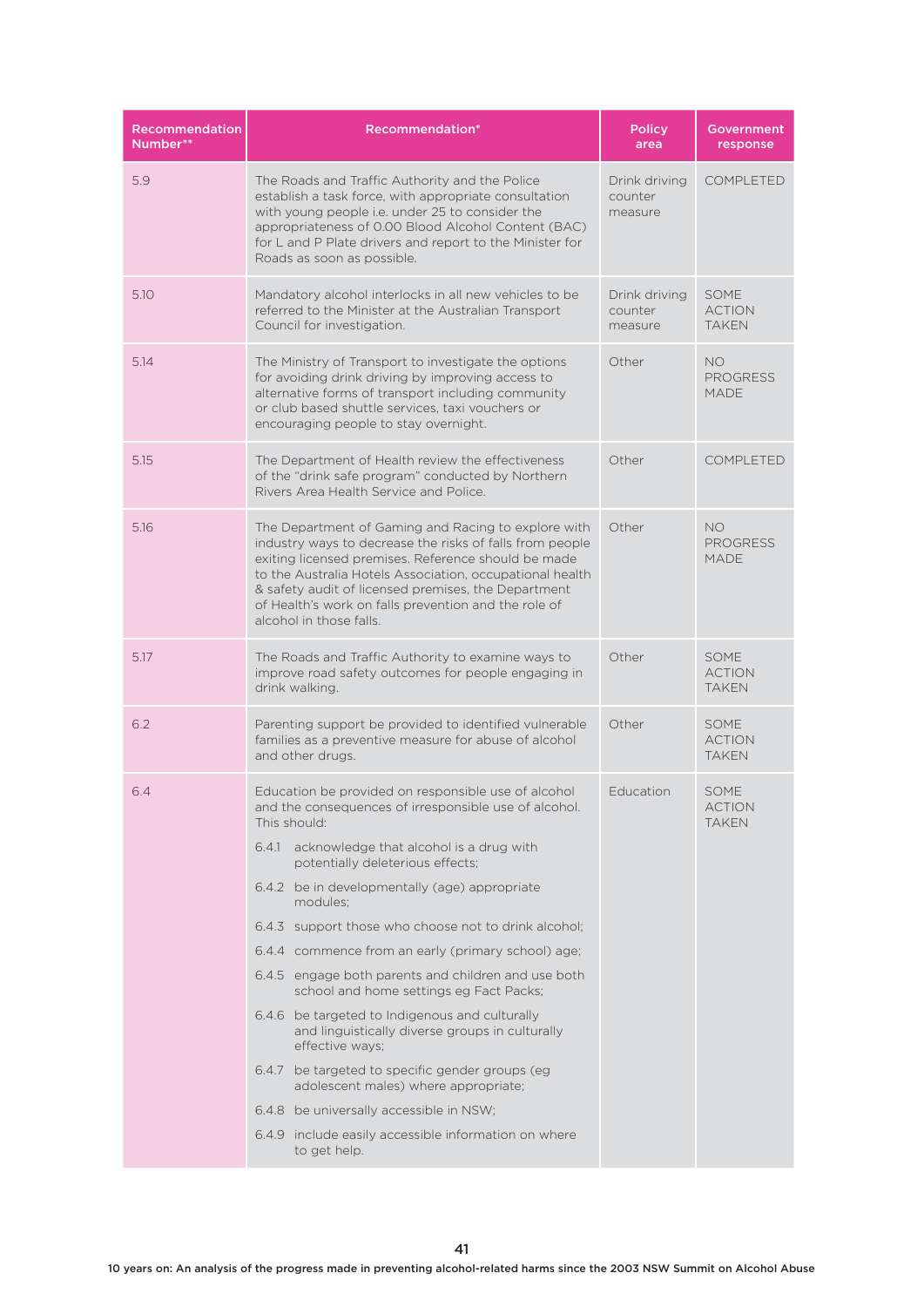| Recommendation<br>Number** | <b>Recommendation*</b>                                                                                                                                                                                                                                                                                                                                                                                                                | <b>Policy</b><br>area | Government<br>response                       |
|----------------------------|---------------------------------------------------------------------------------------------------------------------------------------------------------------------------------------------------------------------------------------------------------------------------------------------------------------------------------------------------------------------------------------------------------------------------------------|-----------------------|----------------------------------------------|
| 6.11                       | Promoting and supporting positive relationships and<br>connections between young people, their friends, their<br>schools and their communities reduces harmful risk<br>taking behaviour including a reduction in harm caused<br>by alcohol and other drugs. Develop increased support<br>and coverage of programmes that support positive<br>youth development (such as Better Futures).                                              | Early<br>intervention | SOME<br><b>ACTION</b><br><b>TAKEN</b>        |
| 6.12                       | As an alternative to high risk alcohol consumption,<br>enhance low cost, accessible, safe entertainment and<br>recreation opportunities for young people.                                                                                                                                                                                                                                                                             | Other                 | <b>SOME</b><br><b>ACTION</b><br><b>TAKEN</b> |
| 6.13                       | Explore whether further use of the Parental<br>Responsibility Act and liquor licensing accords could<br>assist with minimising risk to children and young<br>people.                                                                                                                                                                                                                                                                  | Early<br>intervention | SOME<br><b>ACTION</b><br><b>TAKEN</b>        |
| 6.14                       | Explore innovative ways to address high risk alcohol<br>drinking such as binge drinking by young people<br>including consideration of establishing safe, supervised<br>venues where responsible use of alcohol can occur.                                                                                                                                                                                                             | Awareness<br>raising  | <b>NO</b><br><b>PROGRESS</b><br><b>MADE</b>  |
| 6.20                       | That the New South Wales Government provide<br>funding and support for effective implementation of<br>the Aboriginal and Torres Strait Islander Substance<br>Abuse Plan.                                                                                                                                                                                                                                                              | Other                 | COMPLETED                                    |
| 6.21                       | As pregnancy is the first critical developmental phase<br>of life, guidelines be developed for progressing healthy<br>pregnancy with regard to alcohol, tobacco and other<br>drug use.                                                                                                                                                                                                                                                | Early<br>intervention | <b>NO</b><br><b>PROGRESS</b><br><b>MADE</b>  |
| 7.13                       | Responsible service of alcohol training be extended in<br>scope and content to include:<br>a. mandatory training for the BYO sector with<br>emphasis on service as well as sale of alcohol<br>b. handling of difficult patrons and complaints by<br>managers and supervisors<br>c. dealing with those who move from bar to bar in<br>large premises, from venue to venue and the sale<br>or provision of alcohol to minors by adults. | <b>RSA</b>            | <b>SOME</b><br><b>ACTION</b><br><b>TAKEN</b> |
| 7.18                       | The NSW Government undertake a review of the level<br>and type of training available in the Higher Education<br>Sector on drug education and prevention and, in<br>particular that appropriate training in this area be<br>included in all NSW pre-service and in-service teacher<br>education programs.                                                                                                                              | Education             | <b>NO</b><br><b>PROGRESS</b><br><b>MADE</b>  |
| 7.23                       | The NSW Government revise training strategies of<br>teachers and counsellors to enable them to recognise<br>alcohol abuse.                                                                                                                                                                                                                                                                                                            | Early<br>intervention | <b>SOME</b><br><b>ACTION</b><br><b>TAKEN</b> |
| 7.24                       | Have specialist youth staff who know about alcohol<br>e.g. adolescent mental health workers, not generalist<br>counsellors.                                                                                                                                                                                                                                                                                                           | Early<br>intervention | <b>SOME</b><br><b>ACTION</b><br><b>TAKEN</b> |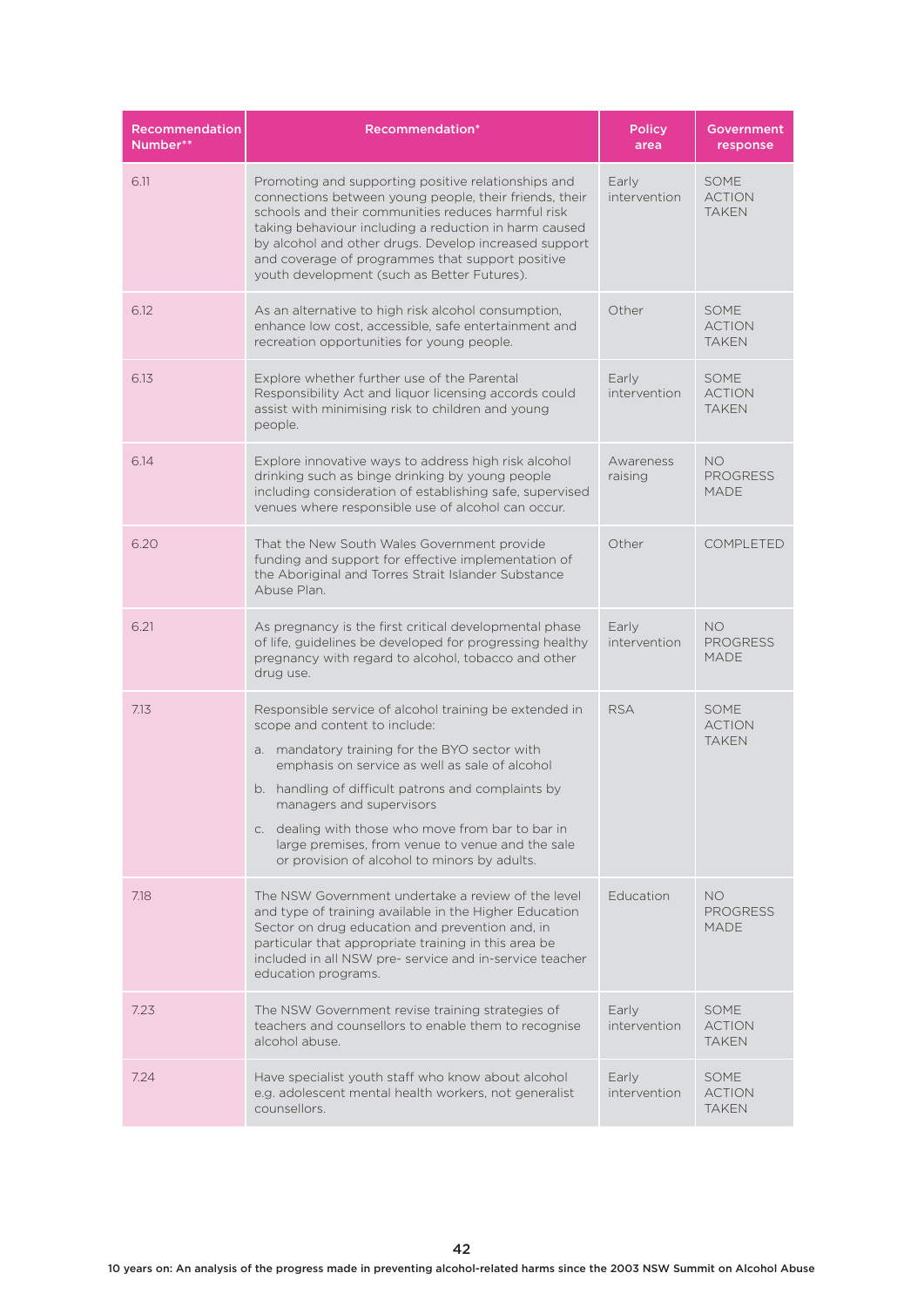| <b>Recommendation</b><br>Number** | Recommendation*                                                                                                                                                                                                                                                                         | <b>Policy</b><br>area        | Government<br>response                       |
|-----------------------------------|-----------------------------------------------------------------------------------------------------------------------------------------------------------------------------------------------------------------------------------------------------------------------------------------|------------------------------|----------------------------------------------|
| 7.28                              | The Government provide training to frontline health<br>workers in brief intervention. This should be a<br>mandatory component of training for all primary<br>health care workers and should be aimed at both<br>aboriginal and non-Aboriginal workers.                                  | <b>Brief</b><br>intervention | <b>NO</b><br><b>PROGRESS</b><br><b>MADE</b>  |
| 7.37                              | Training for Aboriginal Health Workers needs to<br>consider brief intervention; training in holistic<br>assessment; and identifying treatment and dependency<br>with appropriate time away from work to train, with<br>appropriate remuneration and back filling of positions.          | <b>Brief</b><br>intervention | <b>SOME</b><br><b>ACTION</b><br><b>TAKEN</b> |
| 8.3                               | A public education campaign be conducted and<br>information provided to patrons at licensed premises<br>to change drinking behaviour.                                                                                                                                                   | Awareness<br>raising         | SOME<br><b>ACTION</b><br><b>TAKEN</b>        |
| 8.4                               | Licensing laws be amended to introduce an offence<br>for being intoxicated on licensed premises (in line with<br>the new definition of intoxication which is able to be<br>gauged by direct observation).                                                                               | <b>RSA</b>                   | <b>COMPLETED</b>                             |
| 8.5                               | In addition to the current offence of being intoxicated<br>on licensed premises, there should be an offence<br>of attempting to enter licensed premises whilst<br>intoxicated and after having been refused entry to<br>those premises.                                                 | <b>RSA</b>                   | <b>COMPLETED</b>                             |
| 8.6                               | Regular inspections of licensed premises by police<br>officers are needed, and where appropriate DGR<br>inspectors, or other authorised persons, who make<br>observations and provide feedback to licensees on the<br>applications of the principles of RSA by them and their<br>staff. | Enforcement                  | NO.<br><b>PROGRESS</b><br><b>MADE</b>        |
| 8.8                               | Standardisation of, and stricter criteria, for acceptable<br>identification is required - licensed venues should<br>ascertain age by reference only to a drivers licence,<br>Government Proof of Age Card, or a passport.                                                               | Enforcement                  | SOME<br><b>ACTION</b><br><b>TAKEN</b>        |
| 8.9                               | The age limit for proof of age cards should be removed<br>and the card should distinguish between under 18 year<br>olds and over 18 year olds.                                                                                                                                          | Enforcement                  | <b>COMPLETED</b>                             |
| 8.10                              | Increase the penalty notice only for the offence of<br>supply alcohol to a minor on licensed premises be<br>increased from \$550 to \$2.500.                                                                                                                                            | Enforcement                  | <b>SOME</b><br><b>ACTION</b><br><b>TAKEN</b> |
| 8.11                              | Initiatives should be undertaken to educate against the<br>provision, in a licensed premise, of alcohol to minors<br>by adults (other than the licensee) and there should be<br>signage to this effect in licensed premises.                                                            | Enforcement                  | <b>COMPLETED</b>                             |
| 8.12                              | A whole-of-government education campaign is<br>required on the issues of parental and secondary<br>supply of alcohol to underage persons.                                                                                                                                               | Awareness<br>raising         | <b>SOME</b><br><b>ACTION</b><br><b>TAKEN</b> |
| 8.13                              | NSW Police produced Safe Party Kit should be funded<br>with a view to a wider distribution to parents across the<br>state, and the Kit should be adaptable to ensure that it<br>is appropriate to a diverse range of community groups.                                                  | Awareness<br>raising         | <b>SOME</b><br><b>ACTION</b><br><b>TAKEN</b> |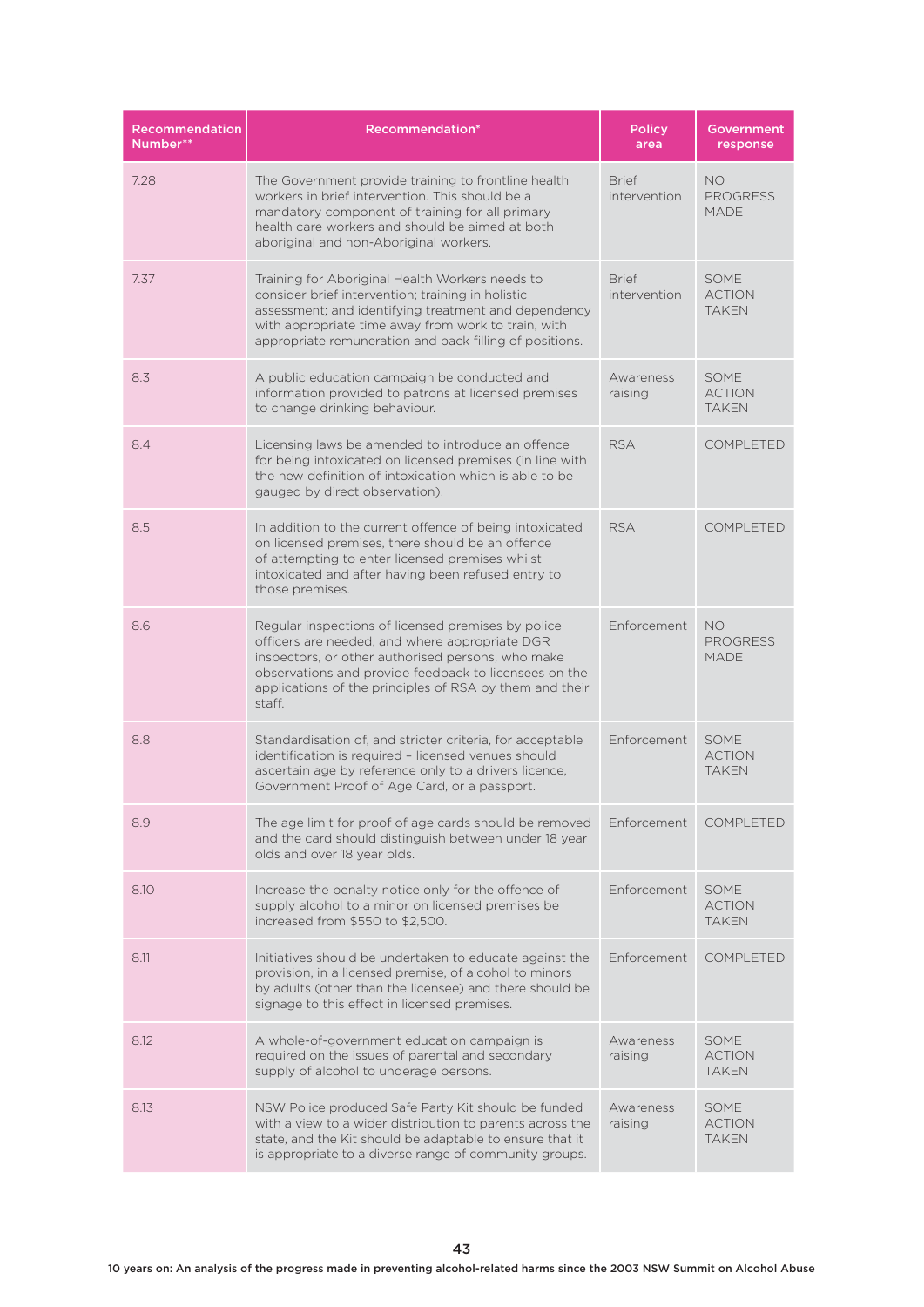| <b>Recommendation</b><br>Number** | Recommendation*                                                                                                                                                                                                                                                                                                                                                                                                                                                                                                                                                                                                                                                                                                                                                                                                                                                                   | <b>Policy</b><br>area | Government<br>response                       |
|-----------------------------------|-----------------------------------------------------------------------------------------------------------------------------------------------------------------------------------------------------------------------------------------------------------------------------------------------------------------------------------------------------------------------------------------------------------------------------------------------------------------------------------------------------------------------------------------------------------------------------------------------------------------------------------------------------------------------------------------------------------------------------------------------------------------------------------------------------------------------------------------------------------------------------------|-----------------------|----------------------------------------------|
| 8.14                              | Police participation on Community Drug Action Teams<br>state-wide on developing safe party kits.                                                                                                                                                                                                                                                                                                                                                                                                                                                                                                                                                                                                                                                                                                                                                                                  | Other                 | <b>SOME</b><br><b>ACTION</b><br><b>TAKEN</b> |
| 8.15                              | State-wide rollout is recommended of education<br>campaigns such as Supply Means Supply on the<br>secondary supply of alcohol conducted by NSW<br>Police, Central Coast Health and the Department of<br>School Education on the Central Coast, and such<br>campaigns should be adaptable to ensure that they<br>are appropriate to a diverse range of community<br>groups.                                                                                                                                                                                                                                                                                                                                                                                                                                                                                                        | Awareness<br>raising  | <b>NO</b><br><b>PROGRESS</b><br><b>MADE</b>  |
| 8.17                              | A preliminary evaluation of young people's knowledge<br>of the current fine for drinking illegally in an Alcohol<br>Free Zone be conducted, and whether they consider<br>an increase in the penalty would deter drinking in such<br>zones.                                                                                                                                                                                                                                                                                                                                                                                                                                                                                                                                                                                                                                        | Other                 | <b>COMPLETED</b>                             |
| 8.20                              | An offence be Introduced for a patron who purchases<br>liquor for an intoxicated person on licensed premises<br>and supplies liquor to them on those licensed<br>premises. Penalties equivalent to those applying to a<br>licensee or employee are appropriate                                                                                                                                                                                                                                                                                                                                                                                                                                                                                                                                                                                                                    | <b>RSA</b>            | <b>COMPLETED</b>                             |
| 8.22                              | The NSW Government review the alcohol laws<br>concerning minors in relation to penalties for<br>purchasing, possession and consumption of alcohol so<br>as to protect minors from the influence of alcohol and<br>binge drinking.                                                                                                                                                                                                                                                                                                                                                                                                                                                                                                                                                                                                                                                 | Other                 | <b>SOME</b><br><b>ACTION</b><br><b>TAKEN</b> |
| 8.23                              | The following recommendations contained in the<br>submission of Mr David Amarti, Chairperson of the<br>Licensing Court of NSW and Chairperson Liquor<br>Administration Board were noted:<br>Secondary supply - A good plan of management<br>of licensed premises, and appropriate conditions<br>on a licence, such as prohibition at major sporting<br>venues of sales of more than 4 drinks at anyone<br>time to a person, can be used in an attempt to<br>reduce secondary sale practice. The requirements<br>should continue.<br>Minors - Police need to be instructed to consider<br>$\bullet$<br>the issue of penalty notices or Court Attendance<br>Notices to adults detected providing alcohol to<br>minors in private homes, particularly where parties<br>get out of hand and it becomes apparent to police<br>that the adult hosts have provided alcohol to<br>minors. | Other                 | <b>NO</b><br><b>PROGRESS</b><br><b>MADE</b>  |
| 8.24                              | Accords should be mandatory and enforceable, with a<br>state-wide regime of local liquor accords underpinned<br>by legislation which highlights their role in decreasing<br>alcohol-related crime and anti social behaviour.                                                                                                                                                                                                                                                                                                                                                                                                                                                                                                                                                                                                                                                      | Liquor<br>Accords     | <b>SOME</b><br><b>ACTION</b><br><b>TAKEN</b> |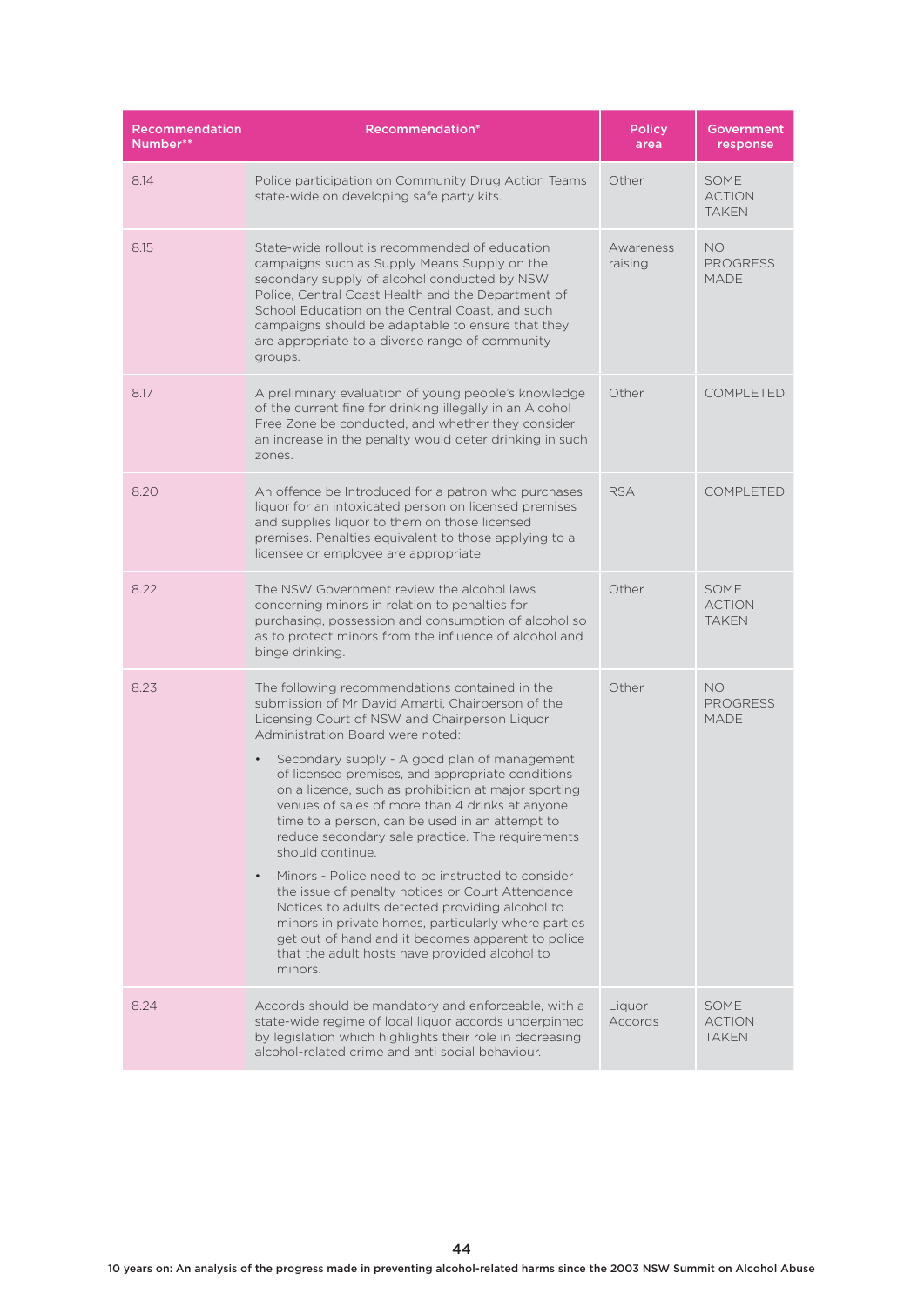| <b>Recommendation</b><br>Number** | Recommendation*                                                                                                                                                                                                                                                                                                                                                                                                                                                                           | <b>Policy</b><br>area | Government<br>response                       |
|-----------------------------------|-------------------------------------------------------------------------------------------------------------------------------------------------------------------------------------------------------------------------------------------------------------------------------------------------------------------------------------------------------------------------------------------------------------------------------------------------------------------------------------------|-----------------------|----------------------------------------------|
| 8.25                              | This should be achieved in consultation with industry<br>and the community, by extending the existing<br>provisions of the liquor laws to make participation in<br>liquor accords compulsory and to enable the police or<br>the Director of Liquor and Gaming or a local consent<br>authority to make application to the Court for the<br>compulsory establishment of a liquor accord in a<br>nominated area for the compulsory participation in<br>that accord by all licensed premises. | Liquor<br>Accords     | <b>NO</b><br><b>PROGRESS</b><br><b>MADE</b>  |
| 8.26                              | A best practice liquor accord model should be<br>developed, which can be customised to fit local<br>circumstances and involves a mechanism for<br>arbitration.                                                                                                                                                                                                                                                                                                                            | Liquor<br>Accords     | SOME<br><b>ACTION</b><br><b>TAKEN</b>        |
| 8.27                              | To implement roll-out of the best practice accord<br>model, and improve the operation of accords generally.<br>in partnership with the Liquor Industry a workshop<br>should be held to develop a three-year strategy for<br>accords which can be customised for application<br>locally.                                                                                                                                                                                                   | Liquor<br>Accords     | SOME<br><b>ACTION</b><br><b>TAKEN</b>        |
| 8.28                              | Funding be provided for an accord secretariat/support<br>function.                                                                                                                                                                                                                                                                                                                                                                                                                        | Liquor<br>Accords     | <b>COMPLETED</b>                             |
| 8.29                              | Liquor accords to include community and local<br>government consultation, involvement and<br>cooperation with Aboriginal people from the local<br>community, especially in areas with a significant<br>Aboriginal populations.                                                                                                                                                                                                                                                            | Liquor<br>Accords     | <b>COMPLETED</b>                             |
| 8.30                              | Supermarkets, bottle shops and other retail outlets<br>which sell alcohol to participate in mandatory liquor<br>accords especially in rural areas.                                                                                                                                                                                                                                                                                                                                        | Liquor<br>Accords     | <b>NO</b><br><b>PROGRESS</b><br><b>MADE</b>  |
| 8.31                              | Accords should consider a "lockout" for new patrons.                                                                                                                                                                                                                                                                                                                                                                                                                                      | Liquor<br>Accords     | <b>COMPLETED</b>                             |
| 8.32                              | Accords should consider patron entry number<br>restrictions.                                                                                                                                                                                                                                                                                                                                                                                                                              | Liquor<br>Accords     | NO<br><b>PROGRESS</b><br><b>MADE</b>         |
| 8.33                              | An evaluation be conducted of the impact of current<br>24 hour trading in all licensed premises.                                                                                                                                                                                                                                                                                                                                                                                          | Liquor<br>Accords     | <b>NO</b><br><b>PROGRESS</b><br><b>MADE</b>  |
| 8.34                              | Consideration be given to strengthening the conditions<br>for 24 hour licensed venues, both on application for<br>granting a license and when being considered by an<br>accord.                                                                                                                                                                                                                                                                                                           | Liquor<br>Accords     | <b>SOME</b><br><b>ACTION</b><br><b>TAKEN</b> |
| 8.35                              | Taxi industry representatives, bus co-operatives and<br>the like be brought together to discuss a uniform<br>approach to the provision of transport from late night<br>entertainment venues, including better coordination of<br>services in the early hours and the security of drivers<br>etc.                                                                                                                                                                                          | Other                 | <b>NO</b><br><b>PROGRESS</b><br><b>MADE</b>  |
| 8.36                              | Mandatory security personnel training on responsible<br>service of alcohol and conflict resolution.                                                                                                                                                                                                                                                                                                                                                                                       | <b>RSA</b>            | <b>COMPLETED</b>                             |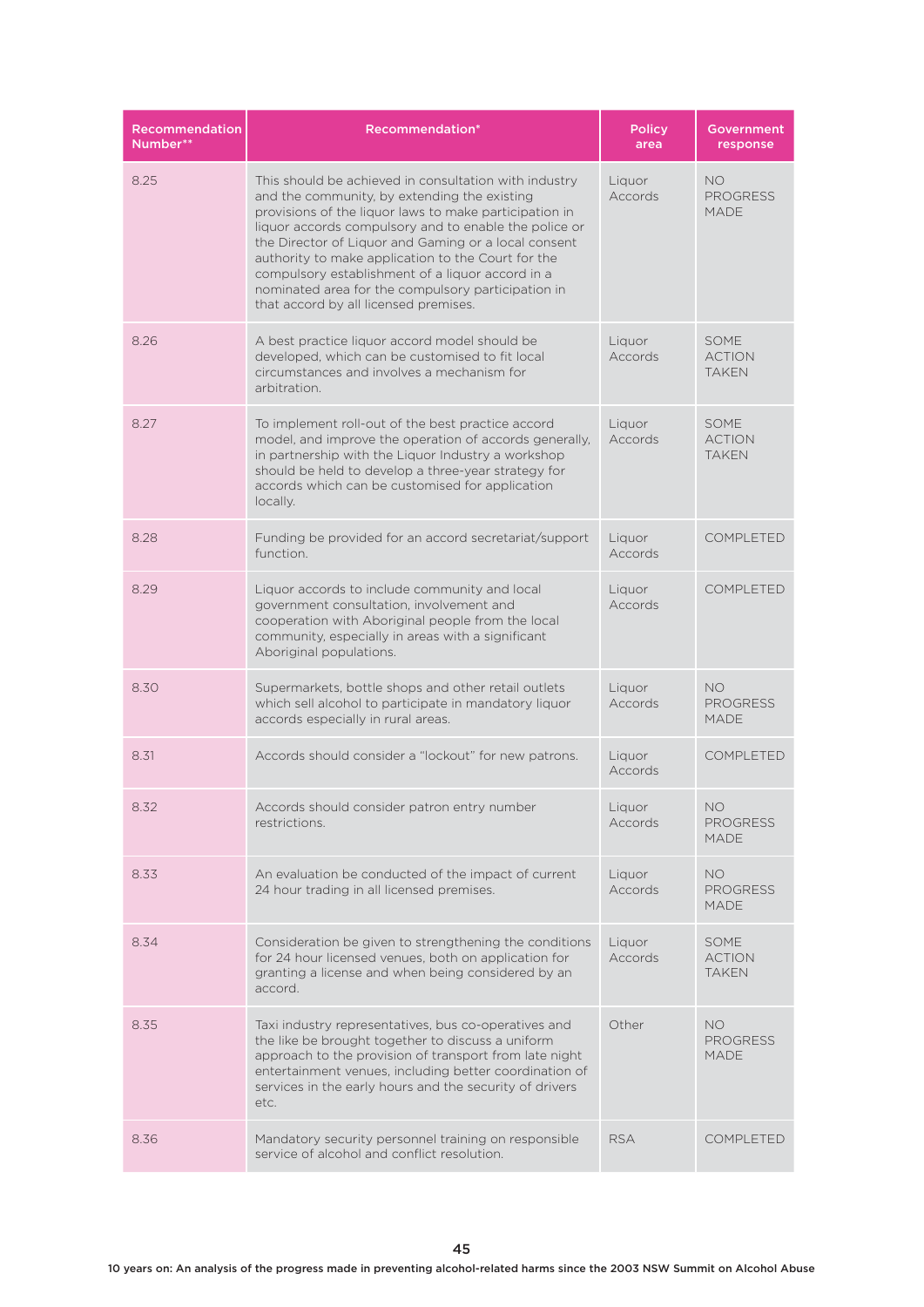| <b>Recommendation</b><br>Number** | Recommendation*                                                                                                                                                                                                                                                                                                                                                                                                                                                                | <b>Policy</b><br>area | Government<br>response                       |
|-----------------------------------|--------------------------------------------------------------------------------------------------------------------------------------------------------------------------------------------------------------------------------------------------------------------------------------------------------------------------------------------------------------------------------------------------------------------------------------------------------------------------------|-----------------------|----------------------------------------------|
| 8.37                              | Require premises to retain and maintain a mandatory<br>incident register accessible to police at all times.                                                                                                                                                                                                                                                                                                                                                                    | <b>RSA</b>            | <b>COMPLETED</b>                             |
| 8.38                              | Require 24 hour premises to provide CCTV monitoring<br>at major access and exit points. Recorded material to<br>be retained for a minimum of one month and be made<br>available to police at all times.                                                                                                                                                                                                                                                                        | Other                 | <b>NO</b><br><b>PROGRESS</b><br><b>MADE</b>  |
| 8.39                              | Require varied trading hour venues with entertainment<br>to have sufficient security personnel.                                                                                                                                                                                                                                                                                                                                                                                | Other                 | <b>NO</b><br><b>PROGRESS</b><br><b>MADE</b>  |
| 8.40                              | Takeaway alcohol facilities, including Good Friday<br>trading, must be considered by local accords in line<br>with local concerns.                                                                                                                                                                                                                                                                                                                                             | Liquor<br>Accords     | SOME<br><b>ACTION</b><br><b>TAKEN</b>        |
| 8.41                              | Whole -of-government and community discussion<br>is required concerning the practicality and<br>appropriateness of adopting varying "dry" options<br>in selected areas (not necessarily just in relation to<br>Aboriginal communities).                                                                                                                                                                                                                                        | Availability          | SOME<br><b>ACTION</b><br><b>TAKEN</b>        |
| 8.42                              | A specific focus should be adopted on alcohol related<br>issues and isolated rural communities - with a view to<br>utilising Community Justice Groups and/or Working<br>Parties in cooperation with a whole of government<br>effort coordinated by the Cabinet Office to discuss,<br>develop and then trial a package of initiatives in one or<br>more remote towns. For example, Brewarrina, Engonia<br>or Wilcannia could be used as a pilot case for Summit<br>initiatives. | Availability          | SOME<br><b>ACTION</b><br><b>TAKEN</b>        |
| 8.43                              | Liquor accords to include community consultation,<br>involvement and cooperation with Aboriginal people<br>from the local community, especially in areas with a<br>large Aboriginal population.                                                                                                                                                                                                                                                                                | Liquor<br>Accords     | <b>SOME</b><br><b>ACTION</b><br><b>TAKEN</b> |
| 8.52                              | Increase Police and Gaming and Racing Licensing<br>activities.                                                                                                                                                                                                                                                                                                                                                                                                                 | Enforcement           | <b>NO</b><br><b>PROGRESS</b><br><b>MADE</b>  |
| 8.54                              | Increase funding for night patrols in areas where they<br>are required and ensure they operate all night.                                                                                                                                                                                                                                                                                                                                                                      | Other                 | <b>NO</b><br><b>PROGRESS</b><br><b>MADE</b>  |
| 8.55                              | Consideration be given in accords to the banning of<br>glass based containers in areas and/or circumstances<br>where there is a clear link between supply,<br>consumption and alcohol-related crime and violence.                                                                                                                                                                                                                                                              | Liquor<br>Accords     | COMPLETED                                    |
| 8.56                              | Through the Getting It Together Scheme, explore and<br>identify issues of drinking patterns or settings among<br>young people and adults of culturally and linguistically<br>diverse backgrounds to develop strategies with<br>relevant community groups to reduce alcohol-related<br>incidents.                                                                                                                                                                               | Awareness<br>raising  | <b>NO</b><br><b>PROGRESS</b><br><b>MADE</b>  |
| 8.76                              | That Local Area Commands should have specialist<br>licensing officers who are fully trained in the intricacies<br>of the liquor law.                                                                                                                                                                                                                                                                                                                                           | Enforcement           | <b>NO</b><br><b>PROGRESS</b><br>MADE         |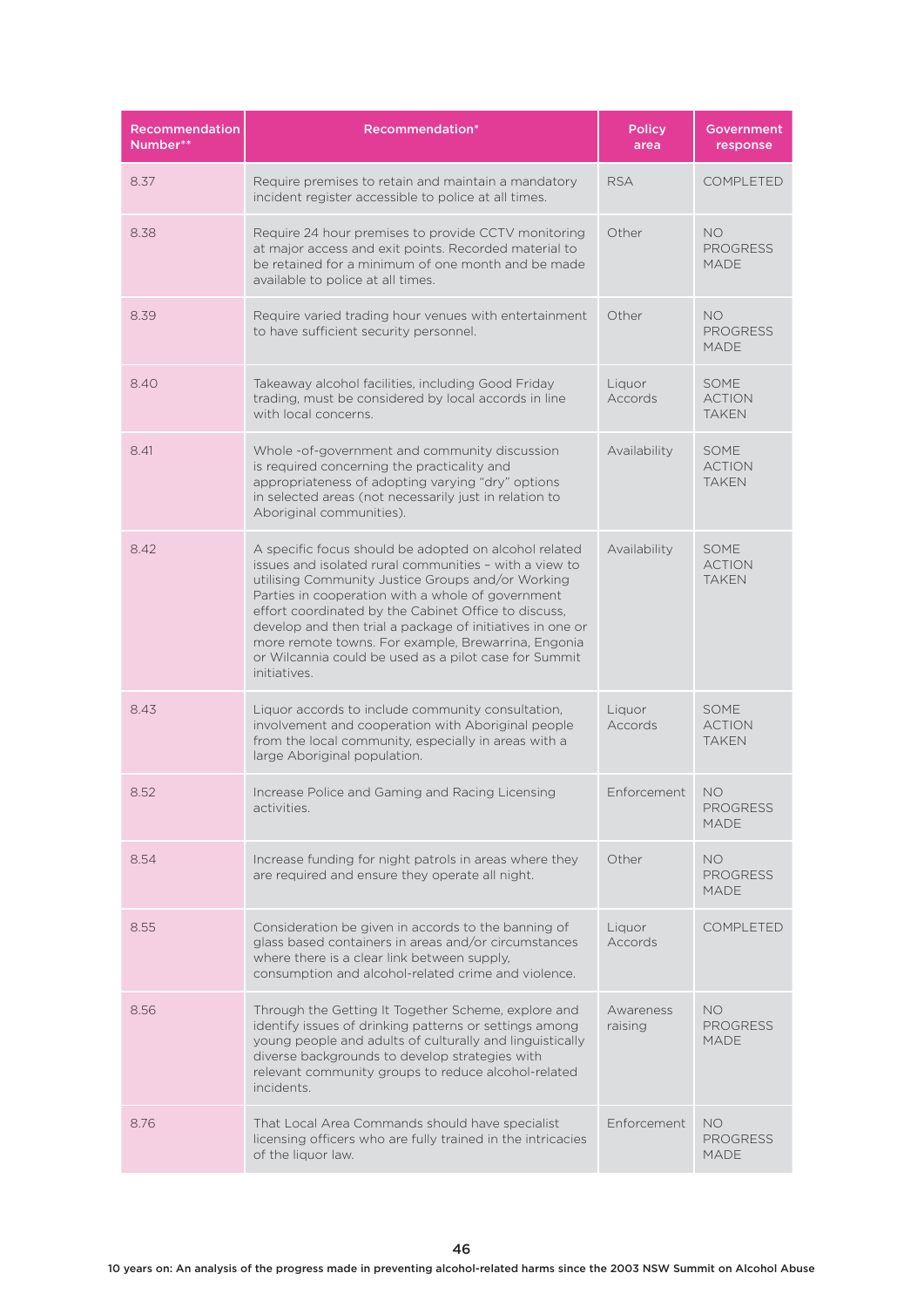| <b>Recommendation</b><br>Number** | <b>Recommendation*</b>                                                                                                                                                                                                                                                                                                                                                                                                                                                                                                                                                                                                                                                                                                                                                                                                                                                                                                                                                     | <b>Policy</b><br>area | Government<br>response                       |
|-----------------------------------|----------------------------------------------------------------------------------------------------------------------------------------------------------------------------------------------------------------------------------------------------------------------------------------------------------------------------------------------------------------------------------------------------------------------------------------------------------------------------------------------------------------------------------------------------------------------------------------------------------------------------------------------------------------------------------------------------------------------------------------------------------------------------------------------------------------------------------------------------------------------------------------------------------------------------------------------------------------------------|-----------------------|----------------------------------------------|
| 9.28                              | That the Taree and Ballina Streetbeat Programs should<br>be adopted as models for community patrols. These<br>include outreach youth services involving two youth<br>workers, a vehicle and the support of a late night youth<br>drop-in centre 2 nights per week.                                                                                                                                                                                                                                                                                                                                                                                                                                                                                                                                                                                                                                                                                                         | Other                 | <b>NO</b><br><b>PROGRESS</b><br><b>MADE</b>  |
| 9.31                              | Initiatives such as the Safer Times (Pubsafe) should be<br>implemented in conjunction with Local Government to<br>encourage licensed premises to ensure that the venue<br>and its surrounds are safe for women.                                                                                                                                                                                                                                                                                                                                                                                                                                                                                                                                                                                                                                                                                                                                                            | Other                 | <b>NO</b><br><b>PROGRESS</b><br><b>MADE</b>  |
| 10.1                              | Multi-faceted programs should be developed which<br>would:<br>educate and encourage parents and other adults to<br>$\bullet$<br>resist supplying alcohol to minors<br>provide clear, easy to understand information on<br>$\bullet$<br>the requirements of the liquor laws to the public<br>promote the benefits of moderate alcohol<br>consumption, and the dangers of heavy or high risk<br>drinking<br>implementation of television advertising using<br>shock tactics, to discourage young people from<br>drinking alcohol and/or decreasing young people<br>drinking at excessive and dangerous levels.<br>Program components should target young people,<br>Aboriginal communities, ethnic communities, women,<br>rural and remote communities, as well as the broader<br>population.<br>Program components should target young people,<br>Aboriginal communities, ethnic communities, women,<br>rural and remote communities, as well as the broader<br>population. | Awareness<br>raising  | <b>NO</b><br><b>PROGRESS</b><br><b>MADE</b>  |
| 10.2                              | There should be an extension of the current mandatory<br>training requirements as follows:<br>all liquor licensees, serving staff and security<br>officers should be required to undertake<br>responsible service of training when taking up<br>employment in the liquor industry<br>this training should be updated on a periodic basis<br>$\bullet$<br>every three or four years<br>RSA training should be sensitive to the special<br>$\bullet$<br>issues relating to Aboriginal and culturally diverse<br>communities, and should be developed with<br>appropriate input from representatives of those<br>communities.                                                                                                                                                                                                                                                                                                                                                 | <b>RSA</b>            | <b>COMPLETED</b>                             |
| 10.3                              | Specific strategies should be developed to address<br>drink spiking, including:<br>encouraging licensed premises to adopt those<br>preventative measures found to be effective<br>in combating drink spiking, including alcohol,<br>particularly where there is a greater potential for<br>drink spiking to occur, for example, in nightclubs.<br>a public awareness campaign highlighting the issue<br>$\bullet$<br>of drink spiking                                                                                                                                                                                                                                                                                                                                                                                                                                                                                                                                      | Awareness<br>raising  | <b>SOME</b><br><b>ACTION</b><br><b>TAKEN</b> |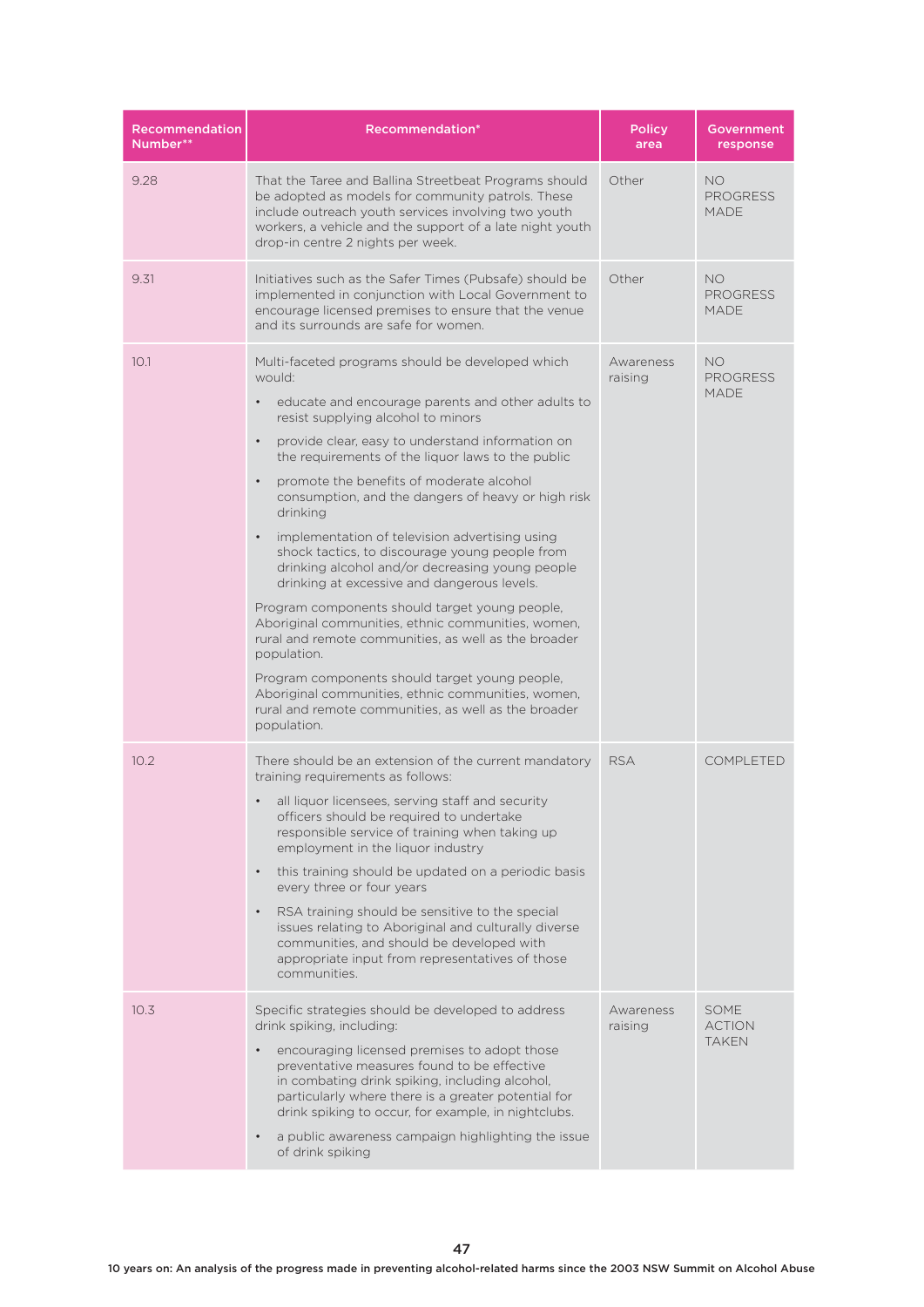| <b>Recommendation</b><br>Number** | Recommendation*                                                                                                                                                                                                                                                                                                                                                                                                                                                                                                                                                                                                                                                                                                                                                                               | <b>Policy</b><br>area | Government<br>response                      |
|-----------------------------------|-----------------------------------------------------------------------------------------------------------------------------------------------------------------------------------------------------------------------------------------------------------------------------------------------------------------------------------------------------------------------------------------------------------------------------------------------------------------------------------------------------------------------------------------------------------------------------------------------------------------------------------------------------------------------------------------------------------------------------------------------------------------------------------------------|-----------------------|---------------------------------------------|
| 10.4                              | There should be enhancements and extensions of the<br>current liquor accords program to:<br>encourage venue operators to develop local<br>accords, in consultation with community<br>stakeholders such as chambers of commerce and<br>progress associations, and Aboriginal and ethnic<br>community leaders in communities with a high<br>percentage of those people<br>provide licensing authorities with the power to<br>require participation of licensed venues in local<br>accords on a case by case basis<br>provide effective support and resources to local<br>accords to ensure their continuation<br>establish a mechanism for reviewing and evaluating<br>liquor accords, and disseminating information to all<br>accords about measures that have been found to<br>be successful. | Liquor<br>Accords     | SOME<br><b>ACTION</b><br><b>TAKEN</b>       |
| 10.6                              | Communities with a high percentage of Aboriginal<br>people should be consulted over using restrictions<br>on alcohol supply as a harm minimisation measure,<br>and legislative and administrative practices should be<br>established to ensure that any such restrictions that<br>are directed and supported by Aboriginal communities<br>can be put in place.                                                                                                                                                                                                                                                                                                                                                                                                                                | Availability          | SOME<br><b>ACTION</b><br><b>TAKEN</b>       |
| 10.9                              | Recruit Aboriginal and multicultural licensing<br>officers who are locally or regionally based, within<br>the Department of Gaming and Racing, who can<br>undertake spot random checks of local alcohol related<br>licensing issues outside of core (9 to 5) working hours.                                                                                                                                                                                                                                                                                                                                                                                                                                                                                                                   | Enforcement           | <b>NO</b><br><b>PROGRESS</b><br><b>MADE</b> |
| 10.10                             | Establish a two-way information line that callers can<br>use to get information about local liquor licensing<br>matters, and where callers can raise concerns about<br>the impact of alcohol misuse/abuse on their local<br>community.                                                                                                                                                                                                                                                                                                                                                                                                                                                                                                                                                        | Enforcement           | <b>NO</b><br><b>PROGRES</b><br><b>MADE</b>  |
| 10.12                             | Improve training and increase resourcing of liquor<br>licensing police.                                                                                                                                                                                                                                                                                                                                                                                                                                                                                                                                                                                                                                                                                                                       | Enforcement           | SOME<br><b>ACTION</b><br><b>TAKEN</b>       |

\* This information was taken verbatim from the *2003 NSW Summit on Alcohol Abuse Communiqué*.

\*\*The recommendation number has been adopted by the *2003 NSW Summit on Alcohol Abuse Communiqué*.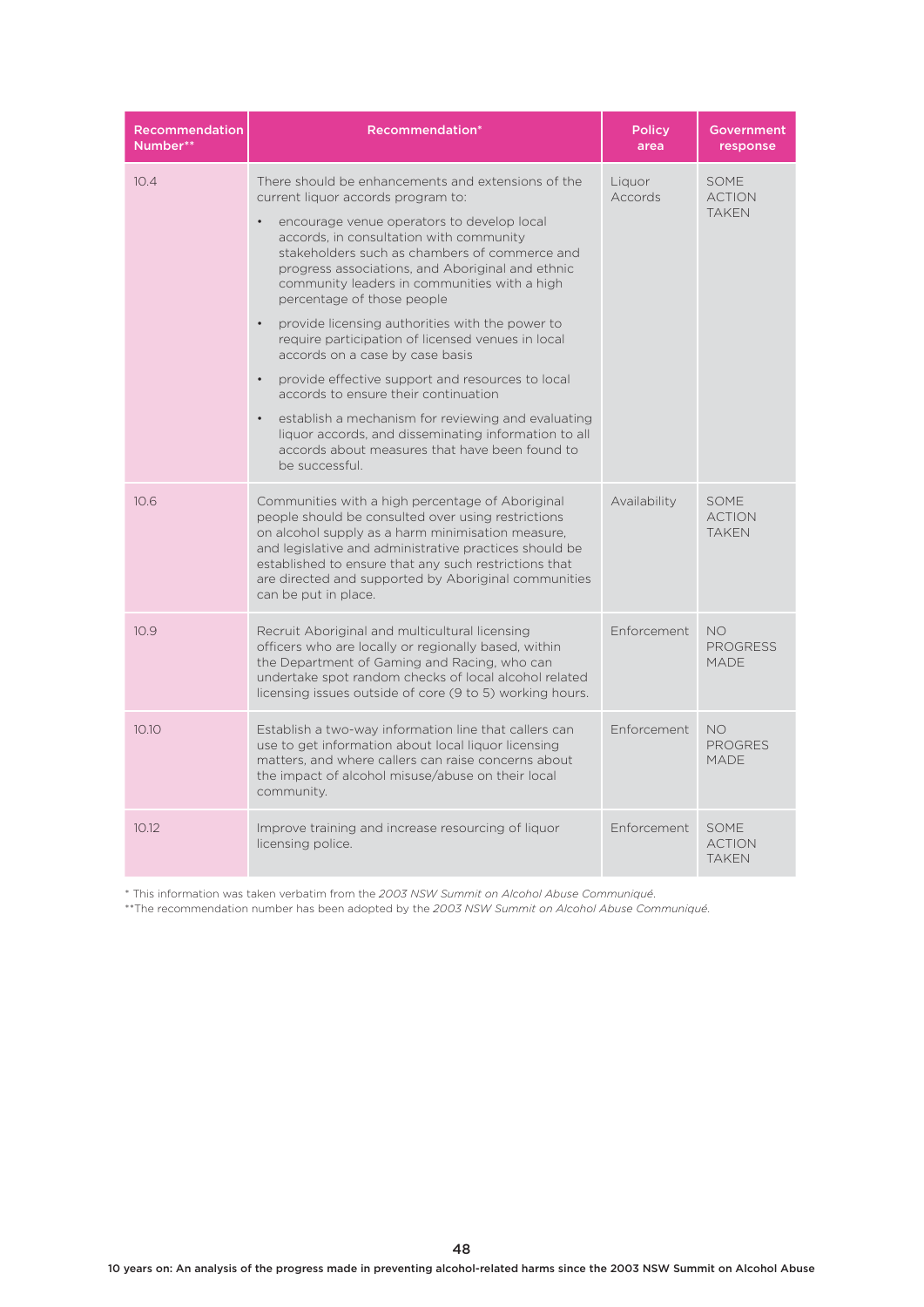### **References**

- Haber, P.S., Conigrave, K.M. and Wodak, A.D. (2003). 'NSW Alcohol Summit: getting a better  $\mathbf{1}$ grip on our favourite drug'. Medical Journal of Australia 179(10), 521-522.
- $\overline{2}$ NSW Government. (2004). Outcomes of the NSW Summit on Alcohol Abuse 2003: Changing the Culture of Alcohol Use in New South Wales. Sydney: NSW Government.
- $\overline{5}$ **Ibid**
- $\Delta$ NSW Parliament (2003) 'Questions Without Notice: Alcohol Summit'. Hansard. 2 September. Retrieved from <http://www.parliament.nsw.gov.au/prod/parlment/hansart.nsf/V3Key/ LC20030902022>, Accessed 7 March 2013.
- $\sqrt{2}$ NSW Parliament (2003). 'Business of the House: Alcohol Summit'. Speaker: Mr Bob Carr. Hansard, p.2301. 26 June. Retrieved from <http://www.parliament.nsw.gov.au/prod/parlment/ hansart.nsf/V3Kev/LA20030626008?open&refNavID=HA8 1>. Accessed 7 March 2013.
- NSW Government. (2004). Outcomes of the NSW Summit on Alcohol Abuse 2003: Changing  $6\overline{6}$ the Culture of Alcohol Use in New South Wales. Sydney: NSW Government, p.ii.
- $\overline{7}$ **Ihid**
- 8 NSW Government (2003) 'NSW Alcohol Summit 03. Purpose and Objectives'. Archived 6 November. Canberra: Pandora, National Library of Australia and Partners. Retrieved from <http://pandora.nla.gov.au/pan/38632/20031106\_0000/www.alcoholsummit.nsw.gov.au/ purpose\_and\_objectives.html>. Accesssed 7 March 2013.
- Australian Institute of Health and Welfare. (2004). Australia's Health 2004. Canberra: AIHW.  $\circ$ Cat. No. AUS 44, p.496.
- $10<sup>1</sup>$ National Public Health Partnership (NPHP). (2006). The Language of Prevention. Melbourne: **NPHP**
- $11$ Ibid.
- $12$ Babor, T.F., Caetano, R., Casswell, S., Edwards, G., Giesbrecht, N., Graham, K., Grube, J., Hill, L., Holder, H., Homel, H., Homel, R., Livingston, M., Osterberg, E., Rehm, J., Room, R., and Rossow, I. (2010). Alcohol: no ordinary commodity research and policy second edition. Oxford: Oxford University Press
- 13 Australian Bureau of Statistics. (2012). Australian Demographic Statistics. Cat. No. 3101.0. Table 4 (Estimated Resident Population, States and Territories (Number)). http://www.abs. gov.au/AUSSTATS/abs@.nsf/DetailsPage/3101.0Jun%202012?OpenDocument. Accessed 6 March 2013.
- $14$ NSW Government. (2004).
- Begg, S., Vos., T, Barker, B., Stevenson, C., Stanley, L., and Lopez, A.D (2007). The burden of  $15$ disease and injury in Australia 2003. PHE 82. Canberra: AIHW.
- Pascal, R., Chikritzhs, T. and Jones, P. (2009). Trends in estimated alcohol-attributable deaths  $16$ and hospitalisations in Australia, 1996-2005. National Alcohol Indicators, Bulletin No.12, Perth: National Drug Research Institute, Curtin University of Technology.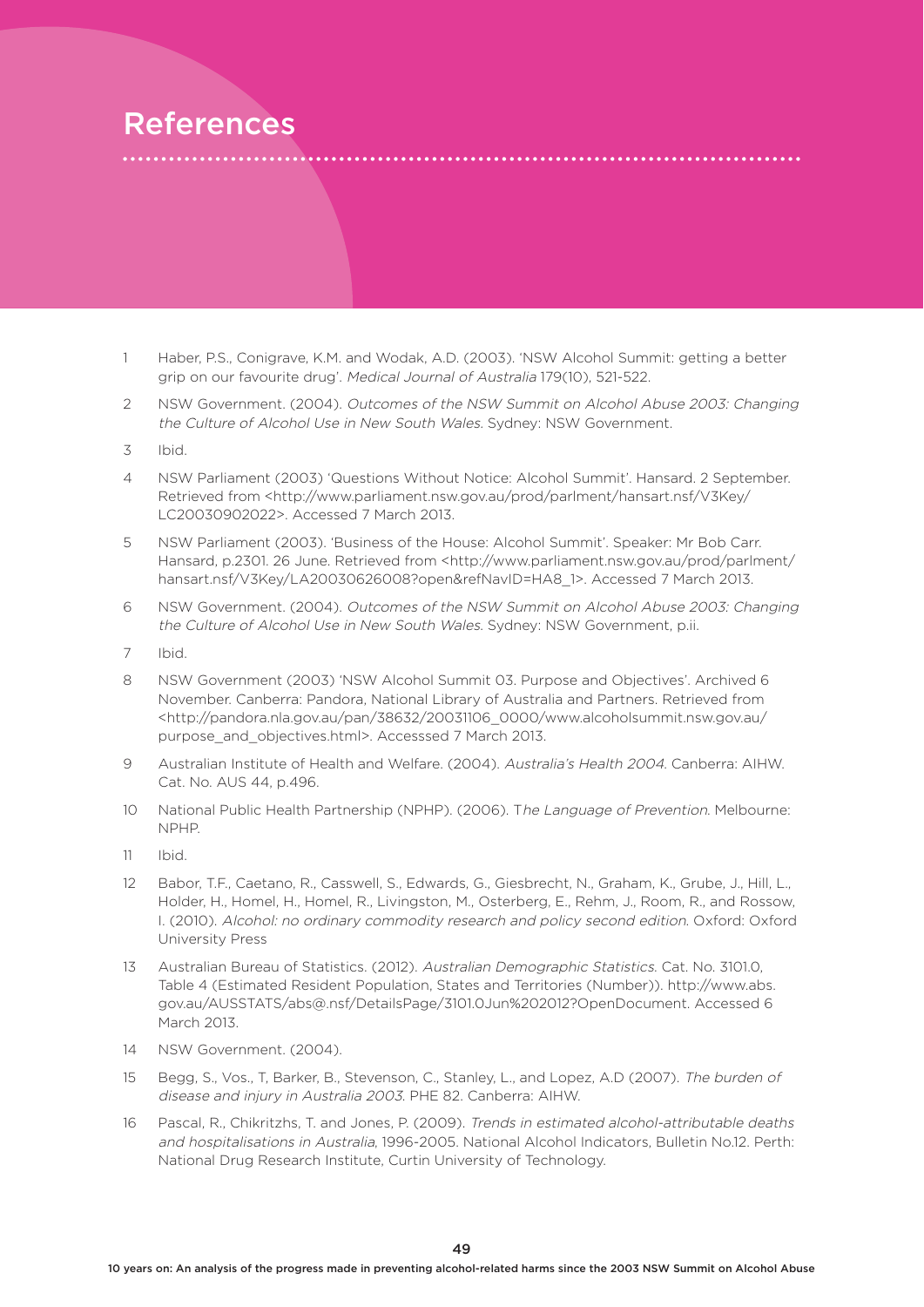- 17 Begg, S., Vos., T, Barker, B., Stevenson, C., Stanley, L., and Lopez, A.D (2007).
- 18 Australian Institute of Health and Welfare (2012). Alcohol and other drug treatment services in Australia 2010-11: report on the National Minimum Data Set. Drug treatment series no. 18. Cat. no. HSE 128. Canberra: AIHW.
- 19 Ibid.
- 20 Babor, T.F., Caetano, R., Casswell, S., Edwards, G., et al. (2010).
- 21 Babor, T.F., Caetano, R., Casswell, S., Edwards, G., et al. (2010).
- 22 Centre for Epidemiology and Evidence. Health Statistics New South Wales. (2013). 'Alcoholattributable hospitalisations'. Retrieved from <http://www.healthstats.nsw.gov.au/Indicator/ beh alcafhos>. Accessed 7 March 2013.
- 23 National Drug Research Institute (NDRI). (2009). 'Media release: Alcohol-caused death rates decline but hospitalisations keep on rising'. 22 September. Retrieved from <http://db.ndri. curtin.edu.au/events/media.asp?mediarelid=92>. Accessed 6 March 2013.
- 24 Liang, W., Chikritzhs, T., Pascal, R. and Binns, C.W. (2011) 'Mortality rate of alcoholic liver disease and risk of hospitalization for alcoholic liver cirrhosis, alcoholic hepatitis and alcoholic liver failure in Australia between 1993 and 2005'. Internal Medicine Journal 41(1a), pp.36. Retrieved from <http://ndri.curtin.edu.au/local/docs/pdf/publications/RJ740.pdf>. Accessed 6 March 2013..
- 25 Centre for Epidemiology and Evidence. Health Statistics New South Wales. (2013) 'Alcoholattributable deaths'. Retrieved from <http://www.healthstats.nsw.gov.au/Indicator/beh alcafdth – NSW Health data website>. Accessed 7 March 2013.
- 26 Babor, T.F., Caetano, R., Casswell, S., Edwards, G., et al. (2010).
- 27 Haber, P.S., Conigrave, K.M. and Wodak, A.D. (2003).
- 28 NSW Government (2003)
- 29 NSW Government (2004)
- 30 Haber, P.S., Conigrave, K.M. and Wodak, A.D. (2003).
- 31 World Health Organisation. (2007). WHO Expert Committee on problems related to alcohol consumption (Second Report), WHO Technical Report Series 944. Geneva: World Health Organization.
- 32 Moodie, R., Stuckler, D., Monteiro, C., Sheron, N., Neal, B., Thamarngansi, T., Lincoln, P., Casswell, S., on behalf on The Lancet NSW Action Group, 2013, 2013, Non-communicable Disease 4, Profits and pandemics: prevention of harmful effects of tobacco alcohol and ultraprocessed food and drink industry, The Lancet, vol 381, February 23
- 33 Hall, W.D. and Room, R. (2006). Assessing the wisdom of funding DrinkWise. Medical Journal of Australia. 185: 635-36.
- 34 Livingston, M. (2008). A Longitudinal Analysis of Alcohol Outlet Density and Assault. Alcoholism: Clinical and Experimental Research, 32(6), 1074-1079.
- 35 Ibid.
- 36 Ibid.
- 37 Hunter New England Local Health District. (2011). http://lastdrinks.org.au/wp-content/ uploads/2012/07/New-Institute-June-2012\_Newcastle-Interventiongipa1.pdf. Accessed 7 August 2012.
- 38 NSW Bureau of Crime Statistics and Research (2012). Number of incidents of assaults recorded by the NSW Police Force by whether they were alcohol-related. Statistics provided by BOCSAR.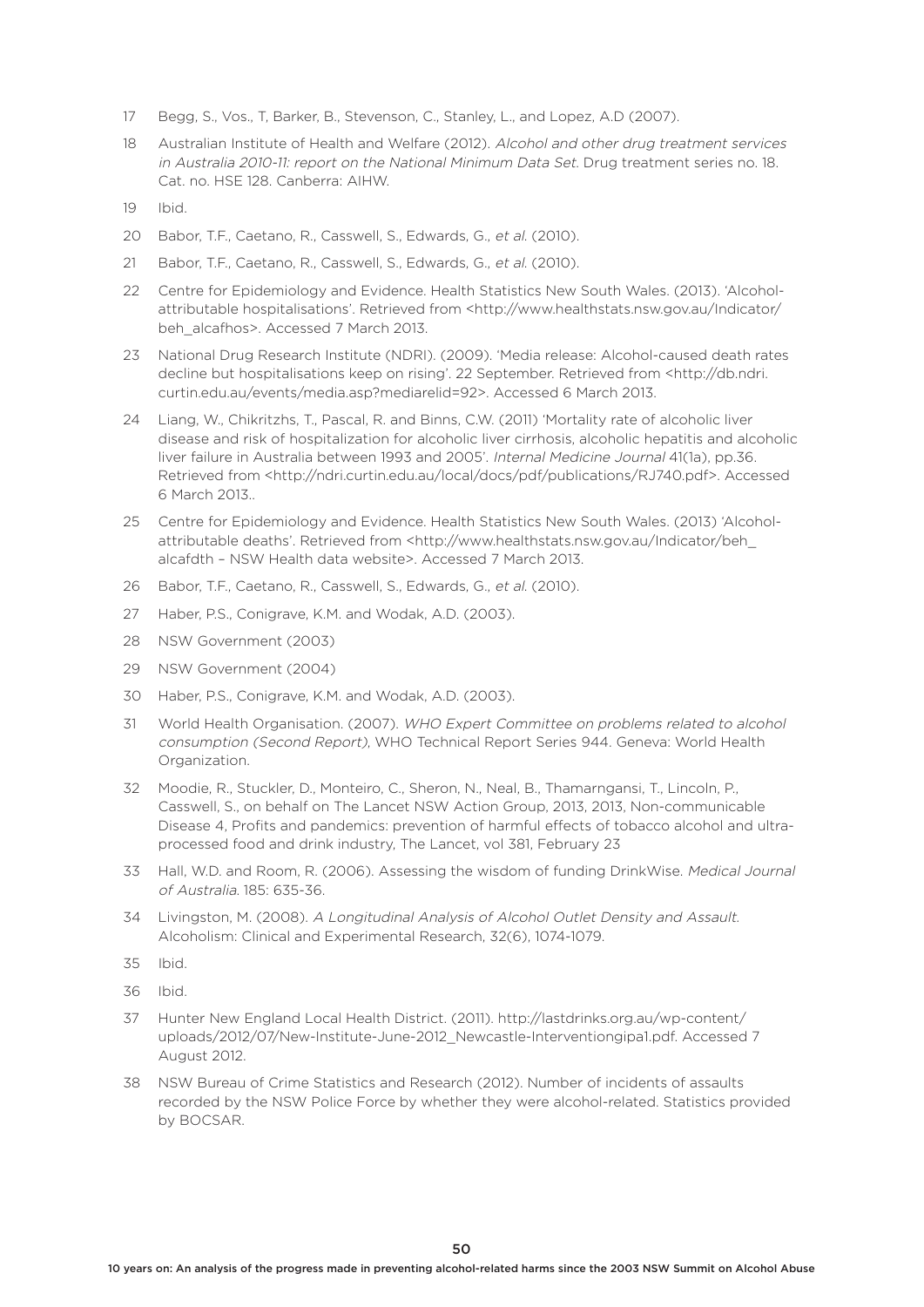